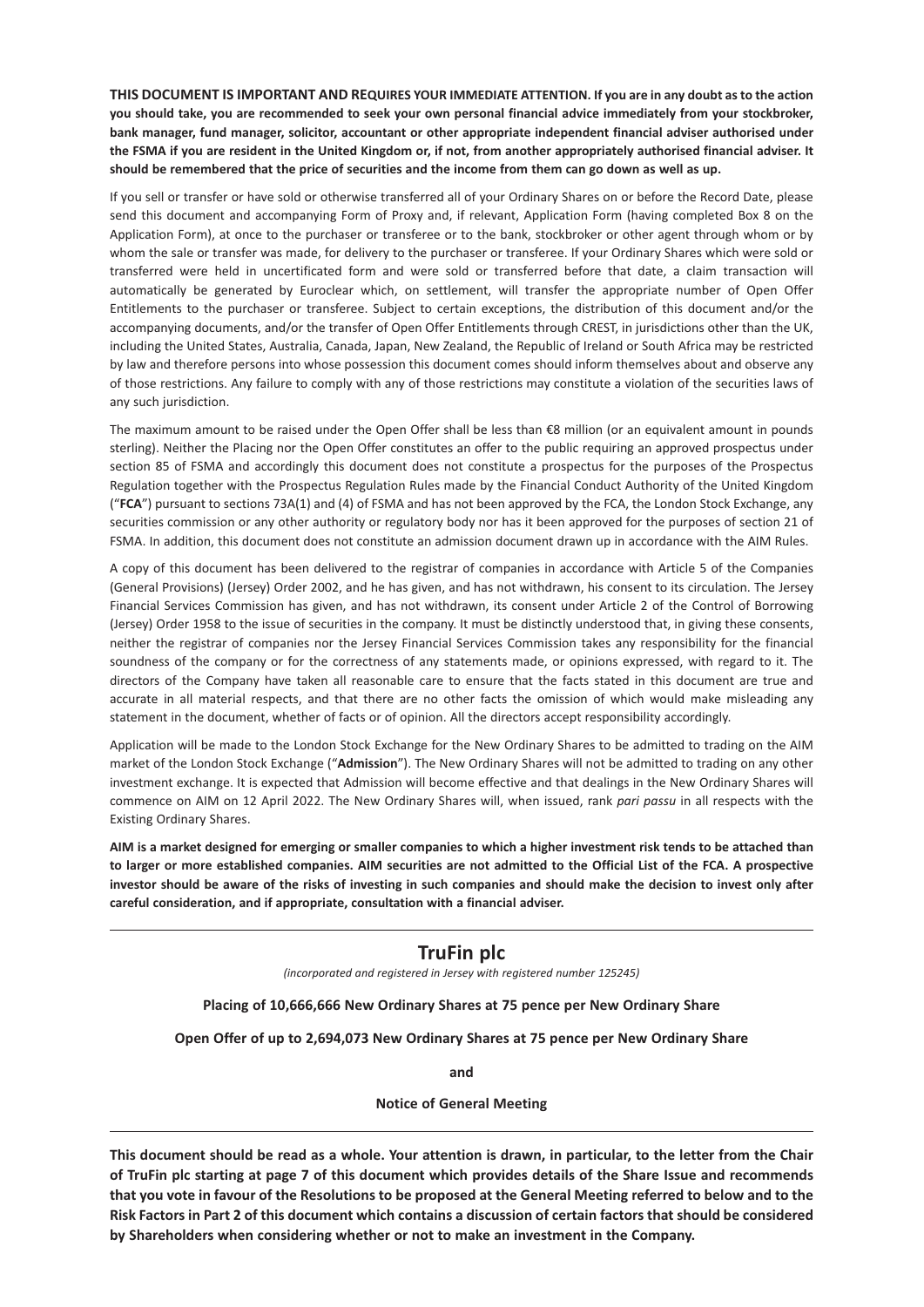Notice of the General Meeting of TruFin plc to be held at the offices of Travers Smith LLP, 10 Snow Hill, London EC1A 2AL on 11 April 2022 at 9.00 a.m. is set out at the end of this document. Shareholders will also find enclosed with this document a Form of Proxy for use in connection with the General Meeting.

Please, therefore, complete and submit the Form of Proxy in accordance with the instructions printed on the enclosed form. The Form of Proxy must be received by the Company's registrar, Equiniti (Jersey) Limited, no later than 9.00 a.m. on 7 April 2022. Alternatively, a proxy may be appointed electronically at www.sharevote.co.uk, or if you hold shares in CREST, by using the CREST electronic proxy appointment service.

**The latest time and date for acceptance and payment in full under the Open Offer is 11.00 a.m. on 8 April 2022. The procedure for acceptance and payment is set out in Part 3 of this document and, where relevant, in the Application Form.**

## **IMPORTANT NOTICES**

This document is for information purposes only. The Existing Ordinary Shares and the New Ordinary Shares have not been, and will not be, registered under the United States Securities Act of 1933, as amended (the "**Securities Act**") or with any securities regulatory authority of any state or other jurisdiction of the United States, and the New Ordinary Shares may not be offered, sold, resold, pledged, distributed, transferred or delivered, directly or indirectly, in or into the United States except in transactions exempt from, or not subject to, the registration requirements of the Securities Act and in compliance with any applicable securities laws of any state or other jurisdiction of the United States. The New Ordinary Shares are being offered and sold solely outside the United States in "offshore transactions" as defined in and pursuant to Regulation S under the Securities Act. This document does not constitute an offer to issue or sell, or the solicitation of an offer to subscribe for or purchase, any New Ordinary Shares to any person with a registered address, or who is resident or located in, the United States. There will be no public offer of New Ordinary Shares in the United States.

Neither the Existing Ordinary Shares nor the New Ordinary Shares have been approved or disapproved by the US Securities and Exchange Commission, or any other securities commission or regulatory authority of the United States, nor have any of the foregoing authorities passed upon or endorsed the merits of the offering of the New Ordinary Shares nor have they approved this document or confirmed the accuracy or adequacy of the information contained in this document. Any representation to the contrary is a criminal offence in the United States.

The New Ordinary Shares will not qualify for distribution under the relevant securities laws of Canada, Australia, Japan, New Zealand, the Republic of South Africa, the Republic of Ireland. Accordingly, subject to certain exemptions, the New Ordinary Shares may not be offered, sold, taken up, delivered or transferred in, into or from Canada, Australia, Japan, New Zealand, the Republic of South Africa, the Republic of Ireland or any other jurisdiction where to do so would constitute a breach of local securities laws or regulations or to or for the account or benefit of any national, resident or citizen of an Open Offer Restricted Jurisdiction.

This document does not constitute an offer to issue or sell, or the solicitation of an offer to subscribe for or purchase, any Ordinary Shares to any person in Restricted Jurisdiction and this document is not for distribution in, into or from an Open Offer Restricted Jurisdiction.

## **The attention of Overseas Shareholders and other recipients of this document who are residents or citizens of any country other than the United Kingdom is drawn to the section entitled "Overseas Shareholders" at paragraph 5 of Part 3 of this document.**

Qualifying non-CREST Shareholders will find an Application Form enclosed with this document. Qualifying CREST Shareholders (none of whom will receive an Application Form) will receive a credit to their appropriate stock accounts in CREST in respect of the Open Offer Entitlements which will be enabled for settlement on 25 March 2022. Applications under the Open Offer may only be made by the Qualifying Shareholder originally entitled or by a person entitled by virtue of a *bona fide* market claim arising out of a sale or transfer of Ordinary Shares prior to the date on which the Ordinary Shares were marked "ex" the entitlement by the London Stock Exchange. If the Open Offer Entitlements are for any reason not enabled by 3.00 p.m. on 6 April 2022 or such later time as the Company may decide, an Application Form will be sent to each Qualifying CREST Shareholder in substitution for the Open Offer Entitlements credited to its stock account in CREST. Qualifying CREST Shareholders who are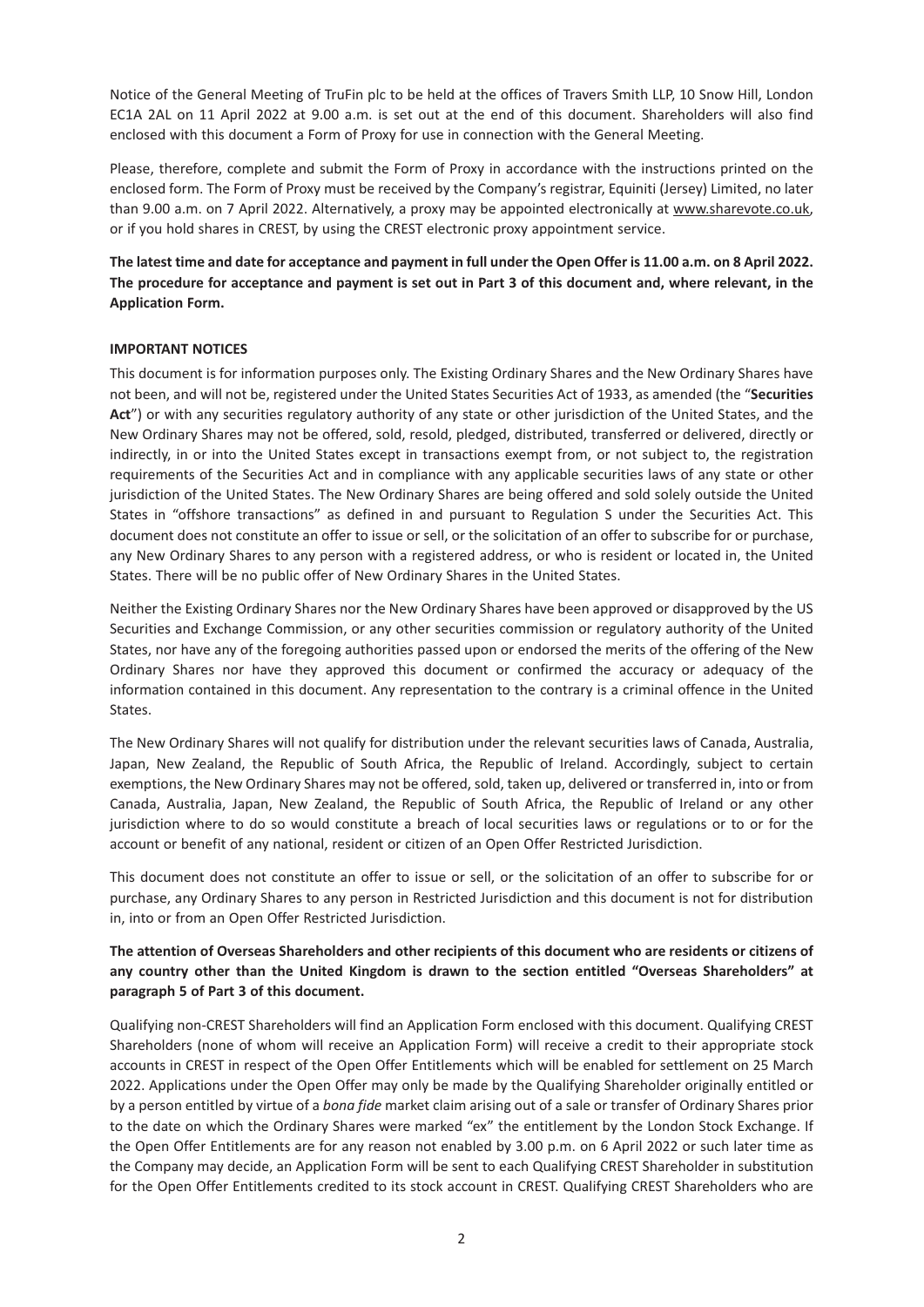CREST sponsored members should refer to their CREST sponsors regarding the action to be taken in connection with this document and the Open Offer.

Holdings of Ordinary Shares in certificated and uncertificated form will be treated as separate holdings for the purpose of calculating entitlements under the Open Offer.

Liberum Capital Limited ("**Liberum**") is authorised and regulated by the Financial Conduct Authority ("**FCA**") in the UK and is acting exclusively for the Company and for no-one else in connection with the matters set out in this document and will not be responsible to anyone other than the Company for providing the protections afforded to customers of Liberum or for affording advice in relation to the contents of this document or any matters referred to herein. Liberum is not responsible for the contents of this document. This does not exclude or limit any responsibilities which Liberum may have under FSMA or the regulatory regime established thereunder.

#### **Cautionary note regarding forward-looking statements**

This document includes statements that are, or may be deemed to be, "forward-looking statements". These forward-looking statements can be identified by the use of forward-looking terminology, including the terms "believes", "estimates", "plans", "projects", "anticipates", "expects", "intends", "may", "will", or "should" or, in each case, their negative or other variations or comparable terminology. These forward looking statements include matters that are not historical facts. They appear in a number of places throughout this document and include statements regarding the Directors' current intentions, beliefs or expectations concerning, among other things, the Group's results of operations, financial condition, liquidity, prospects, growth, strategies and the Group's markets.

By their nature, forward-looking statements involve risk and uncertainty because they relate to future events and circumstances. Actual results and developments could differ materially from those expressed or implied by the forward-looking statements.

Forward-looking statements may and often do differ materially from actual results. Any forward-looking statements in this document are based on certain factors and assumptions, including the Directors' current view with respect to future events and are subject to risks relating to future events and other risks, uncertainties and assumptions relating to the Group's operations, results of operations, growth strategy and liquidity. Whilst the Directors consider these assumptions to be reasonable based upon information currently available, they may prove to be incorrect. Save as required by law or by the AIM Rules, the Company undertakes no obligation to publicly release the results of any revisions to any forward-looking statements in this document that may occur due to any change in the Directors' expectations or to reflect events or circumstances after the date of this document.

Neither the content of any website referred to in this document nor any hyperlinks on such website is incorporated in, or forms part of, this document.

Certain terms used in this document, including capitalised terms and certain technical and other items, are defined in the "*Definitions*" section of this document.

This document is dated 24 March 2022.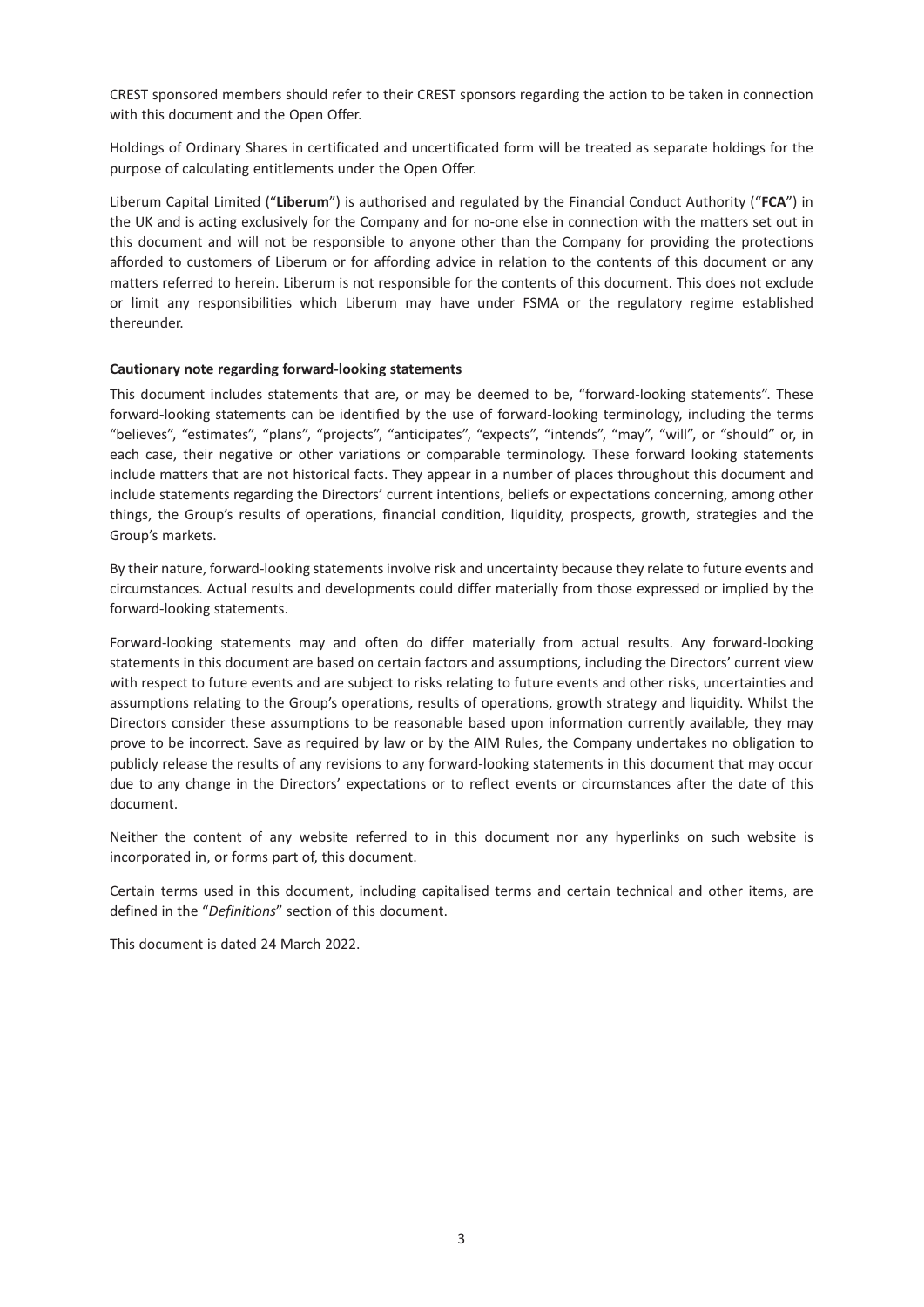## **KEY STATISTICS**

| Number of Existing Ordinary Shares in issue at the date of this document                                                   | 80,822,204    |
|----------------------------------------------------------------------------------------------------------------------------|---------------|
| Issue Price for each New Ordinary Share                                                                                    | 75 pence      |
| <b>PLACING STATISTICS</b>                                                                                                  |               |
| Number of Placing Shares                                                                                                   | 10,666,666    |
| Placing Shares as a percentage of Existing Ordinary Shares                                                                 | 13.2%         |
| Placing Shares as a percentage of Enlarged Share Capital <sup>1, 2</sup>                                                   | 11.3%         |
| Approximate estimated proceeds of the Placing to be received by the Company net of<br>expenses relating to the Placing     | £7.5 million  |
| <b>OPEN OFFER STATISTICS</b>                                                                                               |               |
| Maximum number of Open Offer Shares to be offered pursuant to the Open Offer                                               | 2,694,073     |
| Open Offer Shares as a percentage of Existing Ordinary Shares                                                              | 3.3%          |
| Open Offer Shares as a percentage of Enlarged Share Capital <sup>1, 2</sup>                                                | 2.9%          |
| <b>SHARE ISSUE STATISTICS</b>                                                                                              |               |
| Enlarged Share Capital immediately following completion of the Share Issue <sup>1, 2</sup>                                 | 94,182,943    |
| New Ordinary Shares as a percentage of Enlarged Share Capital <sup>1, 2</sup>                                              | 14.2%         |
| Approximate estimated gross proceeds of the Share Issue                                                                    | £10.0 million |
| Approximate estimated net proceeds of the Share Issue to be received by the Company                                        | £9.5 million  |
| Approximate market capitalisation of the Company at Issue Price immediately<br>upon Admission taking place <sup>1, 2</sup> | £70.6 million |
| <b>ISIN - Ordinary Shares</b>                                                                                              | JE00BYVWJZ03  |
| ISIN - Open Offer Basic Entitlements                                                                                       | JE00BNHS7J56  |
| ISIN - Open Offer Excess Entitlements                                                                                      | JE00BNHS7K61  |
| Notes:                                                                                                                     |               |

1. Assuming full subscription under the Open Offer.

2. Assuming no further issue of Ordinary Shares prior to the issue of the New Ordinary Shares.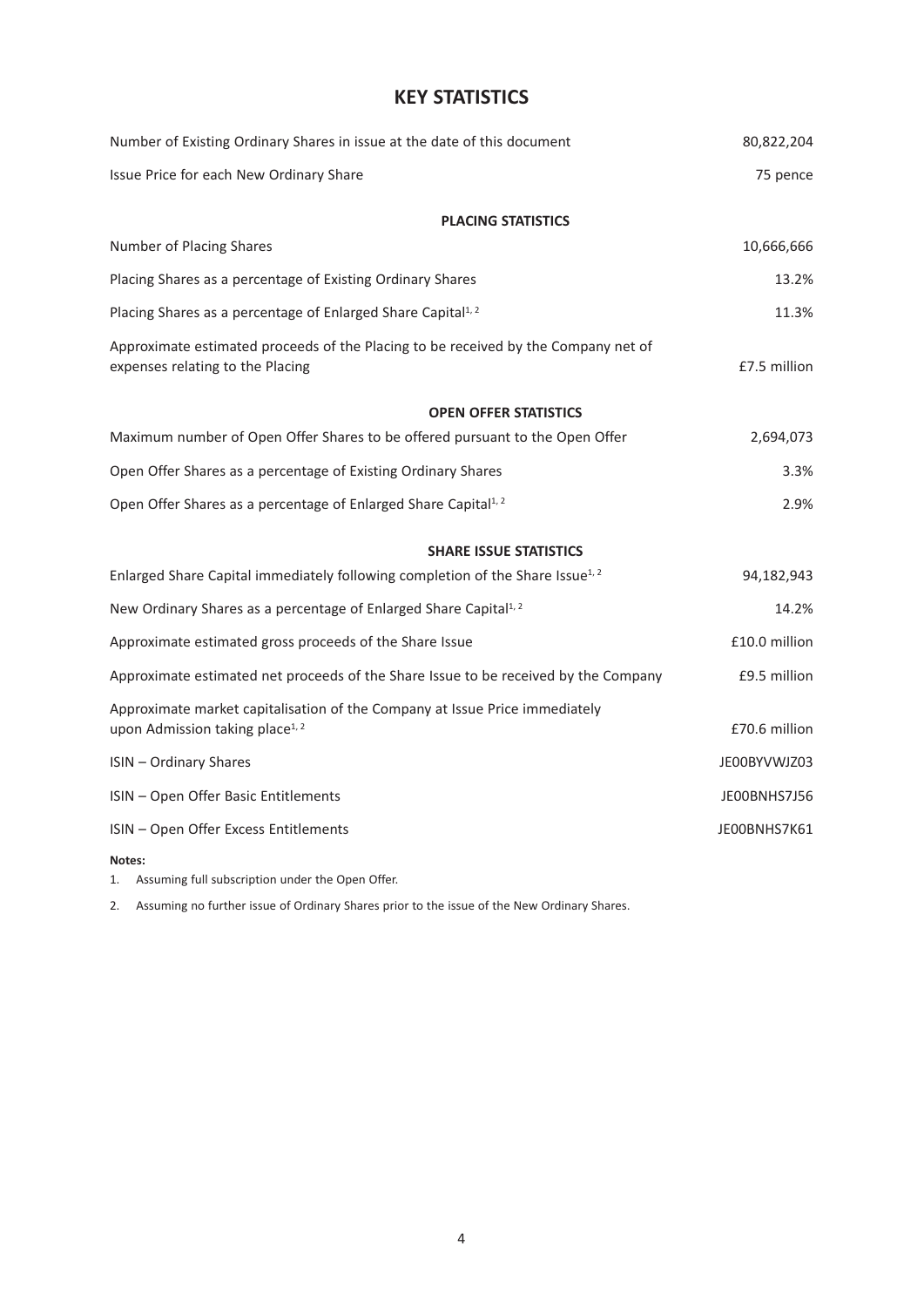## **EXPECTED TIMETABLE OF EVENTS**

| Record Date for the Open Offer                                                                                               | 6.00 p.m. on 18 March 2022                                 |
|------------------------------------------------------------------------------------------------------------------------------|------------------------------------------------------------|
| Announcement of the Placing and Open Offer                                                                                   | 4.30 p.m. on 22 March 2022                                 |
| Ex-entitlement date of the Open Offer                                                                                        | 8.00 a.m. on 23 March 2022                                 |
| Posting of Circular and Application Forms                                                                                    | 24 March 2022                                              |
| Open Offer Entitlements credited to stock accounts in CREST<br>of Qualifying CREST Shareholders                              | as soon as practicable after<br>8.00 a.m. on 25 March 2022 |
| Recommended latest time for requesting withdrawal of<br>Open Offer Entitlements from CREST                                   | 4.30 p.m. on 4 April 2022                                  |
| Latest time for depositing<br>Open Offer Entitlements into CREST                                                             | 3.00 p.m. on 5 April 2022                                  |
| Latest time and date for splitting Application Forms<br>(to satisfy bona fide market claims)                                 | 3.00 p.m. on 6 April 2022                                  |
| Latest time and date for receipt of Forms of Proxy                                                                           | 9.00 a.m. on 7 April 2022                                  |
| Latest time and date for receipt of completed Application Forms<br>and payment in full under the Open Offer or settlement of |                                                            |
| relevant CREST instruction (as appropriate)                                                                                  | 11.00 a.m. on 8 April 2022                                 |
| Announcement of result of Open Offer                                                                                         | 11 April 2022                                              |
| <b>General Meeting</b>                                                                                                       | 9.00 a.m. on 11 April 2022                                 |
| Admission and commencement of dealings in the New Ordinary Shares                                                            | 8.00 a.m. on 12 April 2022                                 |
| Expected date for crediting of New Ordinary Shares<br>to CREST stock accounts in uncertificated form                         | 12 April 2022                                              |
| Despatch of share certificates in respect of New Ordinary Shares<br>in certificated form                                     | Within 10 Business Days of Admission                       |

#### **Notes**

- 1. All time references in this document are to London, UK time.
- 2. These dates are given on the basis of the Board's current expectations and are subject to change. If any of the above times and/or dates change, the revised times and/or dates will be notified to Shareholders by announcement through a Regulatory Information Service and will be available on the Company's website at www.trufin.com.
- 3. All events in the above timetable scheduled to take place after the General Meeting are conditional on the approval by Shareholders of the Resolutions as proposed.

*If you have questions on the procedure for acceptance and payment, or how to complete the Form of Proxy, please contact the Registrar and/or Receiving Agent on 0371-384-2050 from the UK or if calling from outside the UK on +44 371-384-2050. Lines are open from 8.30 a.m.to 5.30 p.m. (London time) Monday to Friday (except English and Welsh public holidays).*

*Calls to the Registrar's and/or Receiving Agent's telephone number from outside the UK are charged at applicable international rates. Different charges may apply to calls from mobile telephones and calls may be recorded and monitored randomly for security and training purposes.*

*Neither the Registrar nor the Receiving Agent can provide advice on the merits of the Share Issue or give any financial, legal or tax advice.*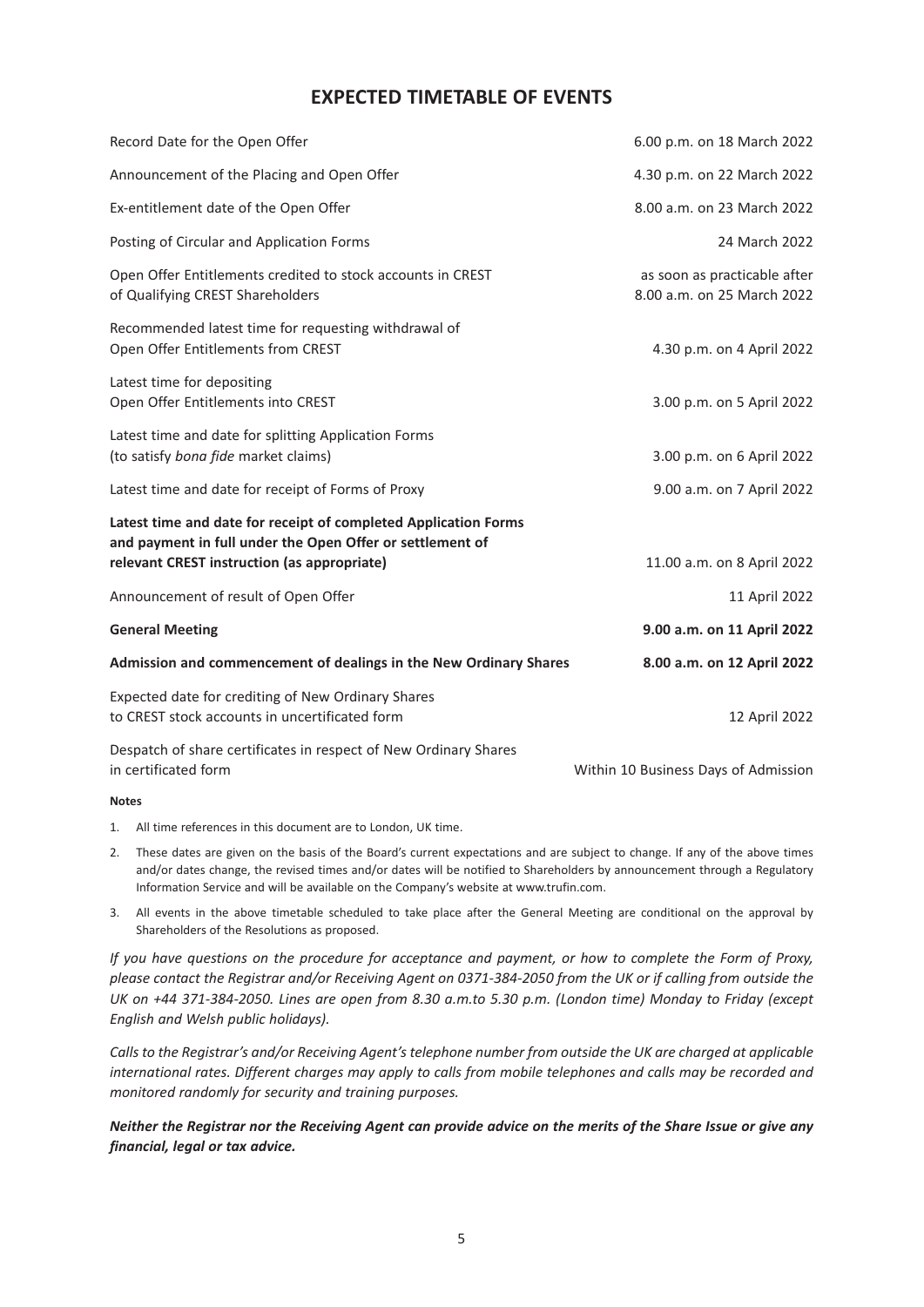# **DIRECTORS, SECRETARY AND ADVISERS**

| <b>Directors</b>                                             | Steve Baldwin (Independent Non-Executive Chair)<br>James van den Bergh (Chief Executive Officer)<br>Penny Judd (Senior Independent Non-Executive Director)<br>Paul Dentskevich (Independent Non-Executive Director)<br>Anders Wilhelmsen (Non-Executive Director) |
|--------------------------------------------------------------|-------------------------------------------------------------------------------------------------------------------------------------------------------------------------------------------------------------------------------------------------------------------|
| Head office and registered office                            | 26 New Street<br>St Helier<br>Jersey JE2 3RA                                                                                                                                                                                                                      |
| <b>Company Secretary</b>                                     | Ocorian Limited<br>26 New Street<br>St Helier<br>Jersey JE2 3RA                                                                                                                                                                                                   |
| <b>Broker and Nominated Adviser</b>                          | Liberum Capital Limited<br>Ropemaker Place Level 12<br>25 Ropemaker Street<br>London EC2Y 9LY                                                                                                                                                                     |
| Legal advisers to the Company                                | <b>Travers Smith LLP</b><br>10 Snow Hill<br>London EC1A 2AL                                                                                                                                                                                                       |
| Legal advisers to the Broker and<br><b>Nominated Adviser</b> | Howard Kennedy LLP<br>No. 1 London Bridge<br>London SE1 9BG                                                                                                                                                                                                       |
| Registrar                                                    | Equiniti (Jersey) Limited<br>26 New Street<br>St Helier<br>Jersey JE2 3RA                                                                                                                                                                                         |
| <b>Receiving Agent</b>                                       | Equiniti Limited<br><b>Aspect House</b><br>Spencer Road<br>Lancing<br>West Sussex BN99 6DA                                                                                                                                                                        |

Further information regarding the Company's advisors can be found on its website at www.trufin.com and in its most recent annual report, available at https://trufin.com/resources/financial-results.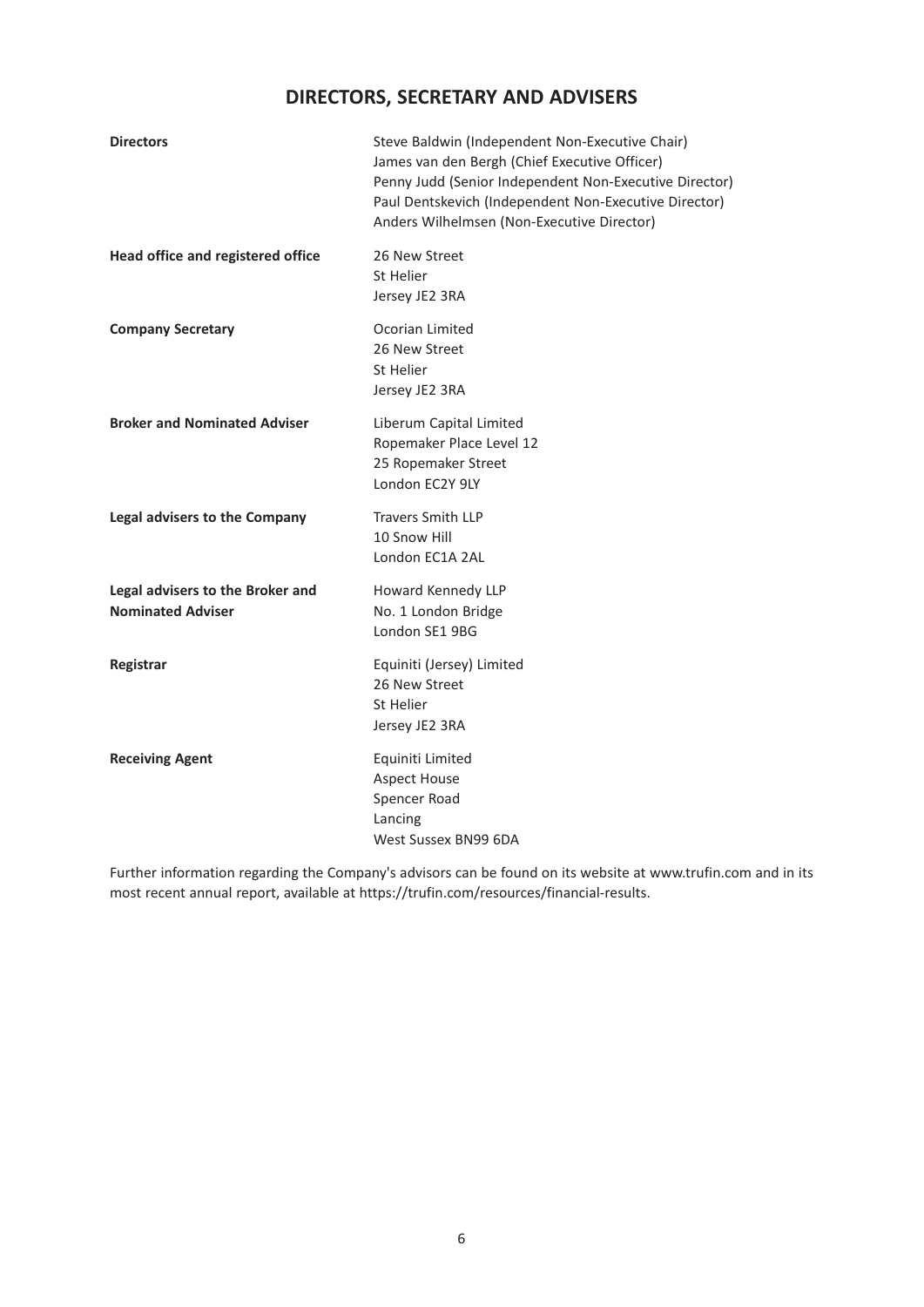## **PART 1:**

## **LETTER FROM THE CHAIR OF TRUFIN PLC**

# **TruFin plc**

*(incorporated and registered in Jersey with registered number 125245)*

Steve Baldwin (*Independent Non-Executive Chair*) 26 New Street James van den Bergh (*Chief Executive Officer*) St Helier Penny Judd (*Senior Independent Non-Executive Director*) Jersey JE2 3RA Paul Dentskevich (*Independent Non-Executive Director*) Anders Wilhelmsen (*Non-Executive Director*)

**Directors** Registered Office:

24 March 2022

Dear Shareholder

## **1. INTRODUCTION**

On 22 March 2022, the Board announced that the Company has conditionally placed with institutional investors 10,666,666 Placing Shares in aggregate at a price of 75 pence per Placing Share (the "**Issue Price**") to raise £8.0 million (before expenses) (the "**Placing**").

In addition, in order to provide Qualifying Shareholders with the opportunity to participate in the Share Issue (as defined below), the Company is providing all Qualifying Shareholders with the opportunity to subscribe for an aggregate of up to 2,694,073 Open Offer Shares, to raise up to approximately £2.0 million (before expenses), on the basis of 1 Open Offer Share for every 30 Existing Ordinary Shares held on the Record Date, at the Issue Price (the "**Open Offer**" and, together with the Placing, the "**Share Issue**"). Shareholders subscribing for their full entitlement under the Open Offer may also request additional Open Offer Shares through the Excess Application Facility.

The Placing and the Open Offer, and the issue of the New Ordinary Shares are conditional upon, *inter alia*, the approval by the Shareholders of the Resolutions to be proposed at the General Meeting of the Company. The Resolutions must be passed by Shareholders at the General Meeting in order for the Share Issue to proceed.

You will find at the end of this document a notice convening a General Meeting of the Company to be held at the offices of Travers Smith LLP, 10 Snow Hill, London EC1A 2AL on 11 April 2022 at 9.00 a.m., at which the Resolutions will be proposed. Further details of the Resolutions are set out in section 5 below.

## **2. BACKGROUND TO TRUFIN AND TRADING UPDATE**

TruFin is the holding company of an operating group comprising four growth-focused technology businesses operating in niche markets: early payment provision, invoice finance, IFA (Independent Financial Advisor) finance and mobile games publishing. The Group's portfolio companies have performed impressively during 2021 and 2022 to date.

TruFin's portfolio at IPO was focussed on speciality lending businesses and its revenue was derived predominately from interest income. Alongside Satago Financial Solutions Limited ("**Satago**"), which at the time was focussed on the provision of finance rather than technology, TruFin's portfolio also consisted of two lending companies applying for bank licences, which were divested from the Group. Today, TruFin's portfolio companies are predominately technology focussed and, in the year ended 31 December 2021, the Group derived 87 per cent. of its revenue from recurring software fees and licencing fees.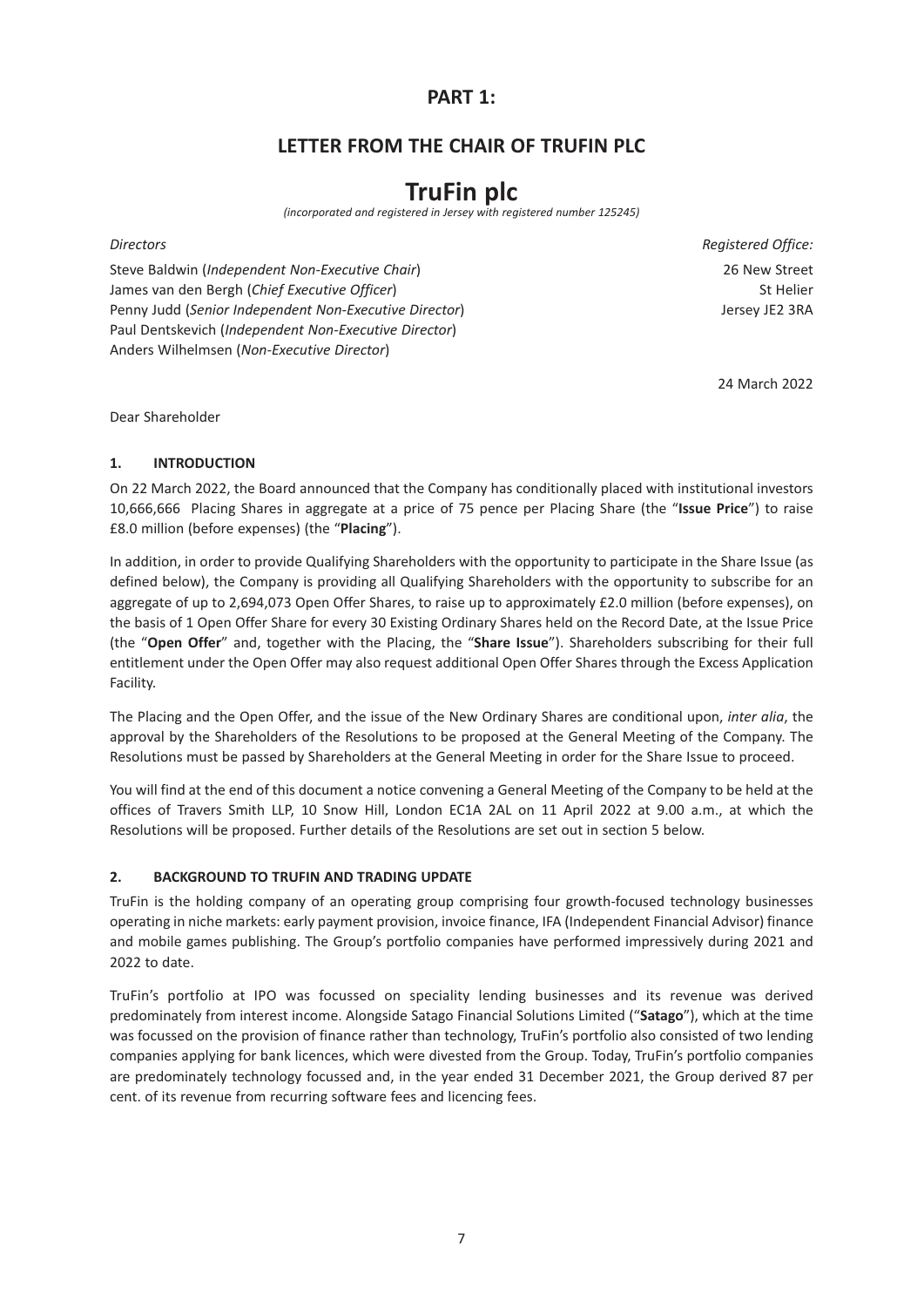#### *Satago*

Satago is focussed on the provision of technology solutions for the invoice finance market. TruFin owns 64.0 per cent. of Satago (on a fully diluted basis). $<sup>1</sup>$ </sup>

Satago has been working closely with Lloyds Bank ("**Lloyds**") on a partnership to deliver Satago's technology solution to Lloyds and Lloyds' SME customers. A commercial pilot of Satago's technology was launched on 11 December 2020. On 9 March 2022, TruFin announced the conclusion of the commercial pilot and a competitive tender process, and that Lloyds had confirmed its intention to enter into a commercial agreement to license Satago's software platform for its Single Invoice Finance and whole of book Invoice Factoring customers. Satago and Lloyds are working towards finalising this commercial agreement in the coming months. TruFin also announced on 9 March 2022 that Lloyds Banking Group had completed an investment of £5 million of new equity capital into Satago, at a pre-money valuation of £20 million.

The Board of TruFin views this as a landmark transaction, with Satago securing one of the largest banks in the UK as a strategic, commercial and financial partner. This partnership validates Satago's technology, personnel and strategy toward addressing the invoice finance market with its LaaS (lending as a service) solution.

Having secured Lloyds as a partner, Satago is in conversations with several blue-chip organisations across the UK and Europe to offer all or part of its technology solution suite.

This significant progress with Lloyds accelerates and grows Satago's opportunity set and Satago is expected to remain loss making in the short term. Satago will continue to convert its pipeline and fund technology development and recruit key employees and the Board is excited by its growth trajectory and its potential for significant value creation.

## *Oxygen*

Oxygen Finance ("**Oxygen**") is a provider of early payment solutions and data insight services to the public and private sector. TruFin owns 87.5 per cent. of Oxygen (on a fully diluted basis).

Oxygen recorded its first year of positive EBITDA for the year ended 31 December 2021 and also recorded its first cash flow positive month in December 2021. During the year, Oxygen signed 28 new clients (taking the total to 120 as at 31 December 2021) and processed its millionth rebate. Client retention stood at 98 per cent. – two clients were lost, both in the data insights division, but it is a testament to the strength of Oxygen's product that one of those clients later re-subscribed for Oxygen's data insights product in early 2022.

Oxygen expects to deliver revenue growth in excess of 20 per cent. per annum over the coming years, which, given the operational gearing in the business, is expected to translate to increasing profits. Approximately 90 per cent. of revenue over the next four years is expected to be contributed by existing clients. Oxygen is fully funded for this organic growth, requiring no further financial support from TruFin.

#### *Vertus*

Vertus Capital ("**Vertus**") is a provider of finance to independent financial advisors. TruFin owns 53.8 per cent. of Vertus (on a fully diluted basis).

Vertus had a strong 2021, recording its first year of profit, writing £8.4 million of facilities and making a £2 million advance, its largest to date. Its existing book remains resilient – it is yet to experience a default – and its pipeline is strong. Vertus' loan book stood at £18.0 million as at 28 February 2022, with £2.8 million of facilities written in 2022 year-to-date, and it currently has a pipeline of £24.4 million. Vertus has a medium-term loan book target of £50 million and it will be investing in technology-enabled lending solutions during 2022 to satisfy the growing pipeline.

## *Playstack*

Playstack Limited ("**Playstack**") has two linked business offerings – a games publishing service and Interact, a platform to allow advertisers to integrate promotions within game. TruFin owns 99.9 per cent. of Playstack (on a fully diluted basis).

<sup>1.</sup> TruFin would hold approximately 68% of Satago (on a fully diluted basis) upon conversion of its £3m loan to Satago into equity (assuming conversion based on the same valuation that Lloyds Banking Group invested into Satago).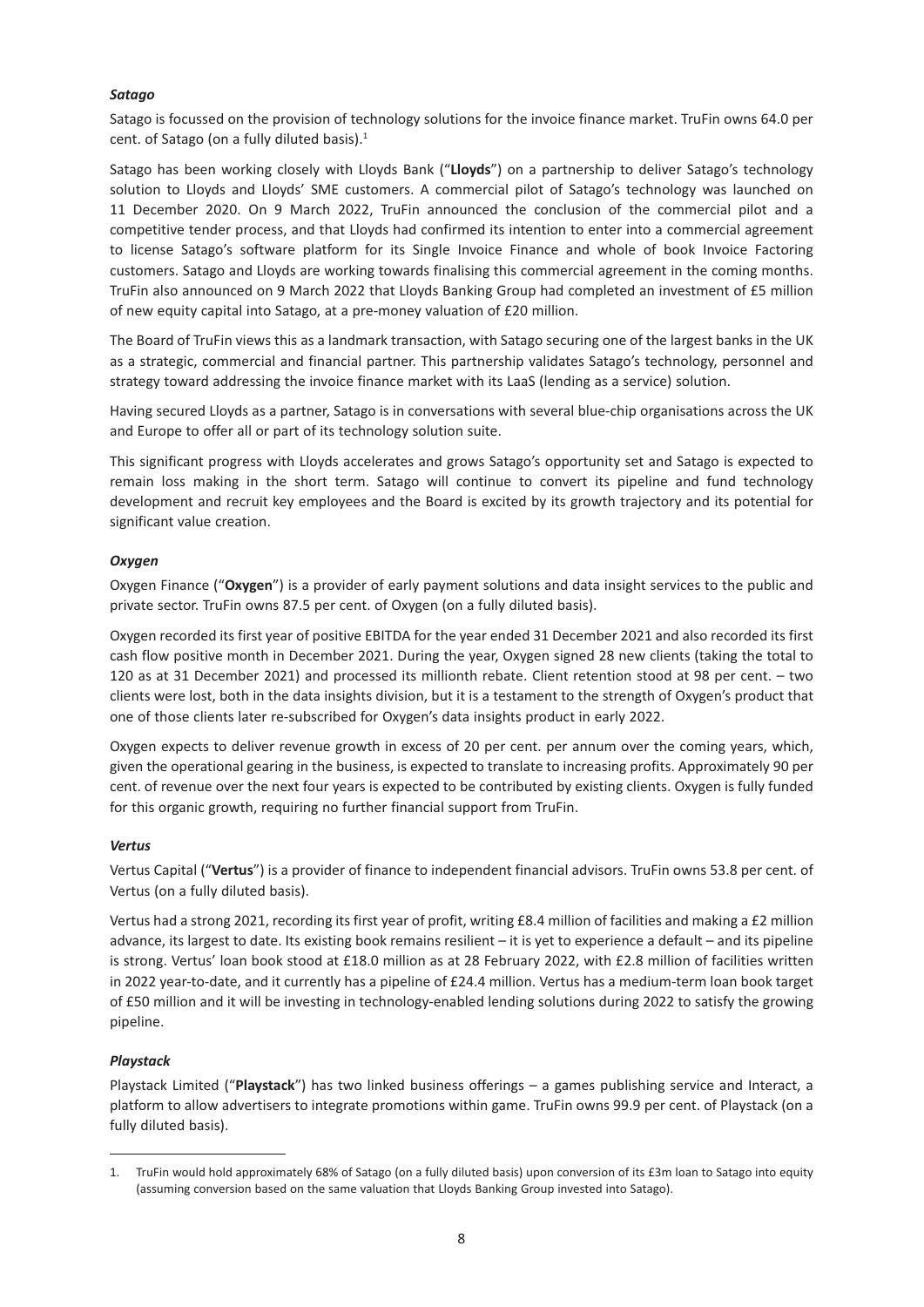Within games publishing, Playstack continues to expand the impact of the Mortal Shell IP, whilst also having secured publishing rights for three new games to be released within the next 12 months, each with the expectation of high user appeal and strong marketability. Playstack is also working to expand its internal games development capability through recruitment or acquisition such that it can increase its core games portfolio and increase reach in all key markets.

The beta launch of the brand technology platform 'Interact' occurred in late November 2021 and is now in the test phase with several external developers who have access to over 500,000 users. Interact has been developed to allow tailored bespoke campaigns, programmatic advertising and full sponsorship solutions across a suite of games on mobile – with a flexible tool for precise audience reach and targeting. Interact is forecast by management to be revenue generating within 2022, but is expected to remain loss making in the medium term.

## *Unaudited Financial Information & Cash Position*

The Group expects to publish its audited results for the year ended 31 December 2021 (FY21) in April 2022. The Group reports unaudited financial results for FY21 as follows:

- Revenue £13.1 million (2020: £14.8 million), driven by reduced revenue at Satago as it focussed on the Lloyds partnership and lower revenue at Playstack following a particularly strong performance in 2020 resulting from the release of Mortal Shell
- Loss before tax £8.2 million (2020: £8.9 million), as a result of cost reductions at head office and at Playstack
- Cash £7.6 million (includes cash of £4.7 million in Satago and £0.7 million in Vertus which cannot be accessed at a Group level) (2020: £17.7 million)
- Net assets £32.3 million, of which £16.3 million represents goodwill (2020: £39.7 million)

The Group recorded revenue of more than £1.6 million for the calendar year to 28 February 2022, which represents revenue growth of 9 per cent. over the equivalent period in 2021 and growth of 35 per cent. in February 2022 compared to February 2021.

During 2021, TruFin loaned Satago £3 million to provide working capital as Satago continued its commercial pilot with Lloyds. This loan was originally due to be repaid to TruFin, but as announced on 9 March 2022, as part of the investment by Lloyds Banking Group, TruFin has agreed to vary the terms of the loan. The loan is now convertible into equity capital in Satago at the same valuation as the investment made by Lloyds Banking Group at TruFin's election for six months from the date of the variation or, if a further funding round takes place after such six month period, automatically at the valuation implied by the funding round. As a result these funds are no longer available to TruFin.

The Group's unrestricted cash position as at 28 February 2022 was £2.8 million. Following the announcement of Lloyds' intention to enter into a commercial agreement with Satago, the Group will accelerate its investment in this substantial opportunity. Without the funds to be raised under the Share Issue, the Directors forecast that the Group has sufficient working capital to maintain its current business plan until August 2022.

## **3. REASONS FOR THE SHARE ISSUE AND USE OF PROCEEDS**

With two of the Group's subsidiaries reaching breakeven, and Satago securing a partner in Lloyds, 2021 and 2022 to date have been transformational for the Group. The Board continue to see significant value across each of the portfolio companies and, in order to fund Satago and Playstack to profitability, and to provide working capital, the Company is proposing to raise gross proceeds of up to £10 million through a placing of £8 million and an open offer of up to a further £2 million.

The Company intends to use the net proceeds as follows:

• c.£2 million intended to be invested in Satago, which together with the £5 million invested by Lloyds Banking Group and the £3 million already invested by TruFin, will be used to fund technology development and recruit key employees, which is expected to fund Satago to profitability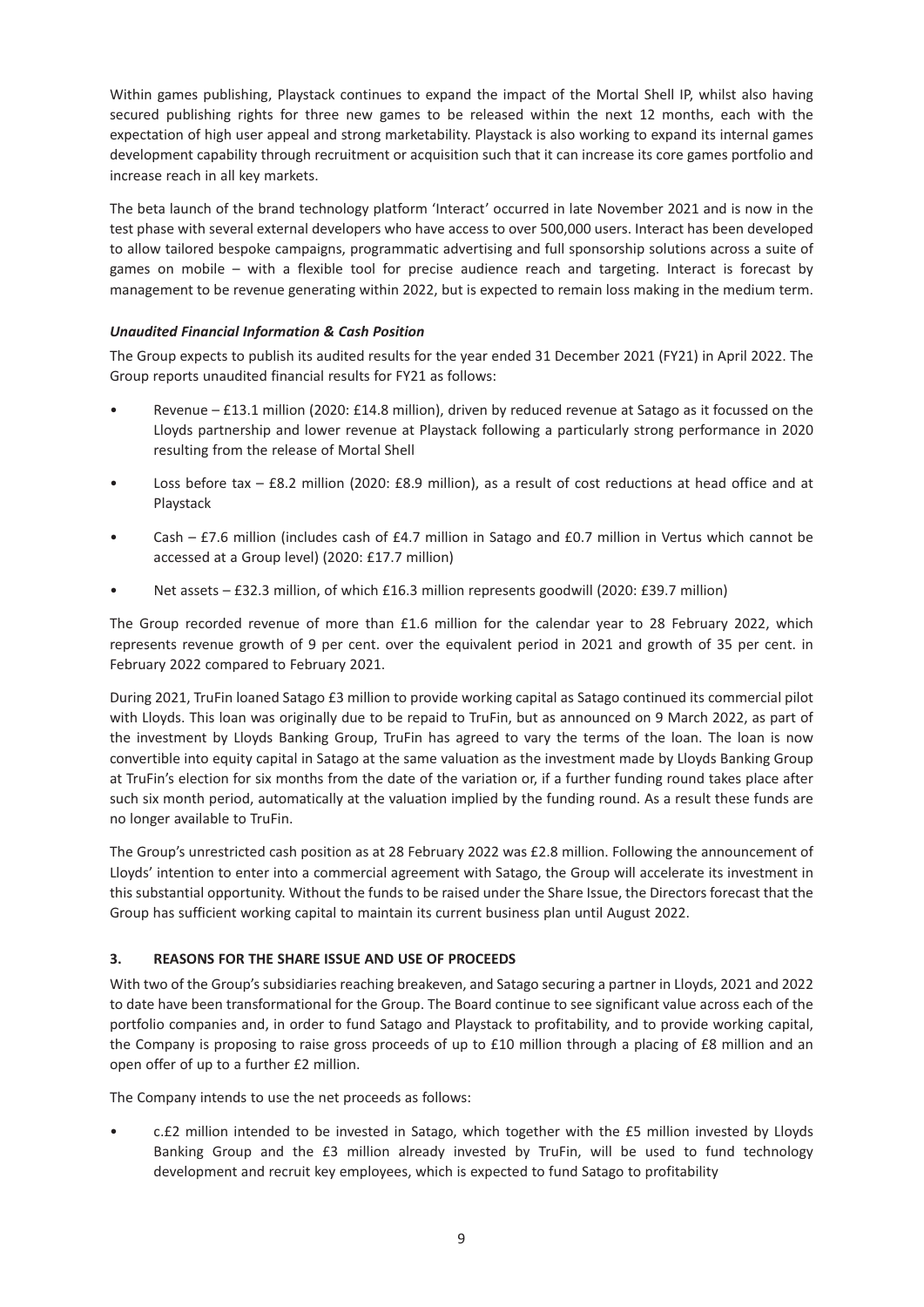- c.£4 million for growth opportunities in Playstack and to fund it to profitability
- c.£1.5 3.5 million for Group working capital (replacing TruFin's loan, provided to Satago converting into Satago equity)

Following completion of the Placing and the Open Offer, the Group is expected to have sufficient working capital and cash headroom to execute on its ambitious growth strategy through to a position of being cash generative.

## **4. PRINCIPAL TERMS OF THE SHARE ISSUE**

The Company proposes to raise gross proceeds of £8.0 million (approximately £7.5 million net of expenses) through the issue of 10,666,666 New Ordinary Shares by way of a Placing at the Issue Price of 75 pence per New Ordinary Share. The Issue Price represents a discount of 9.09 per cent. to the closing middle market price of 82.5 pence per Existing Ordinary Share on 22 March 2022 (being the last business day prior to the announcement of the Share Issue). In addition, the Company proposes to raise gross proceeds of up to approximately £2.0 million (before expenses) through the issue of up to 2,694,073 New Ordinary Shares by way of an Open Offer at the Issue Price.

## *The Placing*

Under the terms of the Placing Agreement entered into by the Company and Liberum on 22 March 2022, Liberum, as agent for the Company, has placed, subject to shareholder approval, 10,666,666 Placing Shares at the Issue Price by way of a non-pre-emptive placing. The Placing is not being underwritten.

The Board believes that raising equity finance using the flexibility provided by a non-pre-emptive placing is the most appropriate and optimal structure for the Company at this time. This allows certain existing institutional holders and new institutional investors the opportunity to participate in the Placing.

The Placing Agreement contains customary warranties and an indemnity from the Company in favour of Liberum, together with provisions which enable Liberum to terminate the Placing Agreement in certain circumstances, including where there is a material adverse change affecting the Company or the Group prior to Admission.

The obligations of Liberum under the Placing Agreement are conditional, *inter alia*, upon Resolutions 1 and 2 being passed at the General Meeting, and Admission of the Placing Shares occurring on or before 8.00 a.m. on 12 April 2022 (or such later date and/or time as the Company and Liberum may agree, being no later than 30 April 2022).

The Placing Agreement provides for payment by the Company to Liberum of customary commissions and expenses.

## *Related Party Transaction*

Watrium AS ("**Watrium**") is a related party of the Company as it is a substantial shareholder of the Company (in accordance with the definitions of the AIM Rules) and therefore its participating in the Placing is considered a related party transaction for the purposes of the AIM Rules. Watrium has agreed to subscribe for 4,666,666 shares as part of the Placing.

The Directors (other than Anders Wilhelmsen, being a representative of Watrium on the Board), having consulted with the Company's Nominated Adviser, Liberum, consider that the terms of Watrium's participation in the Placing is fair and reasonable insofar as the shareholders of the Company are concerned.

## *Open Offer*

Subject to the fulfilment of the conditions set out below, Qualifying Shareholders may subscribe for Open Offer Shares in proportion to their holding of Existing Ordinary Shares held on the Record Date. Shareholders subscribing for their full entitlement under the Open Offer may also request additional Open Offer Shares as an Excess Entitlement, up to the total number of Open Offer Shares available to Qualifying Shareholders under the Open Offer. The Open Offer is not underwritten.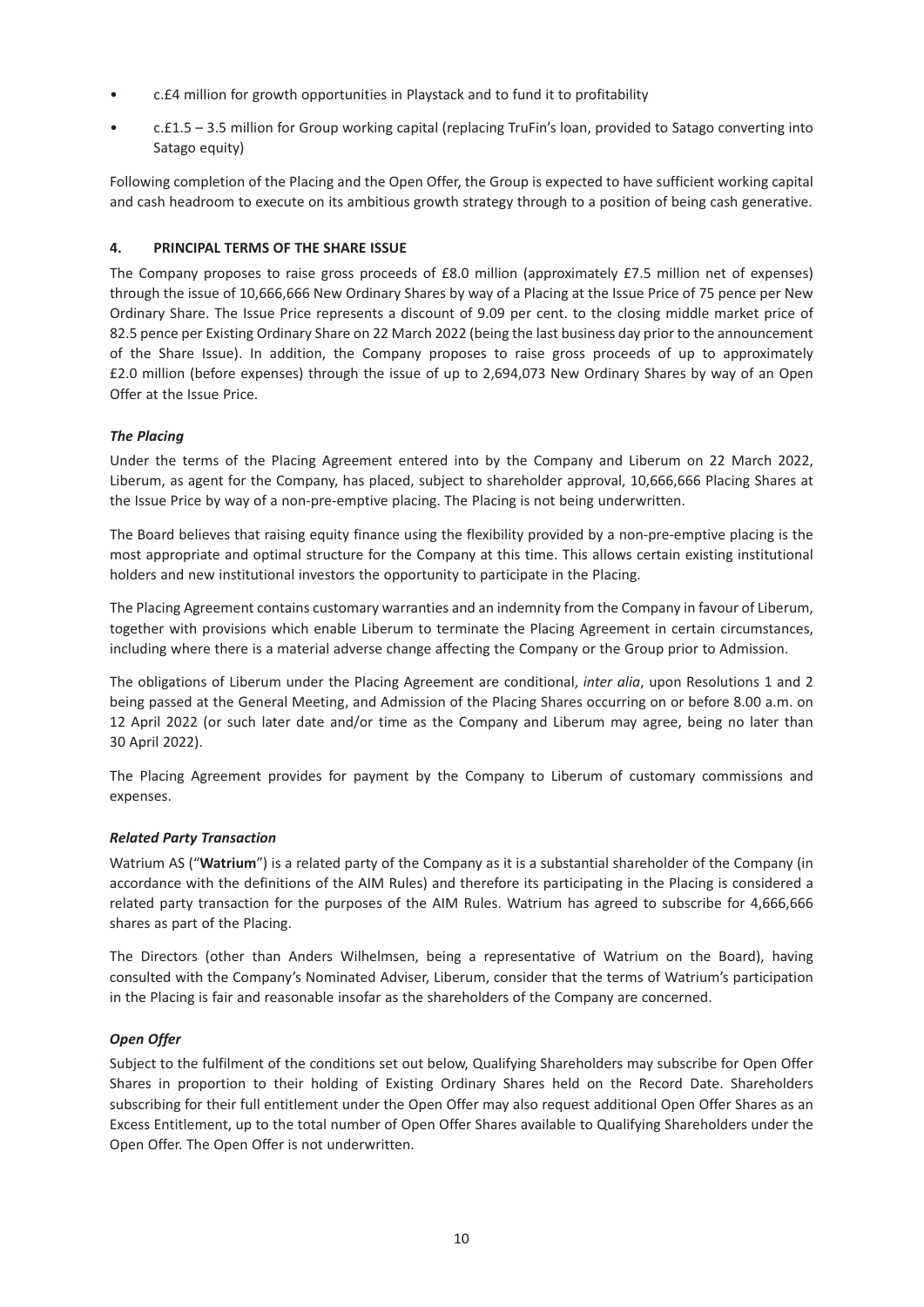The Open Offer is conditional, *inter alia*, on the following:

- i) Resolutions 1 and 2 being passed at the General Meeting;
- ii) the Placing Agreement not being terminated prior to Admission of the Placing Shares and having become unconditional in all respects;
- iii) Admission of the Placing Shares becoming effective on or before 8.00 a.m. on 12 April 2022 (or such later date and/or time as the Company and Liberum may agree, being no later than 30 April 2022); and
- iv) Admission of the Open Offer Shares becoming effective on or before 8.00 a.m. on 12 April 2022 (or such later date and/or time as the Company and Liberum may agree, being no later than 30 April 2022).

The allotment and issue of the Open Offer Shares is conditional on Admission of the Placing Shares but the Placing is not conditional on Admission of the Open Offer Shares; if the Placing does not complete, then the Open Offer will lapse. However, if the Open Offer does not complete, then this will not prevent the Placing from completing.

If these and the other conditions to the Open Offer are not satisfied or waived (where capable of waiver), the Open Offer will lapse and will not proceed and any applications made by Qualifying Shareholders will be rejected. In these circumstances, application monies received by the Receiving Agent in respect of Open Offer Shares will be returned (at the Applicant's sole risk), without payment of interest, as soon as reasonably practicable thereafter. Lapsing of the Open Offer cannot occur after dealings in the Open Offer Shares have begun.

#### *Basic Entitlement*

Subject to the terms and conditions of the Open Offer, the Company invites Qualifying Shareholders to apply for their Basic Entitlement of Open Offer Shares at the Issue Price. Each Qualifying Shareholder's Basic Entitlement has been calculated on the following basis:

#### **1 Open Offer Share for every 30 Existing Ordinary Shares held at the Record Date**

Basic Entitlements will be rounded down to the nearest whole number of Ordinary Shares and any fractional entitlements to Open Offer Shares will be aggregated and made available under the Excess Application Facility.

## *Excess Entitlement*

Qualifying Shareholders are also invited to apply for additional Open Offer Shares (up to the total number of Open Offer Shares available to Qualifying Shareholders under the Open Offer) as an Excess Entitlement. Any Open Offer Shares not issued to a Qualifying Shareholder pursuant to their Basic Entitlement will be apportioned between those Qualifying Shareholders who have applied for an Excess Entitlement at the sole and absolute discretion of the Company, provided that no Qualifying Shareholder shall be required to subscribe for more Open Offer Shares than he or she has specified on the Application Form or through CREST.

The Open Offer Shares will, when issued and fully paid, rank *pari passu* in all respects with the Ordinary Shares in issue at that time, including the right to receive all dividends and other distributions declared, made or paid after the date of Admission of the Open Offer Shares. The Open Offer is not being underwritten.

Qualifying Shareholders should note that the Open Offer is not a "rights issue". Invitations to apply under the Open Offer are not transferable unless to satisfy *bona fide* market claims. Qualifying non-CREST Shareholders should be aware that the Application Form is not a negotiable document and cannot be traded. Qualifying Shareholders should also be aware that in the Open Offer, unlike in a rights issue, any Open Offer Shares not applied for pursuant to the Open Offer (including under the Excess Application Facility) will not be sold in the market nor will they be placed for the benefit of Qualifying Shareholders who do not apply for Open Offer Shares under the Open Offer (including under the Excess Application Facility). The Company reserves the right to place, with other third party investors at the Issue Price, any Open Offer Shares that are not taken up by Qualifying Shareholders pursuant to the Open Offer. Any such placement will be agreed between the Company and Liberum, in which case Liberum would use its reasonable endeavours to procure such other subscribers pursuant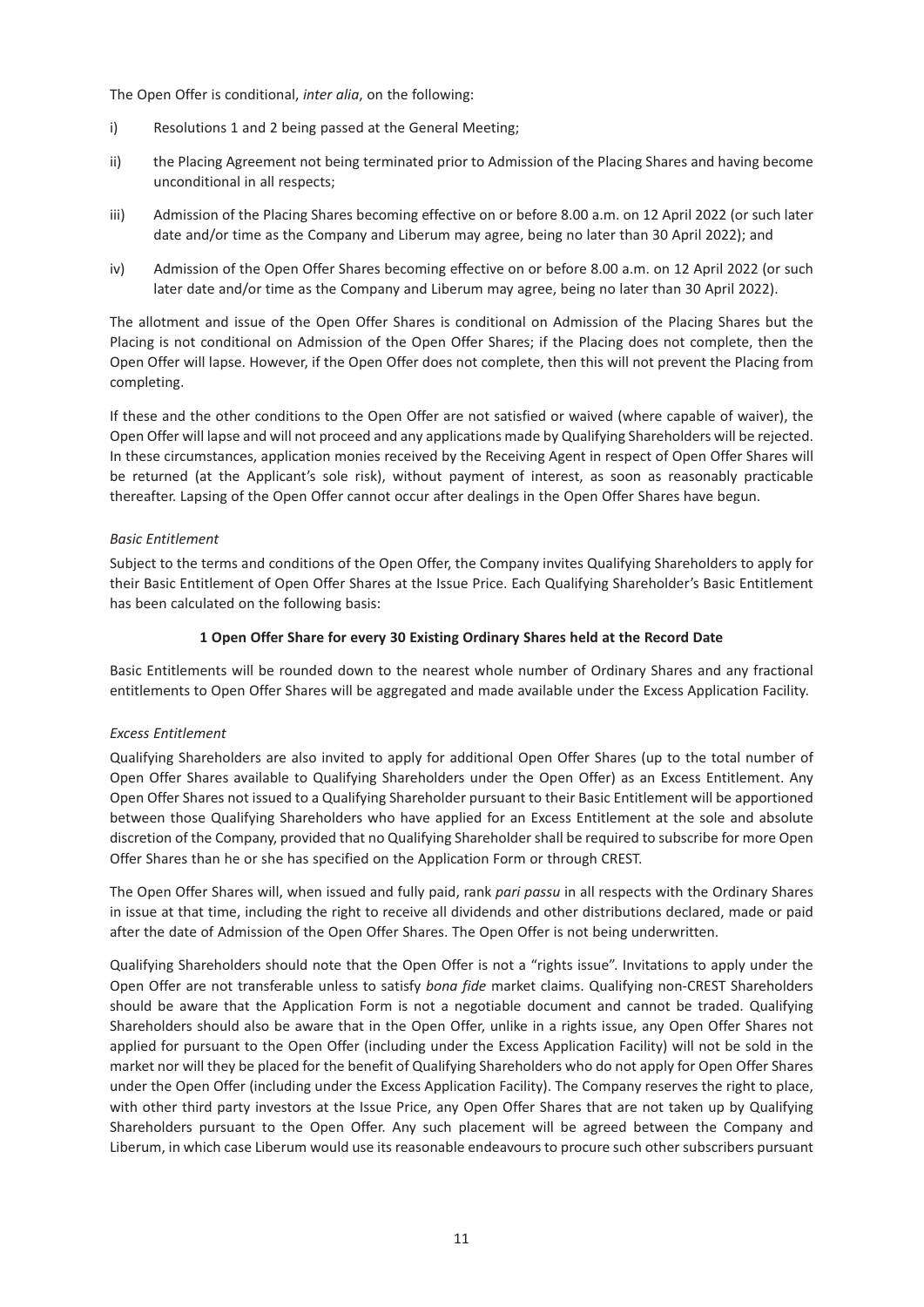to the Placing Agreement and such placement will be subject to the terms and conditions of the Placing as set out in the announcement issued by the Company in connection with the Share Issue on 22 March 2022.

## *Overseas Shareholders*

Subject to certain exceptions, the Open Offer Shares have not been and are not intended to be registered or qualified for sale in any jurisdiction other than the United Kingdom. Accordingly, unless otherwise determined by the Company and effected by the Company in a lawful manner, the Application Form will not be sent to Shareholders with registered addresses in, or who are resident or located in the United States or any other Open Offer Restricted Jurisdiction since to do so would require compliance with the relevant securities laws of that jurisdiction. The Company reserves the right to treat as invalid any application or purported application for Open Offer Shares which appears to the Company or its agents or professional advisers to have been executed, effected or despatched in a manner which may involve a breach of the laws or regulations of any jurisdiction or if the Company or its agents or professional advisers believe that the same may violate applicable legal or regulatory requirements or if it provides an address for delivery of share certificates for Open Offer Shares outside the UK, or in the case of a credit of Open Offer Shares in CREST, to a CREST member whose registered address would not be in the UK.

Notwithstanding the foregoing and any other provision of this document or the Application Form, the Company reserves the right to permit any Qualifying Shareholder to apply for Open Offer Shares if the Company, in its sole and absolute discretion, is satisfied that the transaction in question is exempt from, or not subject to, the legislation or regulations giving rise to the restrictions in question.

Part 3 of this document together with the accompanying Application Form, in the case of Qualifying non-CREST Shareholders, contains the terms and conditions of the Open Offer. If a Qualifying Shareholder does not wish to apply for Open Offer Shares he or she should not complete or return the Application Form or send a USE message through CREST.

## *Qualifying non-CREST Shareholders*

If you are a Qualifying non-CREST Shareholder you will receive an Application Form, which accompanies this document and which gives details of your Basic Entitlement (as shown by the number of the Open Offer Shares allocated to you). If you wish to apply for Open Offer Shares under the Open Offer you should complete the accompanying Application Form in accordance with the procedure for application set out in paragraph 1 of Part 3 of this document and on the Application Form itself. The completed Application Form, accompanied by full payment, should be returned by post to Equiniti Limited, Corporate Actions, Aspect House, Spencer Road, Lancing, West Sussex BN99 6DA, or by hand (during normal business hours only), to Equiniti Limited, Corporate Actions, Aspect House, Spencer Road, Lancing, West Sussex BN99 6DA so as to arrive as soon as possible and in any event no later than 11.00 a.m. on 8 April 2022.

## *Qualifying CREST Shareholders*

Application will be made for the Open Offer Entitlements of Qualifying CREST Shareholders to be credited to stock accounts in CREST. It is expected that the Open Offer Entitlements will be credited to stock accounts in CREST on 25 March 2022. Applications through the CREST system may only be made by the Qualifying CREST Shareholder originally entitled or by a person entitled by virtue of a *bona fide* market claim. If you are a Qualifying CREST Shareholder, no Application Form is enclosed but you will receive credits to your appropriate stock account in CREST in respect of the Basic Entitlements to which you are entitled. You should refer to the procedure for application set out in paragraph 2 of Part 3 of this document. The relevant CREST instruction must have settled by no later than 11.00 a.m. on 8 April 2022.

#### *General*

The New Ordinary Shares will represent approximately 14.2 per cent. of the Company's issued share capital as enlarged by the New Ordinary Shares (the "**Enlarged Share Capital**") following Admission (assuming full subscription under the Open Offer and no further issues of Ordinary Shares prior to the issue of the New Ordinary Shares). The New Ordinary Shares will be issued credited as fully paid and will be identical to and rank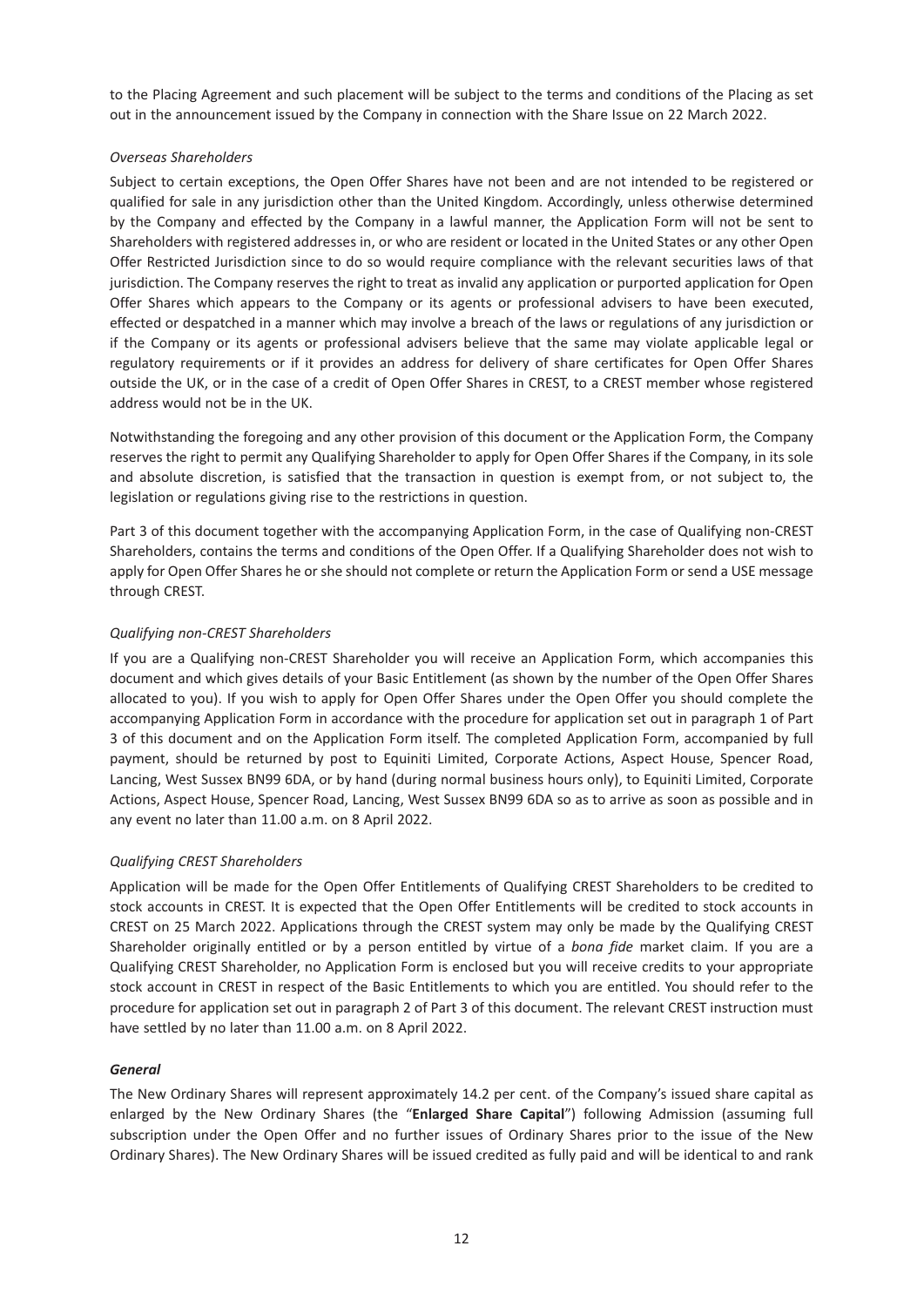*pari passu* in all respects with the Existing Ordinary Shares, including the right to receive all future distributions, declared, paid or made in respect of the Ordinary Shares following the date of Admission.

Application will be made for the New Ordinary Shares to be admitted to trading on AIM subject to the passing of the Resolutions at the General Meeting. It is expected that Admission will become effective on 12 April 2022 and that dealings for normal settlement in the New Ordinary Shares will commence at 8.00 a.m. on 12 April 2022.

## **5. GENERAL MEETING**

The Share Issue and the issue of the New Ordinary Shares are conditional upon, *inter alia*, the approval by the Shareholders of the Resolutions to be proposed at the General Meeting of the Company. The Resolutions must be passed by Shareholders at the General Meeting in order for the Share Issue to proceed.

You will find at the end of this document a notice convening a General Meeting of the Company to be held at the offices of Travers Smith LLP, 10 Snow Hill, London EC1A 2AL on 11 April 2022 at 9.00 a.m., at which the following Resolutions will be proposed:

## *Resolution 1 – Authority to allot shares*

Resolution 1 is an ordinary resolution to authorise the Directors under the Company's articles of association (the "**Articles**") to issue and allot the New Ordinary Shares. The Articles require that the authority of Directors to allot shares and grant rights to subscribe for or to convert any security into shares should be subject to the approval of Shareholders in a general meeting. Accordingly, Resolution 1 will be proposed to authorise the Directors to allot the New Ordinary Shares. This authority is in addition to all existing authorities under the Articles and will expire at the conclusion of the annual general meeting of the Company to be held in 2022.

## *Resolution 2 – Disapplication of pre-emption rights*

Resolution 2 is a special resolution to disapply the pre-emption rights under Article 3 in respect of equity securities. The Articles require that any equity securities issued wholly for cash must be offered to existing Shareholders in proportion to their existing shareholdings unless otherwise approved by Shareholders in a general meeting. Resolution 2 will therefore be proposed at the General Meeting to authorise the Directors to allot the New Ordinary Shares for cash other than on a *pro rata* basis. This authority is in addition to all existing authorities under Article 3 and will expire at the conclusion of the annual general meeting of the Company to be held in 2022.

Ordinary resolutions require the approval of a simple majority of Shareholders who vote at the General Meeting and special resolutions require the approval of at least 75% of Shareholders who vote at the General Meeting.

In line with best corporate governance, the votes will be conducted by way of a poll.

You have the right to appoint a proxy to vote at the General Meeting on your behalf. Details of how to appoint the Chair of the General Meeting or another person as your proxy using the Form of Proxy are set out in the notes to the Form of Proxy. If you wish your proxy to speak on your behalf at the General Meeting you will need to appoint your own choice of proxy (not the Chair) and give your instructions directly to them.

## **6. ACTION TO BE TAKEN**

## *In respect of the General Meeting*

Shareholders will find enclosed with this Circular a Form of Proxy for use in connection with the General Meeting. Whether or not you intend to be present at the General Meeting you are requested to complete and return the Form of Proxy as soon as possible and, in any event, so as to be received by the Registrar at Aspect House, Spencer Road, Lancing, West Sussex BN99 6DA.

Alternatively, you can appoint a proxy online at www.sharevote.co.uk by following the instructions provided on the Form of Proxy, or if you hold Ordinary Shares in CREST, by using the CREST electronic proxy appointment service.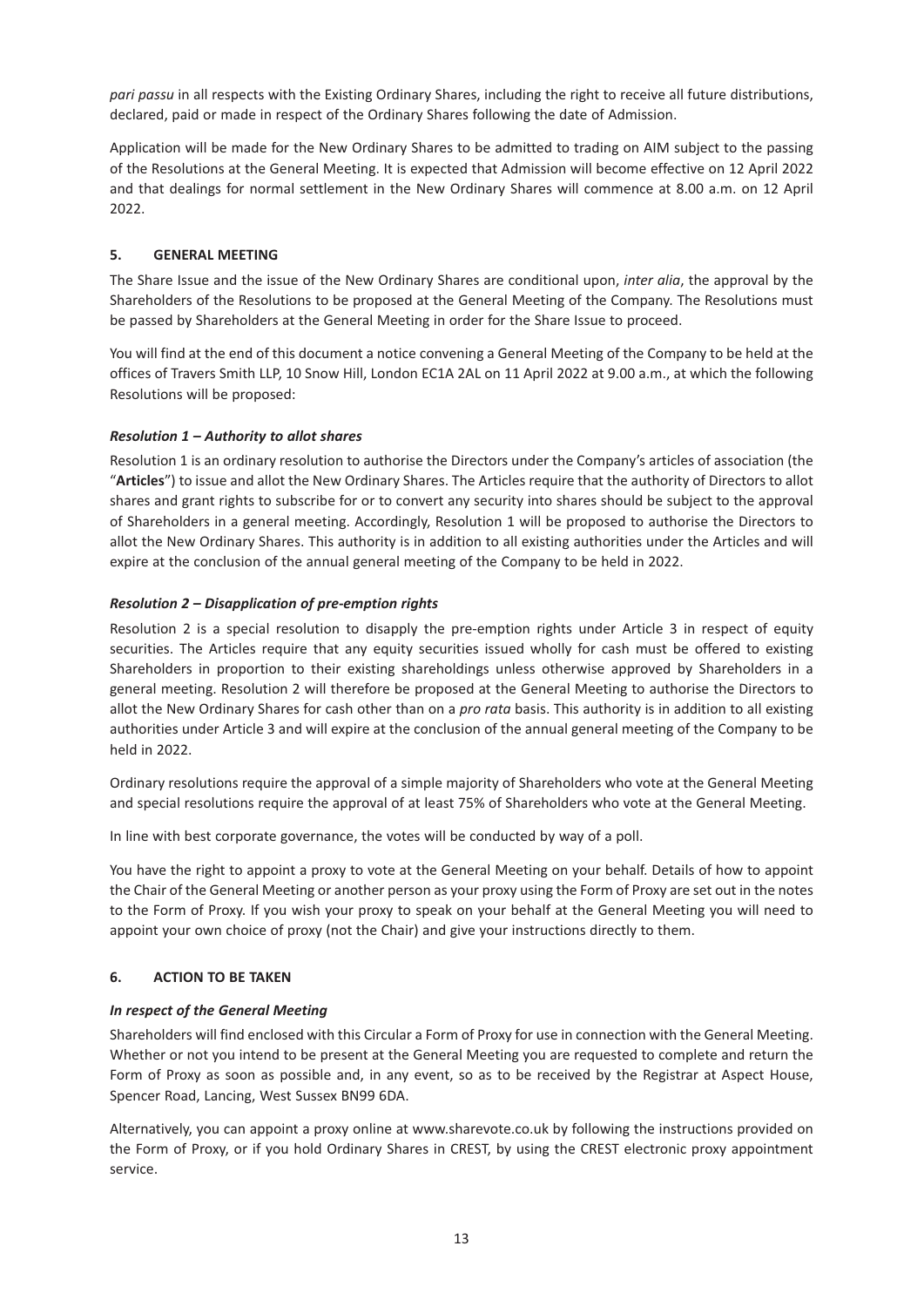The completion and return of a Form of Proxy will not preclude Shareholders from attending the General Meeting and voting in person should they wish to do so.

Proxy appointments must be received by the Registrar by no later than 9.00 a.m. on 7 April 2022.

## *In respect of the Open Offer*

Qualifying non-CREST Shareholders wishing to apply for Open Offer Shares or the Excess Shares must complete the enclosed Application Form in accordance with the instructions set out in paragraph 1 of Part 3 of this document and on the accompanying Application Form and return it with the appropriate payment by post to Equiniti Limited, Corporate Actions, Aspect House, Spencer Road, Lancing, West Sussex BN99 6DA or by hand (during normal business hours only) to Equiniti Limited, Corporate Actions, Aspect House, Spencer Road, Lancing, West Sussex, BN99 6DA so as to arrive no later than 11.00 a.m. on 8 April 2022.

If you do not wish to apply for any Open Offer Shares under the Open Offer, you should not complete or return the Application Form. If you are a Qualifying CREST Shareholder, no Application Form will be sent to you. Qualifying CREST Shareholders will have Open Offer Entitlements and Excess CREST Open Offer Entitlements credited to their stock accounts in CREST. You should refer to the procedure for application set out in paragraph 2 of Part 3 of this document. The relevant CREST instructions must have settled in accordance with the instructions in paragraph 2 of Part 3 of this document by no later than 11.00 a.m. on 8 April 2022.

Qualifying CREST Shareholders who are CREST sponsored members should refer to their CREST sponsors regarding the action to be taken in connection with this document and the Open Offer.

## **7. TAXATION**

Shareholders who are in any doubt as to their tax position, or who are subject to tax in any other jurisdiction, should consult their professional adviser as soon as possible.

#### **8. FURTHER INFORMATION**

Information regarding the Company's dividend policy, principal establishments, material contracts and the Directors' details, together with details of directors' interests and material debentures and loans to which the Company is party can be found in its most recent annual report and accounts, available at https://trufin.com/resources/financial-results. A copy of the Company's most recent interim financial report is also available via the same address. No amounts are being written off or provided for as goodwill in connection with the Share Issue.

#### **9. RECOMMENDATION**

The Share Issue is conditional, amongst other things, upon the passing of the Resolutions at the General Meeting.

**In the opinion of the Directors, the Share Issue and the Resolutions to be proposed at the General Meeting are in the best interests of the Company and Shareholders as a whole. Accordingly, your Directors unanimously recommend Shareholders to vote in favour of the Resolutions to be proposed at the General Meeting.**

Yours faithfully

**Steve Baldwin** Chair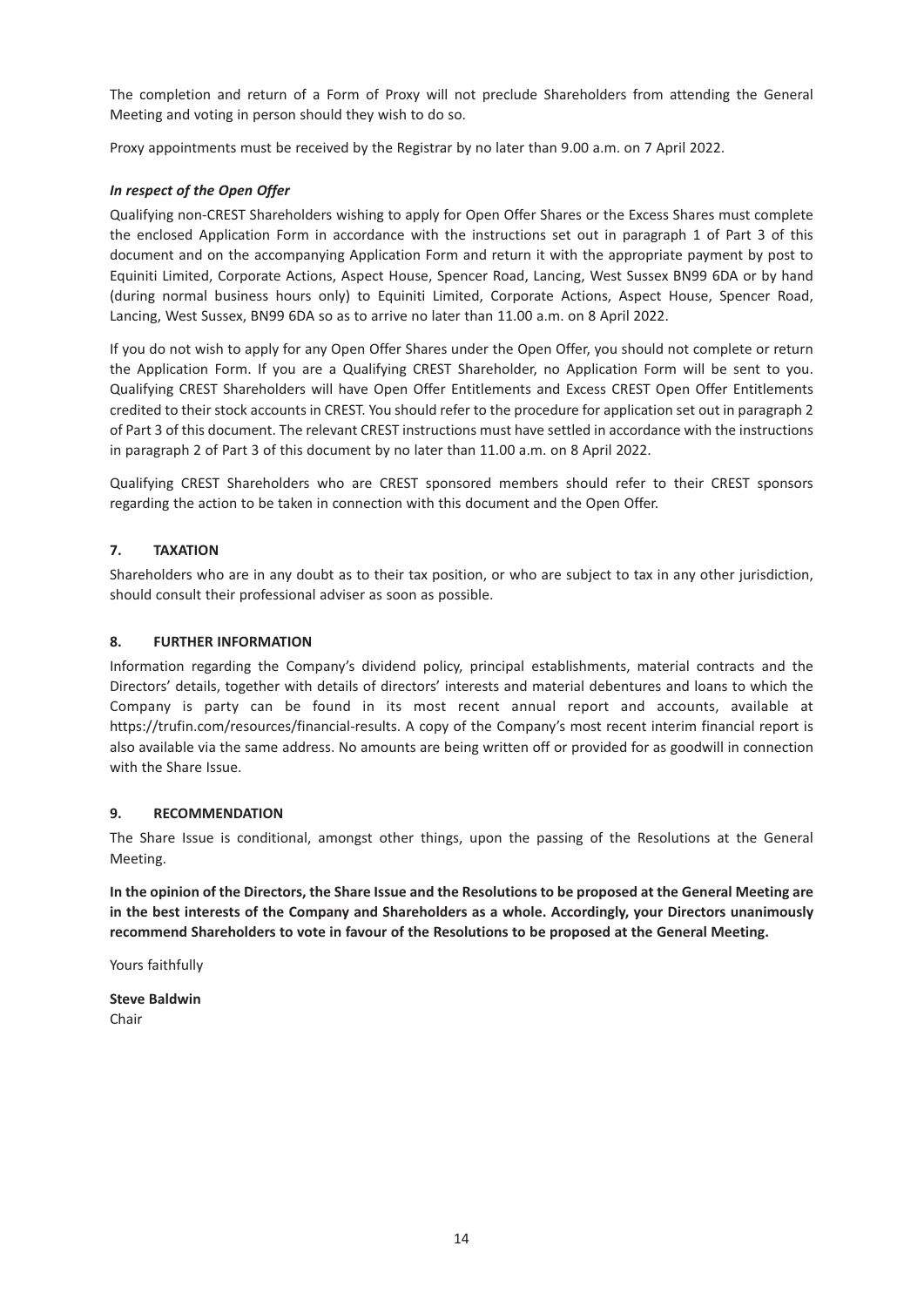## **PART 2:**

## **RISK FACTORS**

**Investors should be aware of the risks associated with an investment in the Company. An investment in the Company may not be suitable for all recipients of this document. Investors are therefore strongly recommended to consult an investment adviser under FSMA, who specialises on advising on this type of investment, or, if you are in a country outside the United Kingdom, another appropriately authorised independent financial adviser.**

**Investors should carefully consider whether an investment in the Company is suitable in light of their personal circumstances and the financial resources available to them.**

**Accordingly, when evaluating whether to invest in the Company, prospective investors should carefully consider the risks described below. If any of the following risks were to materialise, the Group's business, financial condition, results, prospects and/or future operations could be materially adversely affected. In such case, the market price of the Company's shares might decline and investors might lose all or part of their investment. Additional risks and uncertainties not presently known to the Directors, or which the Directors currently deem immaterial, may also have a material adverse effect upon the Company. No inference ought to be drawn from the order in which the following risk factors are presented as to their relative importance or potential effect.**

**References to the Company are also deemed to include, where appropriate, each member of the Group.**

#### **General Risks**

An investment in the Company is only suitable for investors capable of evaluating the risks and merits of such investment and who have sufficient resources to bear any loss that may result from the investment. A prospective investor should consider with care whether an investment in the Company is suitable for them in the light of their personal circumstances and the financial resources available to them. The investment opportunity offered in this document may not be suitable for all recipients of this document. Investors are therefore strongly recommended to consult an investment adviser authorised under FSMA, or such other similar body in their jurisdiction, who specialises in advising on investments of this nature before making their decision to invest.

Investment in the Company should not be regarded as short term in nature. There can be no guarantee that any appreciation in the value of the Company's investments will occur or that the commercial objectives of the Company will be achieved. Investors may not get back the full amount initially invested.

The prices of shares and the income derived from them can go down as well as up. Past performance is not necessarily a guide to the future.

#### **Business strategy may change**

The future success of the Company will depend on the Directors' ability to continue to implement effectively its business strategy. In particular, the pursuit of that strategy may be affected by changes in social, political or economic factors related to energy and the environment, or by changes in the competitive environment in the markets in which the Company currently operates or expects to operate. If such changes were to materialise the Directors may decide to change certain aspects of the Company's strategy. This might entail the development of alternative products and services, which would place additional strain on the Company's capital resources and may adversely impact on the revenues and profitability of the Company.

#### **1.** *Risks relating to the Group's business*

#### **Funding risk**

The Directors believe that the net proceeds to be received by the Company from the Placing and the Open Offer (if any) will be sufficient to fund the Group to profitability. The Directors also believe that, before taking into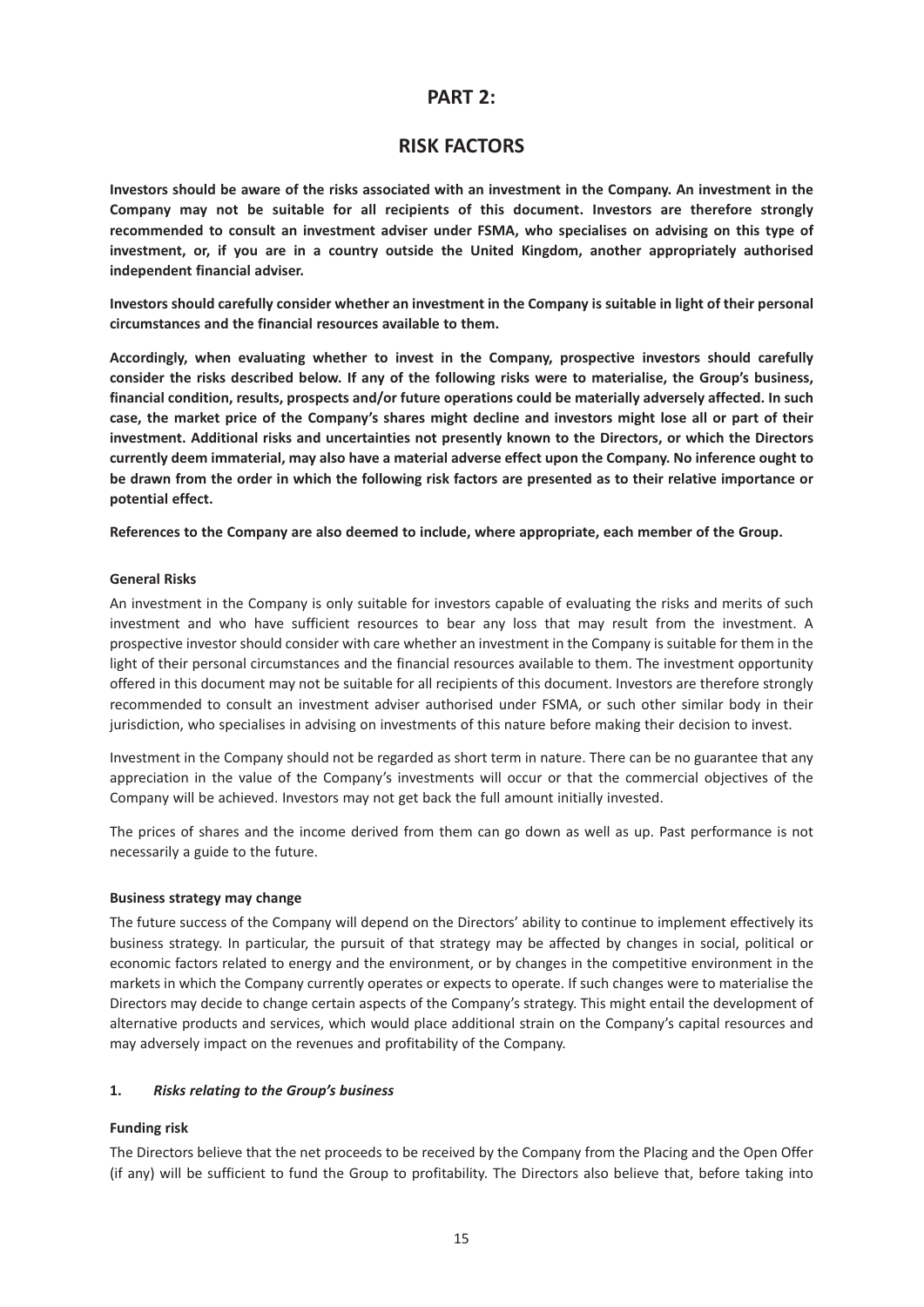account the proceeds of the Placing and the Open Offer (if any), the Group has sufficient working capital until August 2022. However, there is a risk that even with the proceeds raised from the Placing and the Open Offer (if any) the Company may not be able to take the necessary steps to manage its working capital requirements and, as a result, further funding may be required, which may or may not be available. Any of the above circumstances could have a material adverse effect on the business, results of operations, financial condition and prospects of the Group.

#### **Commercial agreement**

As announced by the Company on 9 March 2022, Satago and Lloyds have entered into a letter of intent to enter into a commercial agreement to license Satago's software platform for its Single Invoice Finance and whole of book Invoice Factoring customers, which the Group is working towards finalising in the coming months. There is no guarantee that the terms of this commercial agreement will be finalised in such time frame or at all. If the commercial agreement was not entered into, or was entered into on terms which are materially more adverse to Satago than those set out in the letter of intent, it could have a material adverse effect on the business, results of operations, financial condition and prospects of the Group.

## **Market and Competition risk**

The Group operates in a competitive marketplace and there can be no guarantee that existing clients will continue to use their services or that new clients can be won. Competitive pressures may reduce the margins available to the Group thus impacting its future profitability. In addition, a significant shift in market dynamics could lead to customers and/or suppliers facing difficulties which could have a material adverse effect on the business, results of operations, financial condition and prospects of the Group.

## **Key staff risk**

The Group's future success is substantially dependent on the continued services and performance of its senior management of the Group and its ability to attract and retain suitably skilled and experienced personnel. The loss of the services of any of members of the Group's senior management or other key employees or the loss of experience, skills or key customer relationships of such personnel could have a material adverse effect upon the Group's businesses, results of operations and prospects. Finding and hiring any such replacements could be costly or may not be available and this could have a material adverse effect on the Group's businesses, financial condition, results of operations and prospects.

## **Key client risk**

The success of the Group's business is reliant on maintaining existing client relationships and establishing new client relationships. If the Group fails to maintain or grow the amount of new work won from existing clients, or is unable to establish new client relationships, it could have a material adverse effect on the Group's business, financial condition, results of operations or prospects.

The Group's existing client relationships may be adversely affected, or the Group may be unable to establish new client relationships, due to various factors, including competition from other entities which compete with the Group, clients being acquired or otherwise experiencing a change in management, or clients' insolvency.

Failure to maintain existing client relationships or establish new client relationships for the reasons discussed above, or for any other reason, could have a material adverse effect on the Group's business, financial condition, results of operations or prospects.

#### **Debt financing and interest rate risk**

The Group has existing debt facilities and it is therefore subject to the risk of increases in interest rates, which may affect the Group's ability to service interest payments, or comply with other requirements of the borrowings in the future. There is also a risk that borrowings will not be able to be refinanced in the future, or that the terms of such refinancing may not be as favourable as the existing terms of borrowing. This may impact on the operational and financial flexibility that the Group would otherwise have with respect to (among other things)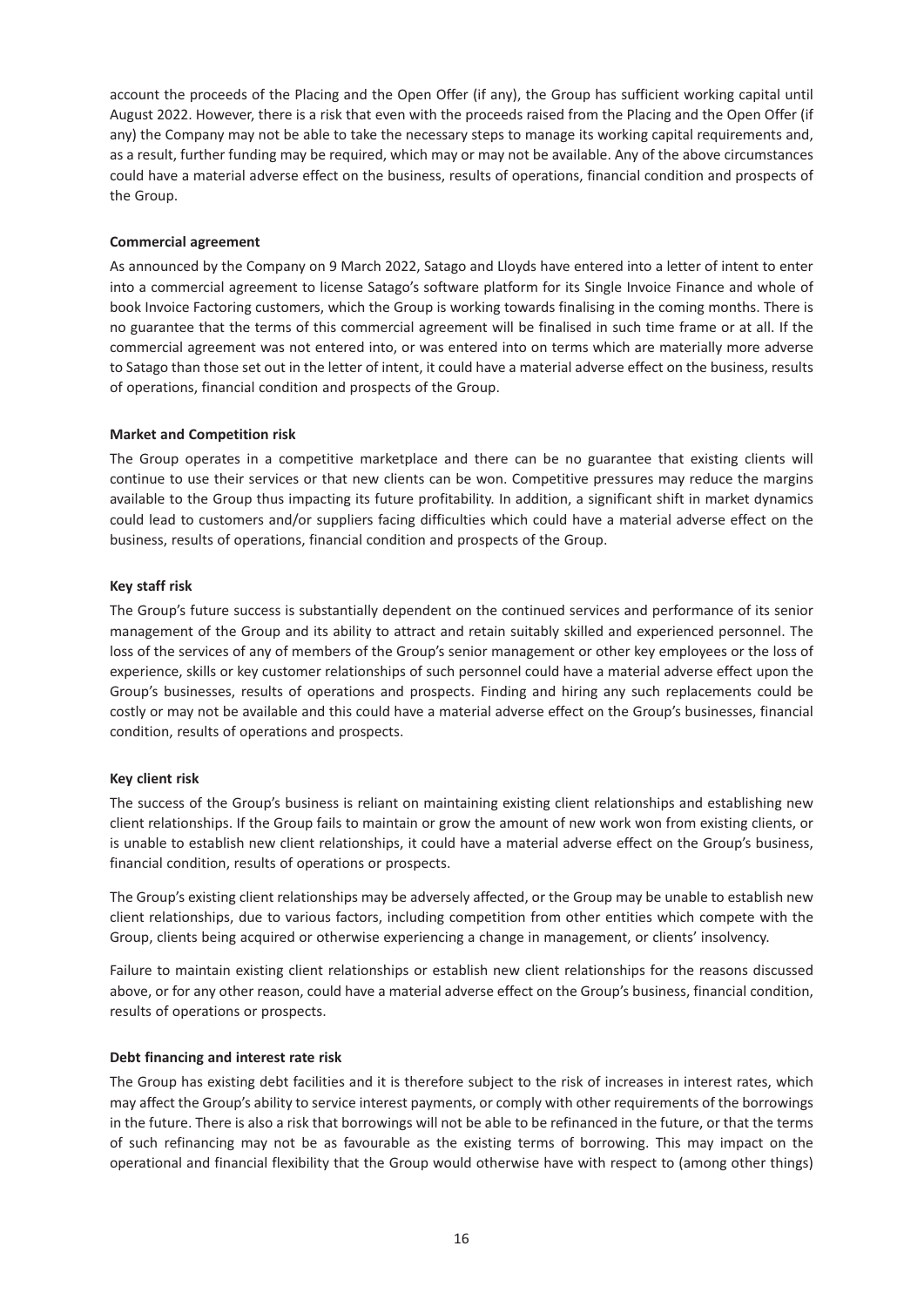granting security or incurring financial indebtedness. Any of the above circumstances could have a material adverse effect on the business, results of operations, financial condition and prospects of the Group.

## **IT systems may be impacted by breaches of security or may fail**

The Group will use its in-house technology infrastructure to support its operations and shall maintain security measures that it believes are up to date and appropriate. However, there is no assurance that these measures will prevent security breaches and any such breaches may have material adverse consequences for the Group.

In addition, the Group relies on the provision of certain information technology services from third parties. If these are disrupted or withdrawn then it may have a material adverse impact on the business, results of operations, financial condition and prospects of the Group. Factors outside of the Group's control, such as fire, flood, natural disasters, power loss, terrorism or factors impacting the Group's information technology service providers' businesses may also give rise to such consequences.

#### **Technical risks**

New technology, changing commercial circumstances and new entrants to the markets in which the Group operates may adversely affect the Group's value. Unforeseen technical issues with the Group's technology may arise which could adversely affect the business, results of operations, financial condition and prospects of the Group.

## **2.** *Risks relating to the markets in which the Group operates*

#### **Macro-economic risks**

The Group may be affected by general market trends which are unrelated to the performance of the Group itself. Any economic downturn either globally or locally in any area in which the Group operates may have an adverse effect on the demand for the Group's services. A prolonged economic downturn may have a material adverse effect on the Group's prospects, results of operation and financial condition.

## **The Group may be subject to global economic, financial, political, social and government policies, developments and conditions**

The Group could be materially adversely affected by a deterioration in macroeconomic and geopolitical conditions, in Europe or in other jurisdictions, which could result in an adverse impact on global economic, financial, political, social or government conditions to which the Group is subject. Such conditions may include higher inflation, higher interest rates, negative interest rates, declining access to credit, lower or stagnating wages, increasing unemployment, weakness in housing and real estate markets, changes in government regulatory, fiscal or tax policies, including changes in applicable tax rates and the modification of existing or adoption of new tax legislation with or without retrospective effect, sanctions regimes, removal of subsidies, reduced public spending, initiatives to address climate change or credit crises affecting disposable incomes or a loss of consumer confidence. Any of the foregoing circumstances, or any other circumstances arising out of any deterioration in macroeconomic and geopolitical conditions may have a material adverse effect on the Group's prospects, results of operation and financial condition.

#### **Regulatory risk**

The Group operates in industries which are highly regulated. Adverse developments in the political, legal, economic and regulatory environments in which the Group may operate in may materially and adversely affect the financial position and business prospects of the Group. Political and economic uncertainties include, but are not limited to, expropriation, acts of nationalisation, changes in interest rates, changes in the retail prices index, and changes in law.

Whilst the Group strives to take effective measures such as prudent financial management, deploying robust policies and efficient operating procedures, there is no assurance that adverse political, economic, legal and regulatory factors will not materially and adversely affect the Group. There may be a change in the regulatory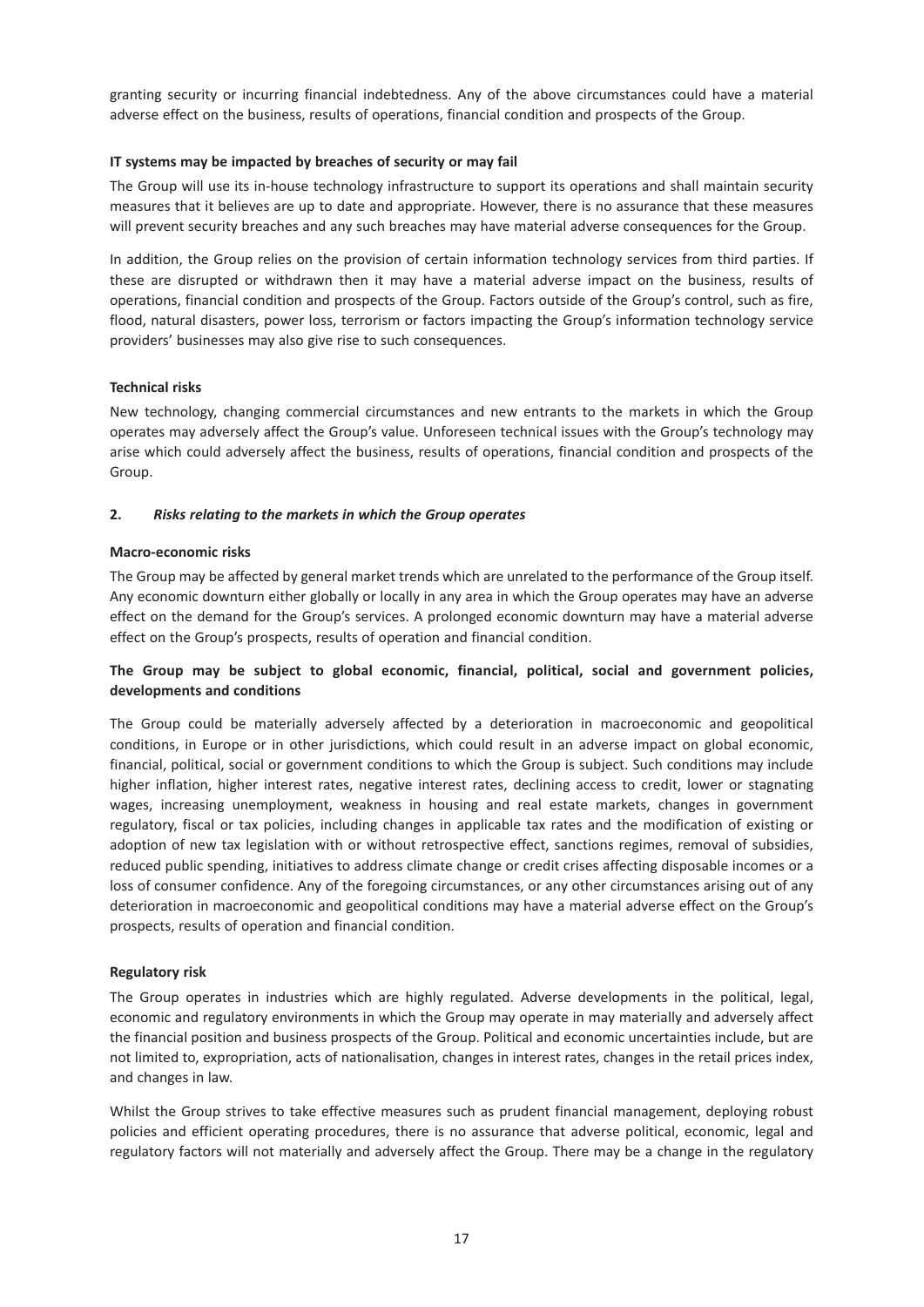environment which may materially adversely affect the business, results of operations, financial condition and prospects of the Group.

## **COVID-19 risk**

The COVID-19 pandemic may materially adversely affect the Group, including through impacting on the Group's economically and by impacting its staff. While the potential economic impact brought by, and the duration of, the COVID-19 pandemic may be difficult to assess or predict, a widespread pandemic could result in significant disruption to the Group's business and to global financial markets, which may reduce the Group's ability to access capital. The COVID-19 pandemic may also materially adversely affect the Group's people through illness or quarantine affecting the Group's people or facilities. In addition, a recession or market correction resulting from the spread of COVID-19 may adversely and materially affect the Group's business and the value of the Ordinary Shares.

The ultimate impact of the COVID-19 pandemic is highly uncertain and subject to change. The full extent of potential delays or impacts on the Group's business, people or the global economy as a whole is not yet known with any certainty. However, such effects could have a material impact on the Group's business, prospects, results of operations and financial condition.

## **Changes in tax laws could affect the Group's financial condition**

The nature and amount of tax which the Group expects to pay and the reliefs expected to be available to the Group are each dependent upon a number of assumptions, any one of which may change and which would, if so changed, affect the nature and amount of tax payable and reliefs available. In particular, the nature and amount of tax payable is dependent on the availability of relief under tax treaties in a number of jurisdictions and is subject to changes to the tax laws or practice in any of the jurisdictions affecting the Group. Any limitation in the availability of relief under these treaties, any change in the terms of any such treaty or any changes in tax law, interpretation or practice could increase the amount of tax payable by the Group.

Any change in the Group's tax status or in taxation legislation or its interpretation could affect the value of the investments held in the Group or the Group's ability to provide returns to Shareholders or alter the post-tax returns to Shareholders. Representations in this document concerning the taxation of the Group and its investors are based upon current tax law and practice which is, in principle, subject to change. Current and potential investors are strongly recommended to consult an independent financial adviser authorised under FSMA who specialises in investments of this nature before making any investment decision in respect of Ordinary Shares.

#### **3.** *Risks relating to the Ordinary Shares*

#### **Investment in AIM Securities**

An investment in shares traded on AIM may be less liquid and is perceived to involve a higher degree of risk than an investment in a company whose shares are listed on the Official List. Prospective investors should be aware that the value of the Ordinary Shares may go down as well as up and that the market price of the Ordinary Shares may not reflect the underlying value of the Company and the Company. Investors may therefore realise less than, or lose all of, their investment.

#### **AIM Rules**

The AIM Rules are less onerous than those of the Official List. Neither the FCA nor the London Stock Exchange has examined or approved the contents of this document. Shareholders and prospective investors (as appropriate) should be aware of the risks of investing in AIM quoted shares and should make the decision to invest only after careful consideration and, if appropriate, consultation with an independent financial adviser.

#### **Dilution of ownership of Ordinary Shares**

Shareholders' (who are not Placees) proportionate ownership and voting interest in the Company will be reduced pursuant to the Placing. In addition, to the extent that Shareholders (who are not Placees) do not take up the offer of Open Offer Shares under the Open Offer, their proportionate ownership and voting interest in the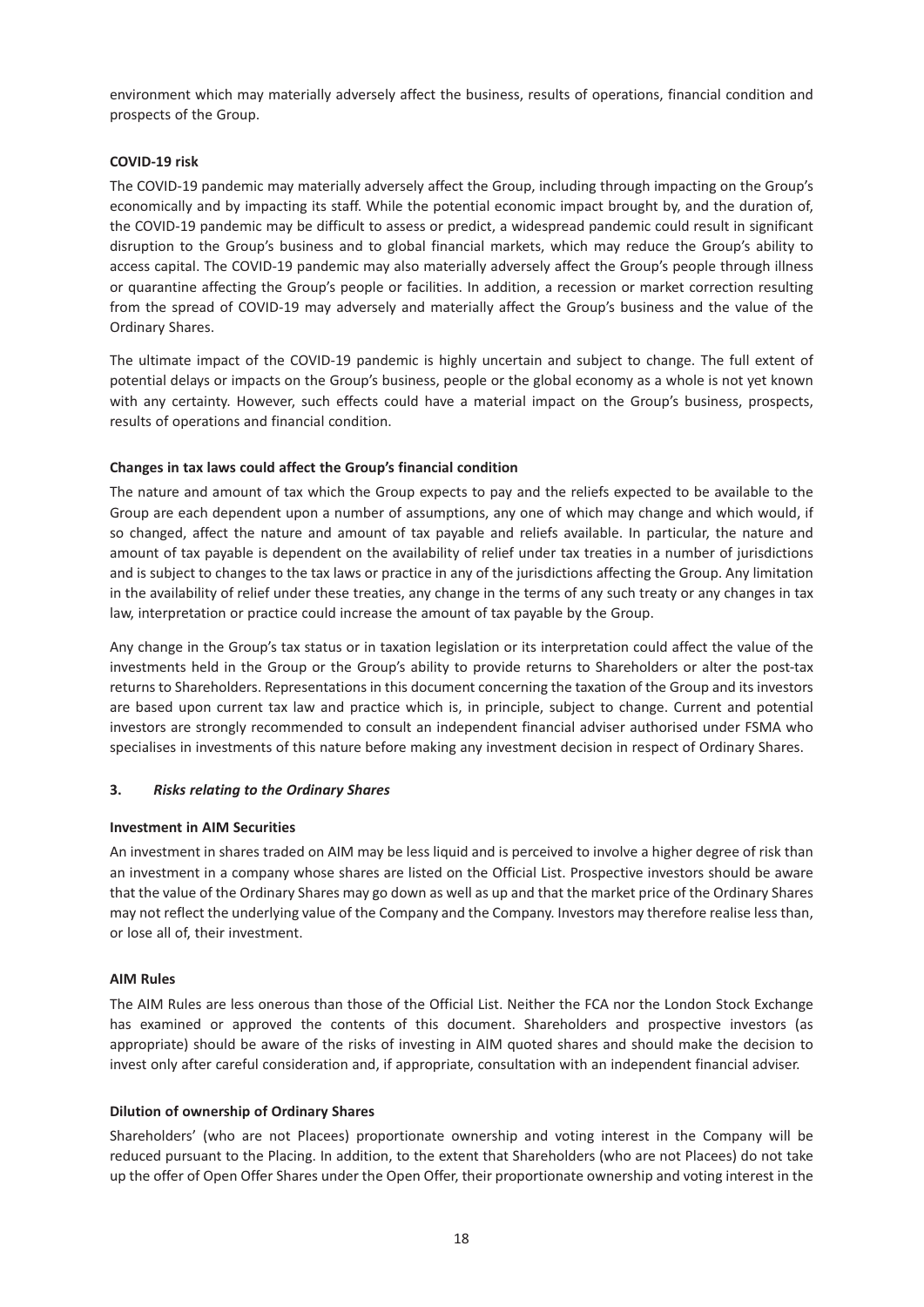Company will be further reduced and the percentage that their shareholdings represent of the ordinary share capital of the Company will, following Admission of the New Ordinary Shares, be reduced accordingly.

Subject to certain exceptions, Shareholders with registered addresses in, or who are resident or located in, the United States and other Open Offer Restricted Jurisdictions will not be able to participate in the Share Issue.

#### **Volatility of share price**

The trading price of the Ordinary Shares may be subject to wide fluctuations in response to a number of events and factors, such as variations in operating results, announcements of innovations or new services by the Company or its competitors, changes in financial estimates and recommendations by securities analysts, the share price performance of other companies that investors may deem comparable to the Company, news reports relating to trends in the Company's markets, large purchases or sales of Ordinary Shares, liquidity (or absence of liquidity) in the Ordinary Shares, currency fluctuations, legislative or regulatory changes and general economic conditions. These fluctuations may adversely affect the trading price of the Ordinary Shares, regardless of the Company's performance.

The following factors, in addition to other risks described in this document, may have a significant effect on the market price of the Ordinary Shares:

- variations in operating results;
- actual or anticipated changes in the estimates of operating results or changes in stock market analyst recommendations regarding the Ordinary Shares, other comparable companies or the industry generally;
- market conditions in the industry, the industries of customers and the economy as a whole;
- actual or expected changes in the Company's growth rates or competitors' growth rates;
- changes in the market valuation of similar companies;
- trading volume of the Ordinary Shares;
- sales of the Ordinary Shares by the Directors or other Shareholders; and
- adoption or modification of regulations, policies, procedures or programmes applicable to the Company's business.

In addition, if the stock market in general experiences loss of investor confidence, the trading price of the Ordinary Shares could decline for reasons unrelated to the Company's business, financial condition or operating results. The trading price of the Ordinary Shares might also decline in reaction to events that affect other companies in the industry, even if such events do not directly affect the Company. Each of these factors, among others, could harm the value of the Ordinary Shares.

#### **Dividends**

The Directors' current intention is that, for the foreseeable future, the earnings of the Group will be reinvested in the business in order to fund the Group's ongoing growth strategy. In the future, if it is commercially prudent to do so, the Board may consider the payment of a dividend. There can, however, be no assurance as to the level of future dividends. The Company's ability to pay dividends in the future depends, amongst other things, on the Company's financial performance and solvency position and is therefore not guaranteed. In particular, before any dividend can be paid by the Company, the Companies Law (Jersey) 1991, as amended, requires that the Directors who are to authorise the dividend must make a solvency statement in respect of the dividend in the prescribed form. In effect, the solvency statement is a 12 month forward-looking cash flow test. Therefore, if at the time any dividend is to be authorised, or at any time before any dividend is to be made, the directors who are to authorise the dividend do not make the required solvency statement, then no dividend may be paid to Shareholders.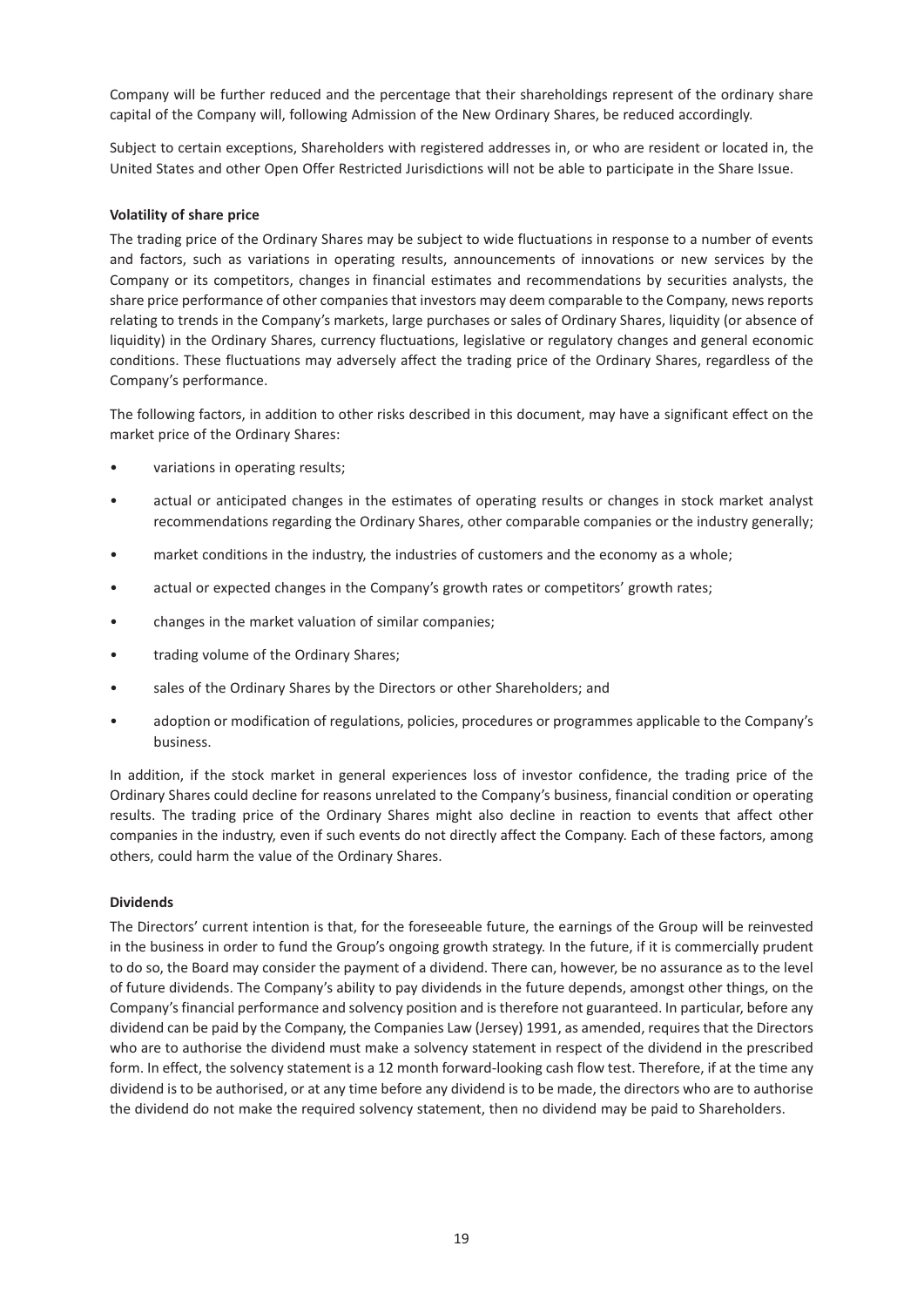#### **Jersey company law**

The Company is a company incorporated in Jersey. Accordingly, UK legislation regulating the operations of companies does not generally apply to the Company. In addition, the laws of Jersey apply with respect to the Company and these laws provide rights, obligations, mechanisms and procedures that do not apply to companies incorporated in the UK. As the rights of Shareholders are governed by Jersey law and the Articles, these rights differ in certain respects from the rights of shareholders in the UK and other jurisdictions.

#### **Valuation of shares**

The Issue Price has been determined by the Board and may not relate to the Company's net asset value, net worth or any established criteria or value. There can be no guarantee that the Ordinary Shares will be able to achieve higher valuations or, if they do so, that such higher valuations can be maintained.

#### **Market perception**

Market perception of the Company may change, potentially affecting the value of investors' holdings and the ability of the Company to raise further funds by the issue of further Ordinary Shares or otherwise.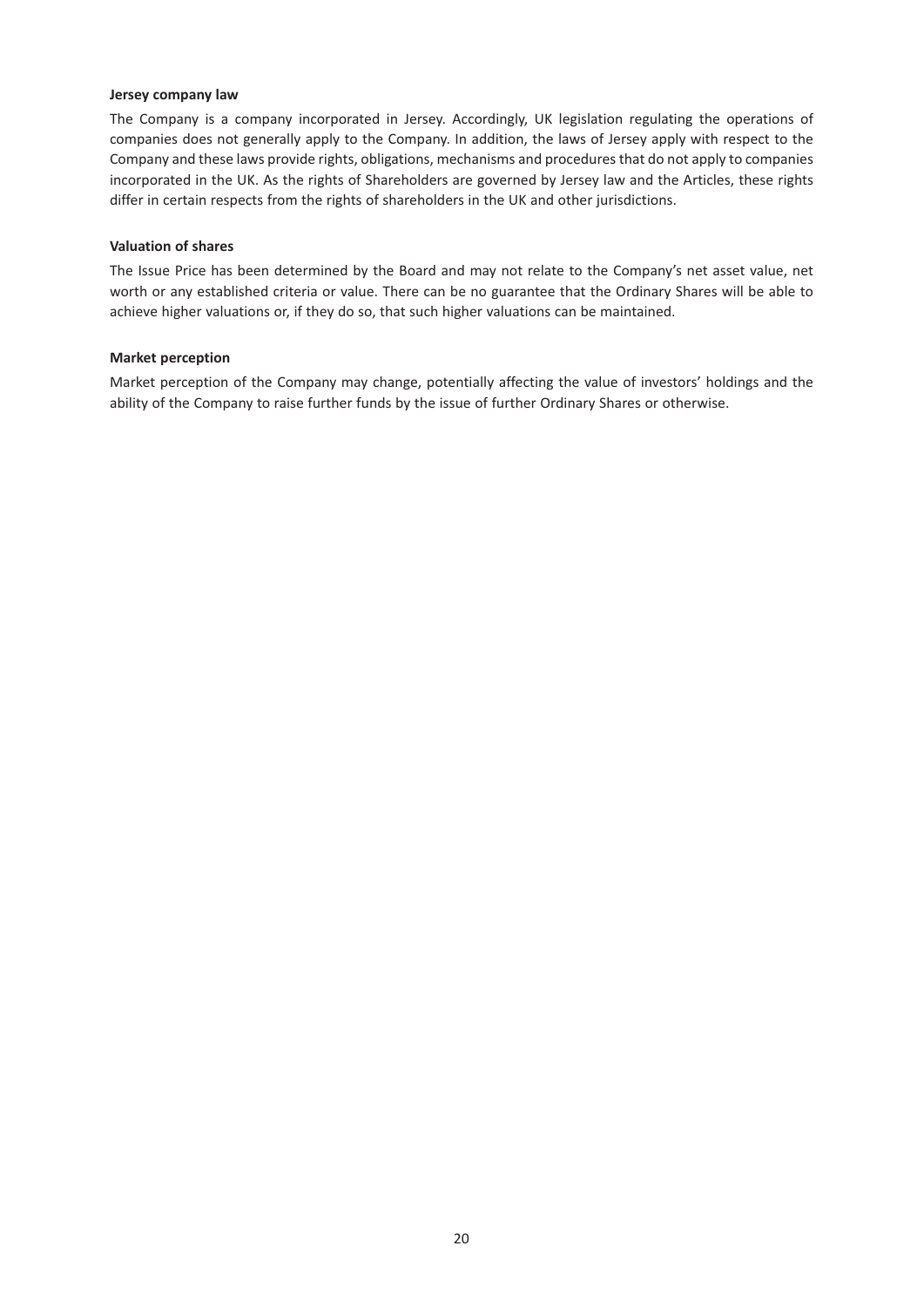## **PART 3:**

## **TERMS AND CONDITIONS OF THE OPEN OFFER**

Subject to the terms and conditions set out below (and, in the case of Qualifying Non-CREST Shareholders, also in the Application Form), the Company hereby invites Qualifying Shareholders to subscribe for Open Offer Shares *pro rata* to their existing shareholdings at the Issue Price, payable in full on application and free of all expenses, on the basis of:

#### **1 Open Offer Share for every 30 Existing Ordinary Shares**

held by Qualifying Shareholders at the Record Date.

Qualifying Shareholders are also being given the opportunity, provided they take up their Basic Entitlements in full, to apply for Excess Entitlements through the Excess Application Facility, further details of which are set out below.

Qualifying Shareholders with holdings of Existing Ordinary Shares in both certificated and uncertificated form will be treated as having separate holdings for the purpose of calculating their Open Offer Entitlements.

Entitlements of Qualifying Shareholders will be rounded down to the nearest whole number of Open Offer Shares. Fractional entitlements which would otherwise arise will not be issued to the Qualifying Shareholders but will be made available under the Excess Application Facility.

**Qualifying Shareholders should be aware that the Open Offer is not a rights issue. Qualifying Non-CREST Shareholders should also note that their respective Application Forms are not negotiable documents and cannot be traded. Qualifying CREST Shareholders should note that, although the Open Offer Entitlements will be credited through CREST and be enabled for settlement, applications in respect of entitlements under the Open Offer may only be made by the Qualifying Shareholder originally entitled or by a person entitled by virtue of a** *bona fide* **market claim raised by Euroclear's Claims Processing Unit. Open Offer Shares not applied for under the Open Offer (including the Excess Application Facility) will not be sold in the market for the benefit of those who do not apply under the Open Offer (including the Excess Application Facility). The Company reserves the right to place, with other third party investors at the Issue Price, any Open Offer Shares that are not taken up by Qualifying Shareholders pursuant to the Open Offer. Any such placement will be subject to the terms and conditions of the Placing as set out in the announcement issued by the Company in connection with the Share Issue on 22 March 2022. Unless the Company exercises this right, any Open Offer Shares which are not applied for by Qualifying Shareholders under the Open Offer will not be issued by the Company as the Open Offer is not underwritten.**

#### *Excess Application Facility*

The Excess Application Facility enables Qualifying Shareholders to apply for Open Offer Shares in excess of their Basic Entitlement as at the Record Date.

However, applications for Excess Entitlements will be satisfied only and to the extent that corresponding applications by other Qualifying Shareholders are not made or are made for less than their Basic Entitlements and may be scaled back at the Company's absolute discretion. No assurance can be given that applications by Qualifying Shareholders under the Excess Application Facility will be met in full, in part or at all.

In any event, applications will be rejected if acceptance would result in the Qualifying Shareholder, together with those acting in concert with him for the purposes of the City Code on Takeovers and Mergers, holding 30 per cent. or more of the Ordinary Shares in issue immediately following Admission.

Qualifying Non-CREST Shareholders who wish to apply to acquire more than their Basic Entitlements should complete the relevant sections on the Application Form. Qualifying CREST Shareholders will have Excess Entitlements credited to their stock account in CREST and should refer to paragraph 2 of this Part 3 for information on how to apply for Excess Entitlements pursuant to the Excess Application Facility.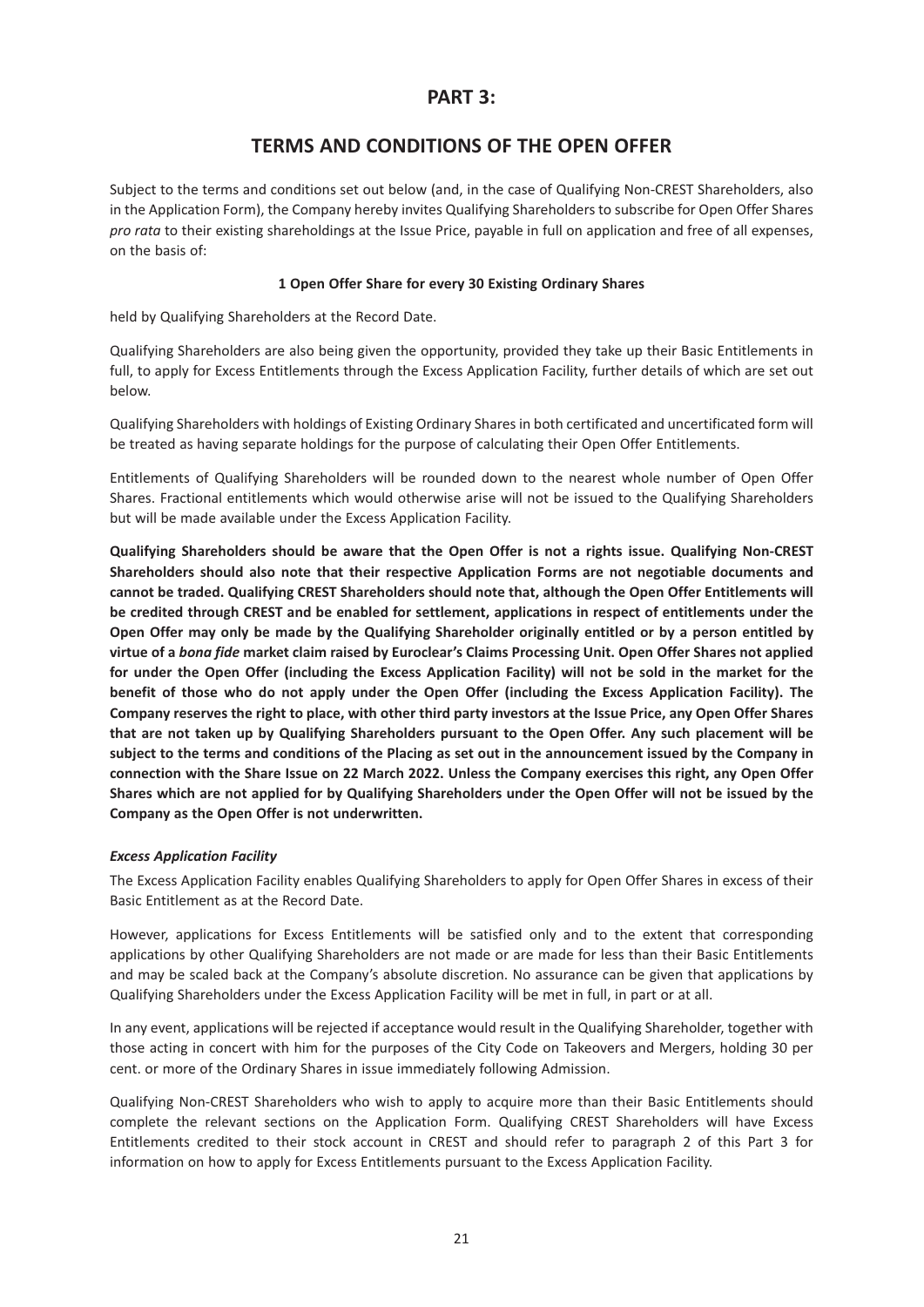#### *Procedure for application and payment*

The action to be taken by you in respect of the Open Offer depends on whether at the relevant time you have an Application Form in respect of your entitlement under the Open Offer or you have Open Offer Entitlements credited to your CREST stock account in respect of such entitlement. The Application Form shows the number of Existing Ordinary Shares held at the Record Date. It will also show Qualifying Shareholders their Open Offer Entitlement that can be allotted in certificated form. Qualifying Shareholders who hold all their Existing Ordinary Shares in CREST will be allotted Open Offer Shares in uncertificated form to the extent that their entitlement to Open Offer Shares arises as a result of holding Existing Ordinary Shares in uncertificated form. However, it will be possible for Qualifying Shareholders to deposit Open Offer Entitlements into, and withdraw them from, CREST. Further information on deposit and withdrawal from CREST is set out in paragraph 2(e) of this Part 3.

CREST sponsored members should refer to their CREST sponsor, as only their CREST sponsor will be able to take the necessary action specified below to apply under the Open Offer in respect of the Open Offer Entitlements of Qualifying CREST Shareholders. Qualifying CREST Shareholders who wish to apply under the Open Offer in respect of their Open Offer Entitlements in CREST should refer to the CREST Manual for further information on the CREST procedures referred to below.

## **1.** *If you have an Application Form in respect of your Open Offer Entitlements*

#### (a) **General**

Qualifying Non-CREST Shareholders will have received an Application Form enclosed with this document. The Application Form shows the number of Existing Ordinary Shares registered in your name at the close of business on the Record Date in Box 1. It also shows the Basic Entitlement allocated to you set out in Box 2. Box 3 shows how much you would need to pay to take up your Basic Entitlement in full. You may apply for less than your entitlement should you wish to do so. Open Offer Entitlements are rounded down to the nearest whole number and any fractional entitlements to Open Offer Shares will be aggregated and made available under the Excess Application Facility.

You may also hold such an Application Form by virtue of a *bona fide* market claim.

The instructions and other terms set out in the Application Form form part of the terms of the Open Offer.

#### (b) **Market claims**

Applications may only be made on the Application Form, and may only be made by the Qualifying Shareholder named in it, or by a person entitled by virtue of a *bona fide* market claim in relation to a purchase of Existing Ordinary Shares through the market prior to the date upon which the Existing Ordinary Shares were marked "ex" the entitlement to the Open Offer by the London Stock Exchange, being 23 March 2022 (an "**Applicant**").

Application Forms may be split up to 3.00 p.m. on 6 April 2022.

The Application Form is not a negotiable document and cannot be separately traded. A Qualifying Non-CREST Shareholder who has sold or transferred all or part of their holding of Existing Ordinary Shares prior to 23 March 2022, being the date upon which the Existing Ordinary Shares were marked "ex" the entitlement to the Open Offer by the London Stock Exchange, should consult their broker or other professional adviser as soon as possible, as the invitation to acquire Open Offer Shares under the Open Offer may be a benefit which may be claimed by the transferee from their counterparty pursuant to the rules of the London Stock Exchange. Qualifying Shareholders who have sold all or part of their registered holdings should, if the market claim is to be settled outside CREST, complete Box 8 on the Application Form and immediately send it to the stockbroker, bank or other agent through whom the sale or transfer was effected for transmission to the purchaser or transferee. The Application Form should not, however, subject to certain exceptions, be forwarded to or transmitted in or into an Open Offer Restricted Jurisdiction.

If the market claim is to be settled outside CREST, the beneficiary of the claim should follow the procedures set out in the accompanying Application Form. If the market claim is to be settled in CREST, the beneficiary of the claim should follow the procedures set out in paragraph 2 below.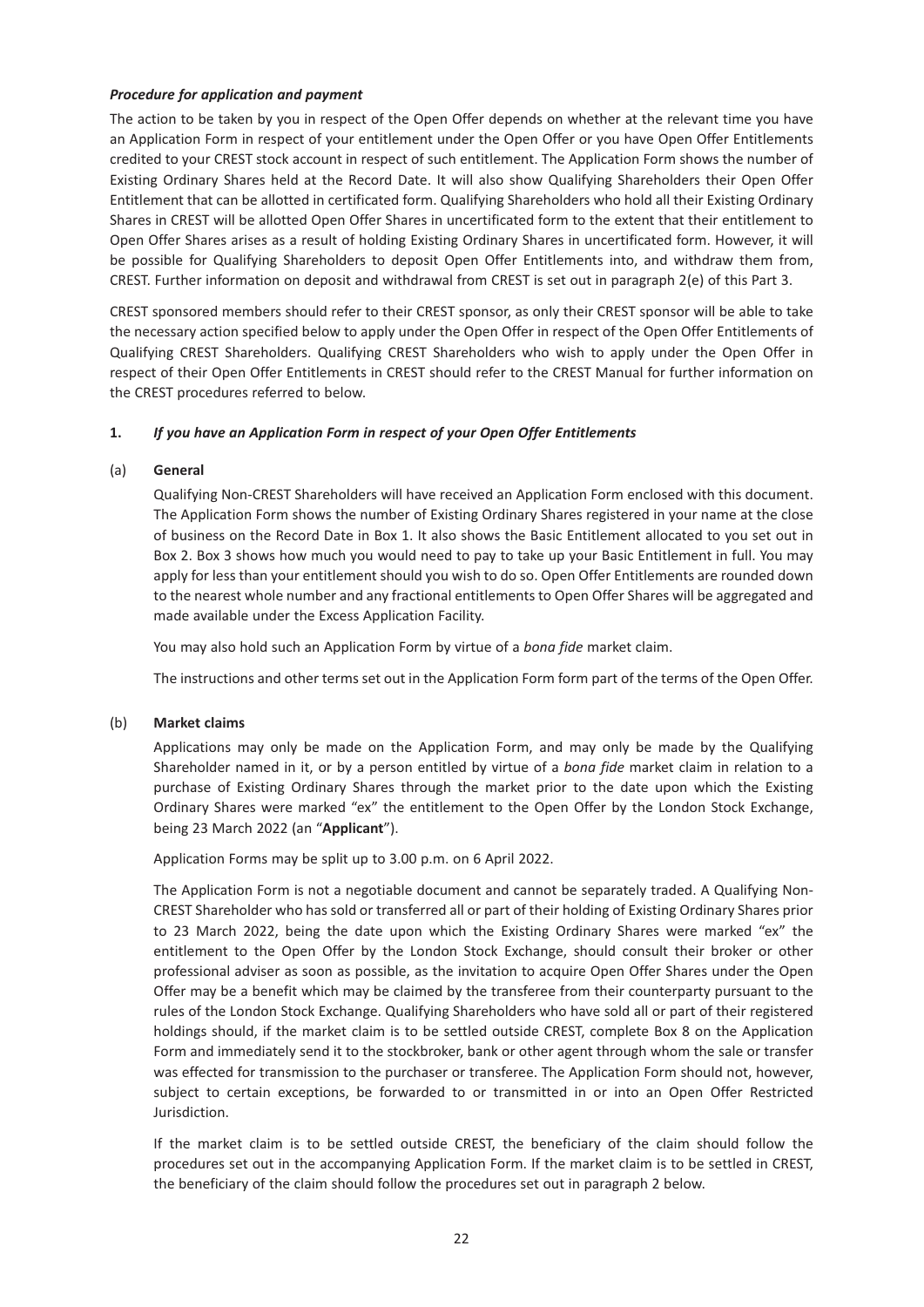#### (c) **Application procedures**

If you are a Qualifying Non-CREST Shareholder and wish to apply for all or some of your entitlement to Open Offer Shares under the Open Offer (whether in respect of all or part of your Basic Entitlement or under the Excess Application Facility), you should complete and sign the Application Form in accordance with the instructions on it and send it, together with the appropriate remittance, by post to Equiniti Limited, Corporate Actions, Aspect House, Spencer Road, Lancing, West Sussex, BN99 6DA or by hand (during normal business hours) to Equiniti Limited, Corporate Actions, Aspect House, Spencer Road, Lancing, West Sussex, BN99 6DA, so as to arrive no later than 11.00 a.m. on 8 April 2022. A reply-paid envelope is enclosed for use by Qualifying Non-CREST Shareholders in connection with the Open Offer.

Please note that the Receiving Agent cannot provide financial advice on the merits of the Open Offer or as to whether or not you should take up some or all of your Open Offer Entitlements. If any Application Form is sent by first-class post within the United Kingdom, Qualifying Non-CREST Shareholders are recommended to allow at least three business days for delivery. The Company may elect in its absolute discretion to accept Application Forms and remittances after that date. The Company may also (in its sole discretion) elect to treat an Application Form as valid and binding on the person(s) by whom or on whose behalf it is lodged, even if it is not completed in accordance with the relevant instructions, or if it does not strictly comply with the terms and conditions of application.

The Company also reserves the right (but shall not be obliged) to accept applications in respect of which remittances are received prior to 11.00 a.m. on 8 April 2022 from an authorised person (as defined in the FSMA) specifying the number of Open Offer Shares concerned, and undertaking to lodge the relevant Application Form in due course.

#### (d) **Payments**

All payments must be in pounds sterling and cheques or banker's drafts should be made payable to "Equiniti Ltd re TruFin Open Offer" and crossed "A/C payee only". Third party cheques may not be accepted except building society cheques or banker's drafts where the building society or bank has confirmed the name of the account holder by stamping or endorsing the back of the building society cheque or banker's draft to such effect. The account name should be the same as that shown on the application. Cheques or banker's drafts must be drawn on an account at a bank or building society or a branch of a bank or building society which must be in the UK or the Channel Islands and which is either a settlement member of Cheque & Credit Clearing Company Limited or the CHAPS Clearing Company Limited or which has otherwise arranged for its cheques or banker's drafts to be cleared through the facilities provided by either of those companies. Cheques and banker's drafts must bear the appropriate sorting code number in the top right-hand corner. Post-dated cheques will not be accepted. Payments via CHAPS, BACS or electronic transfer will not be accepted.

Cheques or banker's drafts will be presented for payment upon receipt. The Company reserves the right to instruct the Receiving Agent to seek special clearance of cheques and banker's drafts to allow the Company to obtain value for remittances at the earliest opportunity. No interest will be allowed on payments made before they are due and any interest earned on such payments will accrue for the benefit of the Company. It is a term of the Open Offer that cheques shall be honoured on first presentation, and the Company may elect in its absolute discretion to treat as invalid acceptances in respect of which cheques are not so honoured.

Application monies will be paid into a separate bank account pending the Open Offer becoming unconditional. In the event that it does not become unconditional by 8.00 a.m. on 12 April 2022 or such later time and date as the Company shall agree, (being no later than 8.00 a.m. on 30 April 2022), the Open Offer will lapse and application monies will be returned by post to Applicants, at the Applicants' risk and without interest, to the address set out on the Application Form, within 14 days thereafter. The interest earned on monies held in the separate bank account will be retained for the benefit of the Company.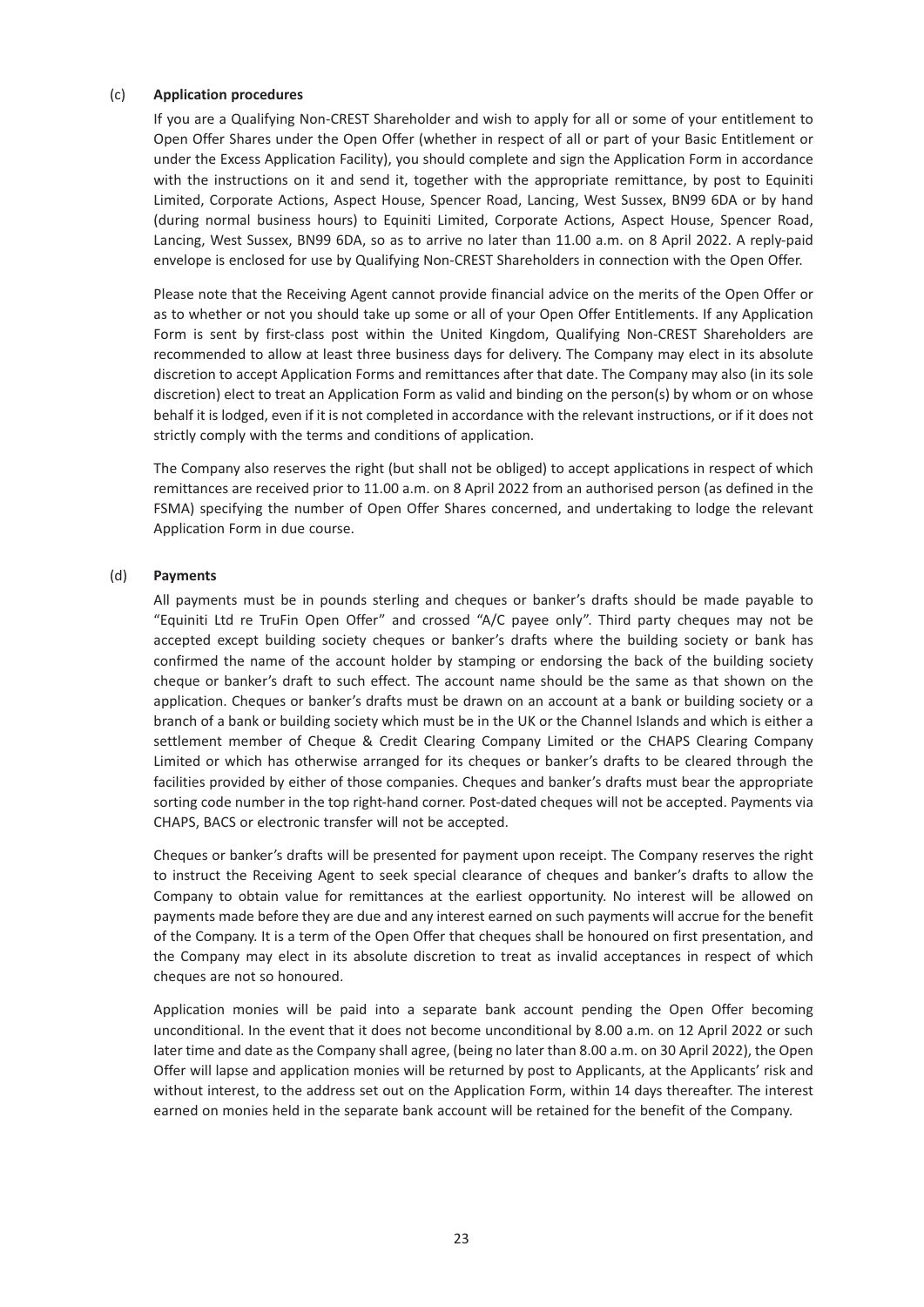#### (e) **Incorrect sums**

If an Application Form encloses a payment for an incorrect sum, the Company through the Receiving Agent reserves the right:

- i. to reject the application in full and return the cheque or refund the payment to the Qualifying Non-CREST Shareholder in question (without interest); or
- ii. in the case that an insufficient sum is paid, to treat the application as a valid application for such lesser whole number of Open Offer Shares as would be able to be applied for with that payment at the Issue Price, refunding any unutilised sum to the Qualifying Non-CREST Shareholder in question (without interest), save that any sums of less than £1.00 will be retained for the benefit of the Company; or
- iii. in the case that an excess sum is paid, to treat the application as a valid application for all of the Open Offer Shares referred to in the Application Form, refunding any unutilised sum to the Qualifying Non-CREST Shareholder in question (without interest), save that any sums of less than £1.00 will be retained for the benefit of the Company.

All monies received by the Receiving Agent in respect of Open Offer Shares will be held in a separate client account.

#### (f) **The Excess Application Facility**

Provided that the Applicant chooses to take up their Basic Entitlement in full, the Excess Application Facility enables him to apply for Excess Shares. Applicants who wish to do so should complete Box 4 (which must be equal to the number in Box 2) and Boxes 5, 6, and 7 of the Application Form.

If applications under the Excess Application Facility are received for more than the total number of Open Offer Shares available following take up of Basic Entitlements and Excess Entitlements, the Excess Shares will be scaled back at the Company's absolute discretion and no assurance can be given that excess applications will be met in full or in part or at all. Each Applicant who has made a valid application for Excess Shares and from whom payment in full for the Excess Shares has been received will receive a pounds sterling amount equal to the number of Excess Shares applied and paid for but not allocated to the relevant Applicant multiplied by the Issue Price. Monies will be returned as soon as reasonably practicable thereafter, without payment of interest and at the Applicant's sole risk.

All enquiries in connection with the procedure for applications under the Excess Application Facility and Excess Entitlements should be addressed to Equiniti Limited, Corporate Actions, Aspect House, Spencer Road, Lancing, West Sussex BN99 6DA. The Receiving Agent can be contacted on 0371-384-2050 from the UK or if calling from outside the UK on +44 371-384-2050. Calls are charged at the standard geographic rate and will vary by provider. Calls outside the United Kingdom will be charged at the applicable international rate. The helpline is open between 8.30 a.m. – 5.30 p.m., Monday to Friday excluding public holidays in England and Wales. Please note that the Receiving Agent cannot provide any financial, legal or tax advice and calls may be recorded and monitored for security and training purposes.

#### (g) **Effect of an application**

All documents and remittances sent by post by or to an Applicant (or as the Applicant may direct) will be sent at the Applicant's own risk. By completing and delivering an Application Form, the Applicant(s):

i. represents and warrants to the Company and Liberum that they have the right, power and authority, and has taken all action necessary, to make the application under the Open Offer and to execute, deliver and exercise their rights, and perform their obligations under any contracts resulting therefrom and that they are not a person otherwise prevented by legal or regulatory restrictions from applying for Open Offer Shares or acting on behalf of any such person on a nondiscretionary basis;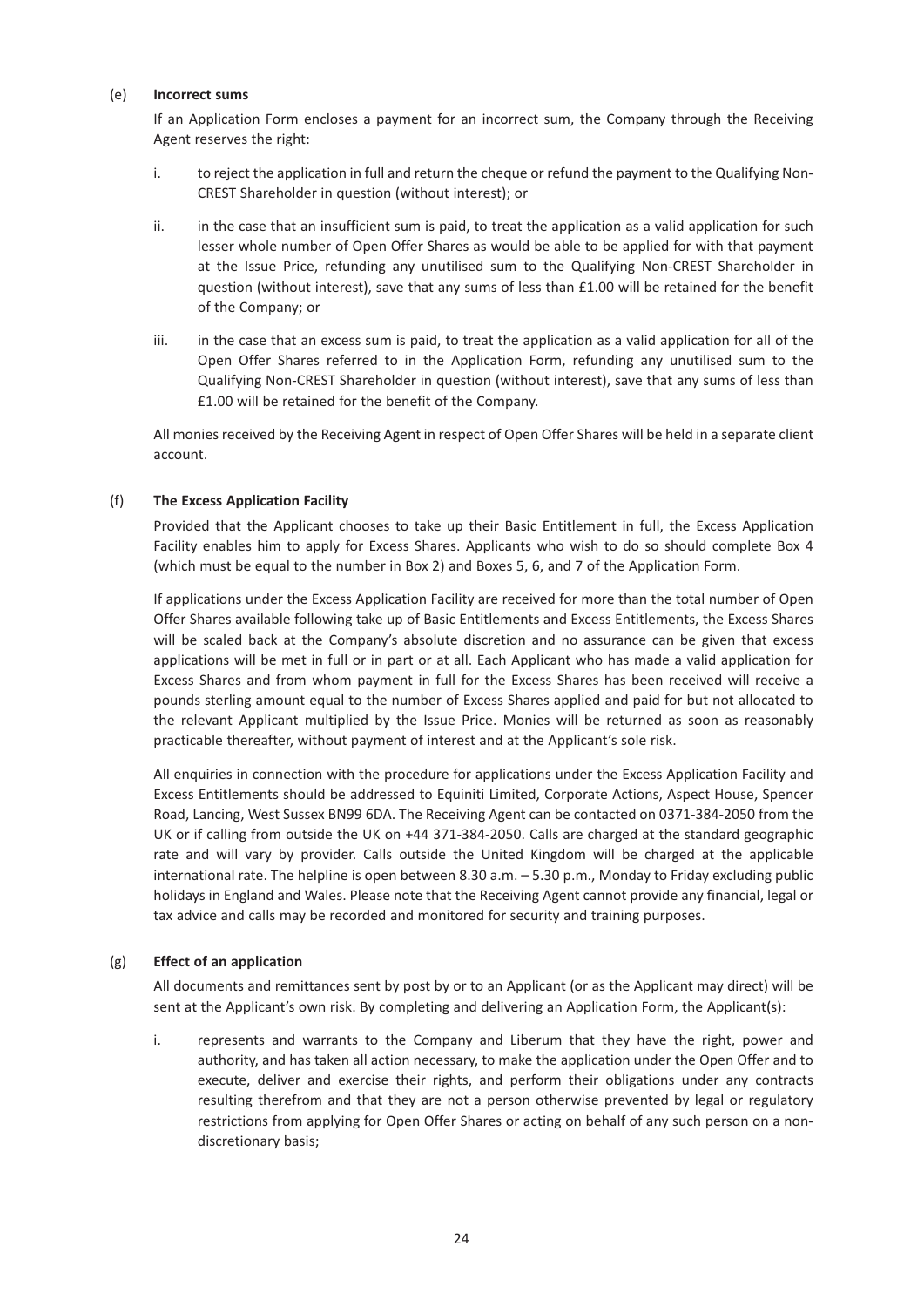- ii. agrees with the Company and Liberum that all applications, and contracts resulting therefrom, and any non-contractual obligations related thereto, under the Open Offer shall be governed by, and construed in accordance with, the laws of England;
- iii. agrees that if no number is inserted in Box 4 or Box 6 (or if a number is inserted in Box 4 or Box 6 which is inconsistent with the amount of the remittance accompanying the Application Form and shown in Box 7), they shall be deemed to have applied for such number of New Ordinary Shares at 75 pence per New Ordinary Share as is covered by the remittance which accompanies the Application Form;
- iv. confirms to the Company and Liberum that in making the application they are not relying on any information or representation other than that contained in this document, and they accordingly agree that no person responsible solely or jointly for this document or any part thereof (including any documents incorporated by reference) shall have any liability for any such information or representation not so contained (or contained in documents incorporated by reference) and further agrees that, having had the opportunity to read this document, they will be deemed to have had notice of all the information in relation to the Company contained in this document (including any documents incorporated by reference);
- v. confirms to the Company and Liberum that no person has been authorised to give any information or to make any representation concerning the Company or the New Ordinary Shares (other than as contained in this document) and, if given or made, any such other information or representation should not be relied upon as having been authorised by the Company and Liberum;
- vi. represents and warrants to the Company and Liberum that they are the Qualifying Shareholder originally entitled to the Open Offer Entitlement or that they are entitled to apply under the Open Offer in relation to such Open Offer Entitlements by virtue of a *bona fide* market claim;
- vii. requests that the Open Offer Shares to which they will become entitled be issued to them on the terms set out in this document and the Application Form and subject to the Company's articles of association;
- viii. represents and warrants to the Company and Liberum that they are not, nor are they applying on behalf of any person who is, in the United States or is a citizen or resident, or which is a corporation, partnership or other entity created or organised in or under any laws, of any other Open Offer Restricted Jurisdiction or any other jurisdiction in which the application for Open Offer Shares is prevented by law and they are not applying with a view to re-offering, re-selling, transferring or delivering any of the Open Offer Shares which are the subject of their application in the United States or to, or for the benefit of, a Shareholder who is a citizen or resident or which is a corporation, partnership or other entity created or organised in or under any laws of any other Open Offer Restricted Jurisdiction or any other jurisdiction in which the application for Open Offer Shares is prevented by law (except where proof satisfactory to the Company has been provided to the Company that they are able to accept the invitation by the Company free of any requirement which it (in its absolute discretion) regards as unduly burdensome), nor acting on behalf of any such person on a non-discretionary basis nor a person otherwise prevented by legal or regulatory restrictions from applying for Open Offer Shares under the Open Offer;
- ix. represents and warrants to the Company and Liberum that they are not, and nor are they applying as nominee or agent for, a person who is or may be liable to notify and account for tax under the Stamp Duty Reserve Tax Regulations 1986 at any of the increased rates referred to in sections 67, 70, 93 or 96 (depositary receipts and clearance services) of the Finance Act 1986; and
- x. confirms that in making the application they are not relying and has not relied on the Company or Liberum or any person affiliated with the Company, or Liberum, in connection with any investigation of the accuracy of any information contained in this document or their investment decision.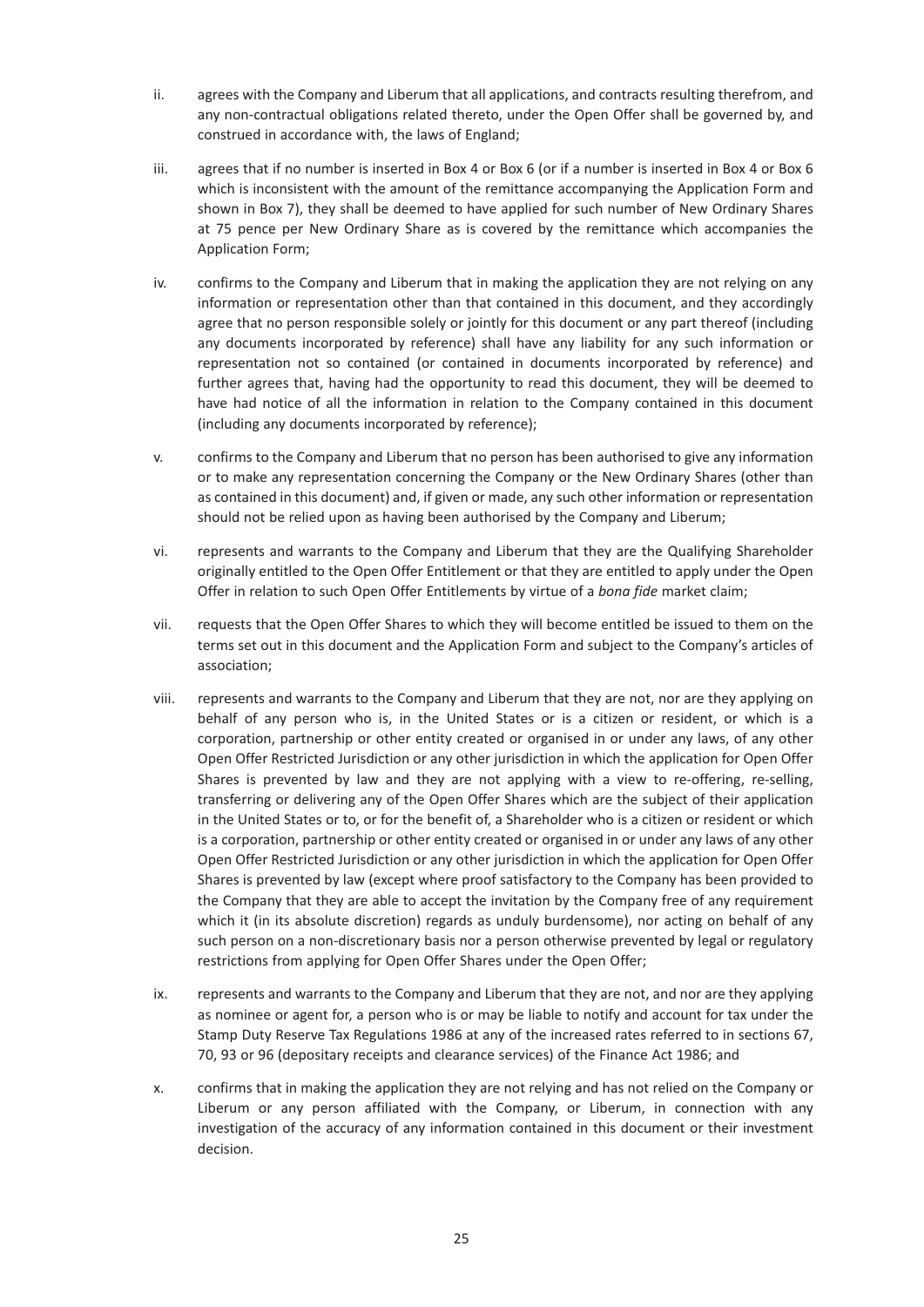If you do not wish to apply for any of the Open Offer Shares to which you are entitled under the Open Offer, you should not complete and return the Application Form.

If you are in doubt as to whether or not you should apply for any of the Open Offer Shares under the Open Offer, you should consult your independent financial adviser immediately. All enquiries in relation to the procedure for application for Qualifying Non-CREST Shareholders under the Open Offer should be addressed to Equiniti Limited, Corporate Actions, Aspect House, Spencer Road, Lancing, West Sussex, BN99 6DA telephone number 0371-384-2050 from the UK or if calling from outside the UK on +44 371- 384-2050. Calls are charged at the standard geographic rate and will vary by provider. Calls outside the United Kingdom will be charged at the applicable international rate. The helpline is open between 8.30 a.m. – 5.30 p.m., Monday to Friday excluding public holidays in England and Wales. **Please note that the Receiving Agent cannot provide any financial, legal or tax advice and calls may be recorded and monitored for security and training purposes.**

## **2.** *If you have Open Offer Entitlements credited to your stock account in CREST*

#### (a) **General**

Each Qualifying CREST Shareholder will receive a credit to their stock account in CREST of their Basic Entitlement equal to the number of Open Offer Shares for which they are entitled to apply under their basic entitlement under the Open Offer, together with a credit of Excess Entitlements equal to 10 times their balance of Existing Ordinary Shares on the Record Date.

Qualifying CREST Shareholders should note that this is not a cap on the maximum number of Excess Shares they can apply for and if they wish to apply for more Excess Shares than their Excess Entitlements they have been credited with then they should contact the Shareholder helpline on 0371-384-2050 from the UK or if calling from outside the UK on +44 371-384-2050. Calls are charged at the standard geographic rate and will vary by provider. Calls outside the United Kingdom will be charged at the applicable international rate. The helpline is open between 8.30 a.m. – 5.30 p.m., Monday to Friday excluding public holidays in England and Wales. Please note that the Receiving Agent cannot provide any financial, legal or tax advice and calls may be recorded and monitored for security and training purposes. Qualifying CREST Shareholders, when requesting, an increased credit, should ensure that they leave sufficient time for the additional Excess Entitlement credits to be credited to their account and for an application to be made in respect of those entitlements before the application deadline.

Open Offer Entitlements are rounded down to the nearest whole number and any fractional entitlements to Open Offer Shares will be aggregated and made available under the Excess Application Facility.

The CREST stock account to be credited will be an account under the participant ID and member account ID that apply to the Existing Ordinary Shares held on the Record Date by the Qualifying CREST Shareholder in respect of which the Basic Entitlements and Excess Entitlements have been allocated.

If for any reason the Open Offer Entitlements cannot be admitted to CREST by, or the stock accounts of Qualifying CREST Shareholders cannot be credited by, 3.00 p.m. on 6 April 2022 or such later time as the Company may decide, an Application Form will be sent out to each Qualifying CREST Shareholder in substitution for the Open Offer Entitlements credited to their stock account in CREST. In these circumstances, the expected timetable as set out in this document will be adjusted as appropriate and the provisions of this document applicable to Qualifying Non-CREST Shareholders with Application Forms will apply to Qualifying CREST Shareholders who receive Application Forms.

CREST members who wish to apply for some or all of their entitlements to Open Offer Shares should refer to the CREST Manual for further information on the CREST procedures referred to below. If you are a CREST sponsored member you should consult your CREST sponsor if you wish to apply for Open Offer Shares as only your CREST sponsor will be able to take the necessary action to make this application in CREST.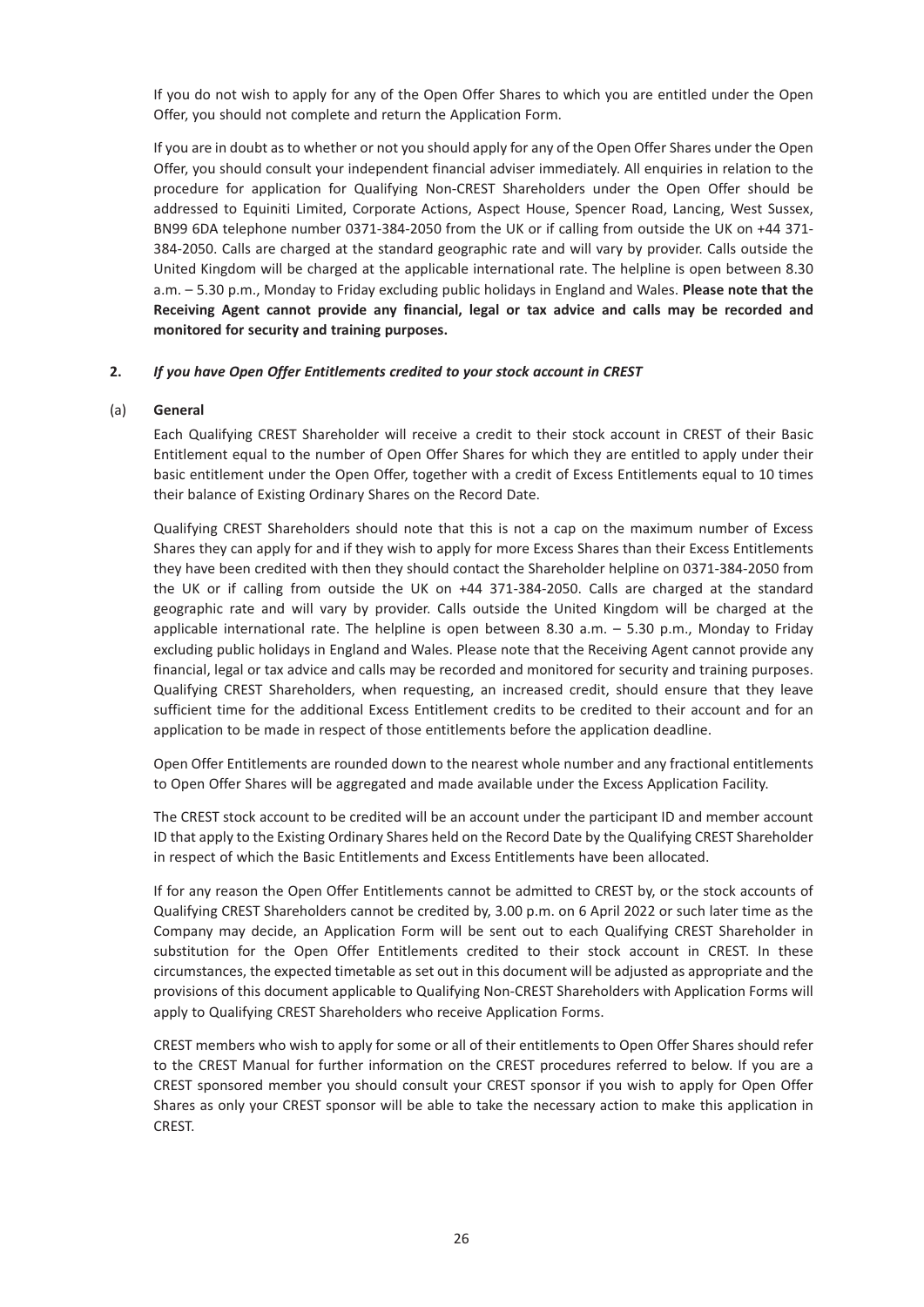#### (b) **Market claims**

The Open Offer Entitlements will constitute a separate security for the purposes of CREST. Although Open Offer Entitlements will be admitted to CREST and be enabled for settlement, applications in respect of Open Offer Entitlements may only be made by the Qualifying Shareholder originally entitled or by a person entitled by virtue of a *bona fide* market claim transaction. Transactions identified by the CREST Claims Processing Unit as "cum" the Open Offer Entitlement will generate an appropriate market claim transaction and the relevant Open Offer Entitlements will thereafter be transferred accordingly.

#### (c) **USE instructions**

CREST members who wish to apply for Open Offer Shares in respect of all or some of their Open Offer Entitlements in CREST must send (or, if they are CREST sponsored members, procure that their CREST sponsor sends) an Unmatched Stock Event ("**USE**") instruction to Euroclear which, on its settlement, will have the following effect:

- i. the crediting of a stock account of the Receiving Agent under the participant ID and member account ID specified below, with a number of Open Offer Entitlements corresponding to the number of Open Offer Shares applied for; and
- ii. the creation of a CREST payment, in accordance with the CREST payment arrangements, in favour of the payment bank of the Receiving Agent in respect of the amount specified in the USE instruction which must be the full amount payable on application for the number of Open Offer Shares referred to above.

#### (d) **Content of USE instructions in respect of Basic Entitlements**

The USE instruction must be properly authenticated in accordance with Euroclear's specifications and must contain, in addition to the other information that is required for settlement in CREST, the following details:

- i. the number of Open Offer Shares for which application is being made (and hence the number of the Open Offer Entitlements being delivered to the Receiving Agent);
- ii. the ISIN of the Basic Entitlements, which is JE00BNHS7J56;
- iii. the participant ID of the accepting CREST member;
- iv. the member account ID of the accepting CREST member from which the Open Offer Entitlements are to be debited;
- v. the participant ID of Equiniti Limited, in its capacity as a CREST receiving agent. This is 2RA67;
- vi. the member account ID of Equiniti Limited, in its capacity as a CREST receiving agent. This is RA369801;
- vii. the amount payable by means of a CREST payment on settlement of the USE instruction. This must be the full amount payable on application for the number of Open Offer Shares referred to in paragraph (d)i above;
- viii. the intended settlement date. This must be on or before 11.00 a.m. on 8 April 2022; and
- ix. the Corporate Action Number for the Open Offer. This will be available by viewing the relevant corporate action details in CREST.

In order for an application under the Open Offer to be valid, the USE instruction must comply with the requirements as to authentication and contents set out above and must settle on or before 11.00 a.m. on 8 April 2022.

In order to assist prompt settlement of the USE instruction, CREST members (or their sponsors, where applicable) may consider adding the following non-mandatory fields to the USE instruction: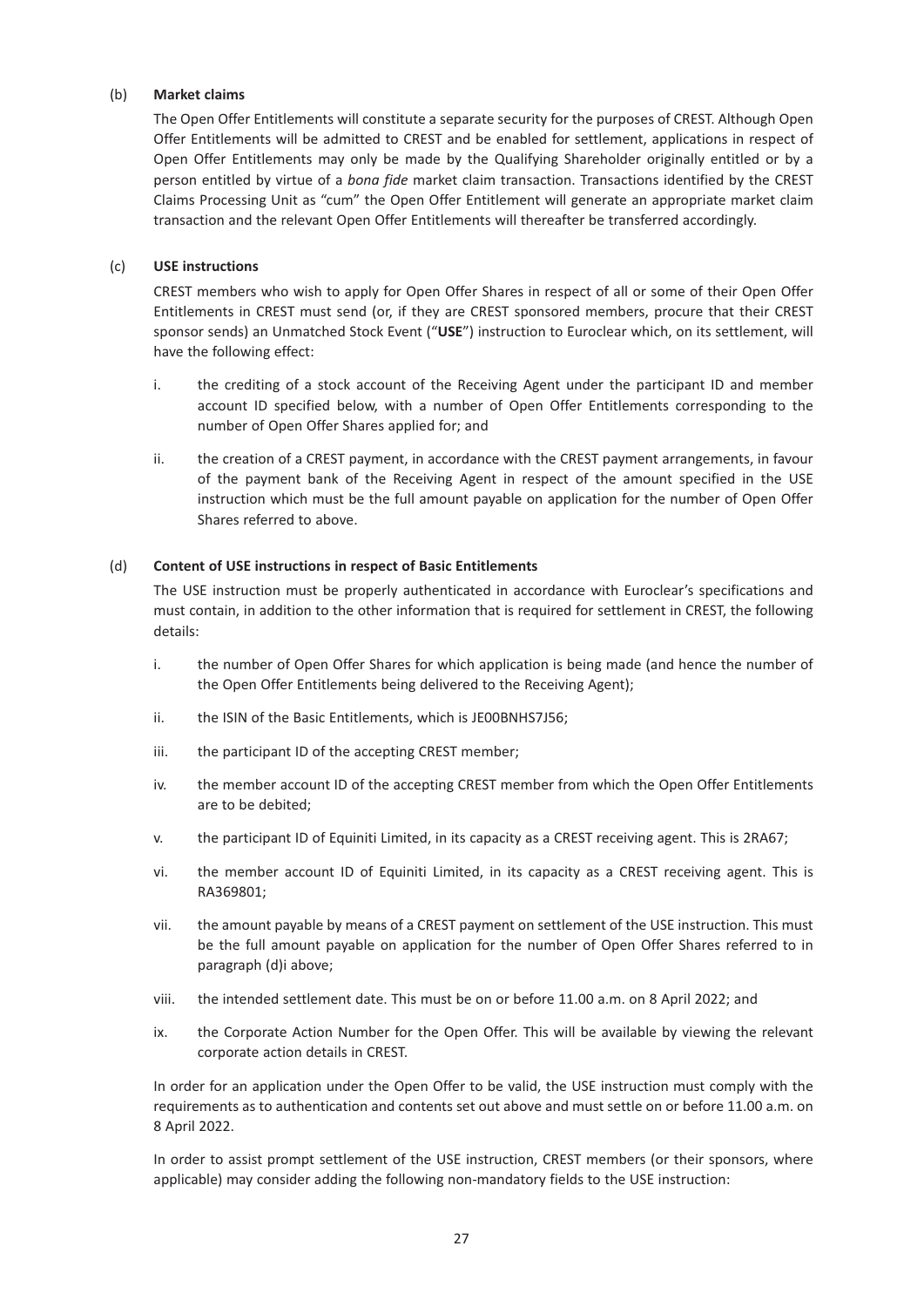- i. a contact name and telephone number (in the free format shared note field); and
- ii. a priority of at least 80.

In the event that the Open Offer does not become unconditional by 8.00 a.m. on 12 April 2022 or such later time and date as the Company shall agree (being no later than 8.00 a.m. on 30 April 2022), the Open Offer will lapse, the Open Offer Entitlements admitted to CREST will be disabled and the Receiving Agent will refund the amount paid by a Qualifying CREST Shareholder by way of a CREST payment, without interest, within 14 days thereafter. The interest earned on such monies will be retained for the Company's benefit.

## (e) **Deposit of Open Offer Entitlements into, and withdrawal from, CREST**

A Qualifying Non-CREST Shareholder's entitlement under the Open Offer as shown by the number of Open Offer Entitlements set out in their Application Form may be deposited into CREST (either into the account of the Qualifying Shareholder named in the Application Form or into the name of a person entitled by virtue of a *bona fide* market claim) provided that such Qualifying Non-CREST Shareholder is also a CREST member. Similarly, Open Offer Entitlements held in CREST may be withdrawn from CREST so that the entitlement under the Open Offer is reflected in an Application Form. Normal CREST procedures (including timings) apply in relation to any such deposit or withdrawal, subject (in the case of a deposit into CREST) as set out in the Application Form.

A holder of an Application Form who is proposing to deposit the entitlement set out in such form is recommended to ensure that the deposit procedures are implemented in sufficient time to enable the person holding or acquiring the Open Offer Entitlements following their deposit into CREST to take all necessary steps in connection with taking up the entitlement prior to 11.00 a.m. on 8 April 2022

In particular, having regard to normal processing times in CREST and on the part of the Receiving Agent, the recommended latest time for depositing an Application Form with the CCSS, where the person entitled wishes to hold the entitlement under the Open Offer set out in such Application Form as Open Offer Entitlements in CREST, is 3.00 p.m. on 5 April 2022, and the recommended latest time for receipt by Euroclear of a dematerialised instruction requesting withdrawal of Open Offer Entitlements from CREST is 4.30 p.m. on 4 April 2022, in either case so as to enable the person acquiring or (as appropriate) holding the Open Offer Entitlements following the deposit or withdrawal (whether as shown in an Application Form or held in CREST) to take all necessary steps in connection with applying in respect of the Open Offer Entitlements prior to 11.00 a.m. on 8 April 2022.

Delivery of an Application Form with the CREST Deposit Form duly completed, whether in respect of a deposit into the account of the Qualifying Shareholder named in the Application Form or into the name of another person, shall constitute a representation and warranty to the Company and the Receiving Agent by the relevant CREST member that it is not in breach of the provisions of the notes under the paragraph headed "Instructions for Depositing Entitlements under the Open Offer into CREST" on page 3 of the Application Form, and a declaration to the Company and the Receiving Agent from the relevant CREST member that it is not a citizen or resident of an Open Offer Restricted Jurisdiction and, where such deposit is made by a beneficiary of a market claim, a representation and warranty that the relevant CREST member is entitled to apply under the Open Offer by virtue of a *bona fide* market claim.

## (f) **Excess Application Facility**

The Excess Application Facility enables Qualifying CREST Shareholders, who have taken up their Basic Entitlement in full, to apply for Excess Shares.

If applications under the Excess Application Facility are received for more than the total number of Open Offer Shares available following take up of Basic Entitlements and Excess Entitlements, the Excess Shares will be scaled back at the Company's absolute discretion and no assurance can be given that excess applications by Qualifying Shareholders will be met in full or in part or at all. Excess Entitlements may not be sold or otherwise transferred.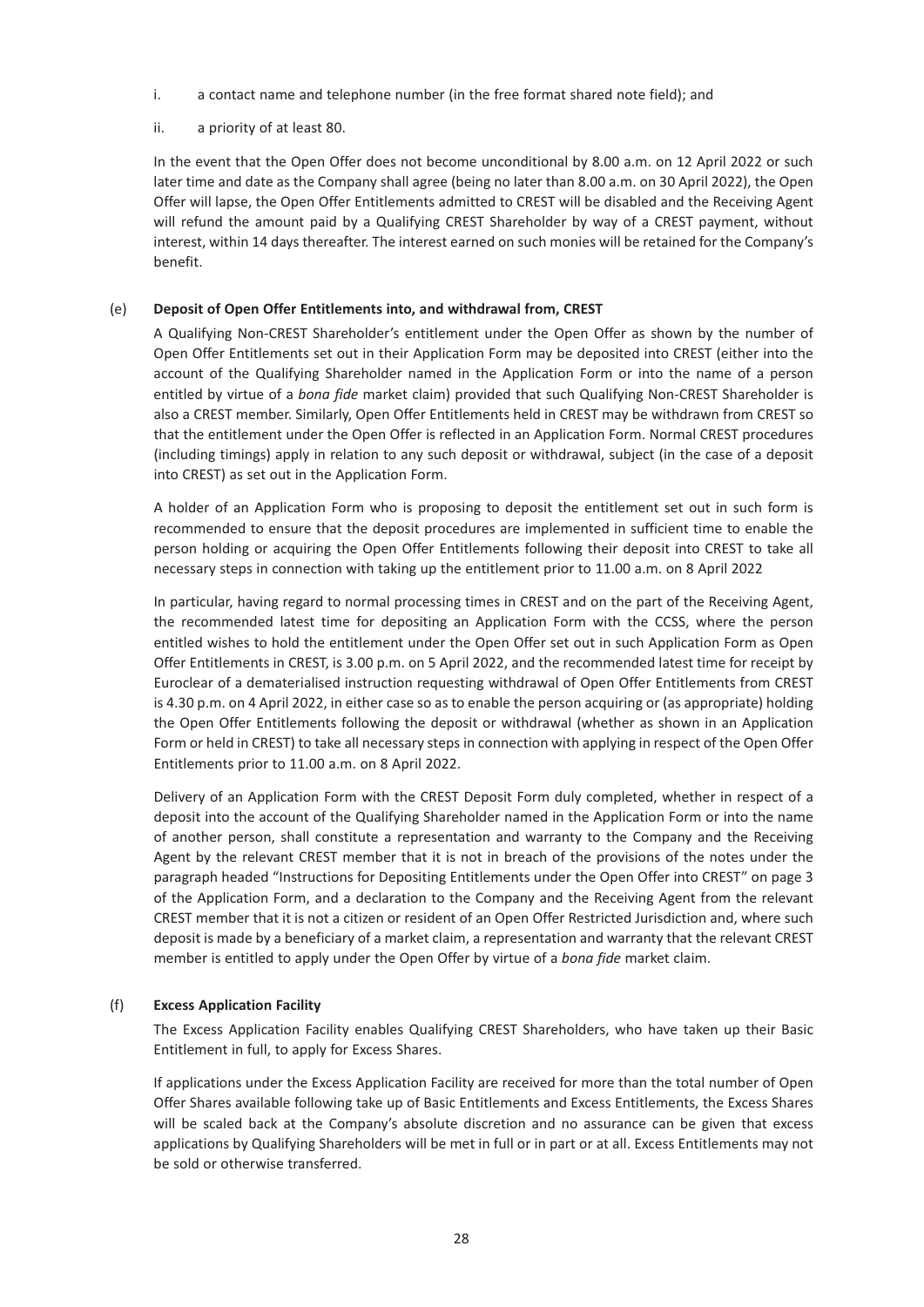The CREST accounts of Qualifying CREST Shareholders will be credited with Excess Entitlements to enable applications for Excess Shares to be settled through CREST. Qualifying CREST Shareholders should note that, although the Basic Entitlements and the Excess Entitlements will be admitted to CREST, they will have limited settlement capabilities. Neither the Basic Entitlement nor the Excess Entitlements will be tradable or listed and applications in respect of the Open Offer may only be made by the Qualifying Shareholders originally entitled or by a person entitled by virtue of a *bona fide* market claim.

To apply for Excess Shares pursuant to the Open Offer, Qualifying CREST Shareholders should follow the instructions above and must not return a paper form and cheque.

Should a transaction be identified by the CREST Claims Processing Unit as "cum" the Basic Entitlement will generate an appropriate market claim transaction and the relevant Open Offer Entitlements will thereafter be transferred accordingly.

Excess CREST Open Offer Entitlements will not be subject to Euroclear's market claims process. Qualifying CREST Shareholders claiming Excess CREST Open Offer Entitlements by virtue of a *bona fide* market claim are advised to contact the Receiving Agent to request a credit of the appropriate number of entitlements to their CREST account. Please note that an additional USE instruction must be sent in respect of any application under the Excess Entitlement. If applications under the Excess Application Facility are received for more than the total number of Open Offer Shares available following take-up of Open Offer Entitlements, such applications will be scaled back at the Company's absolute discretion. In this event, each Qualifying CREST Shareholder who has made a valid application pursuant to their Excess Entitlement, and from whom payment in full for the Excess Shares has been received, will receive a pounds sterling amount equal to the number of Open Offer Shares validly applied and paid for but which are not allocated to the relevant Qualifying CREST Shareholder multiplied by the Issue Price. Monies will be returned as soon as reasonably practicable following the completion of the scale back, without payment of interest and at the applicant's sole risk by way of cheque or CREST payment, as appropriate. Fractions of Open Offer Shares will be aggregated and made available under the Excess Application Facility.

All enquiries in connection with the procedure for applications under the Excess Application Facility and Excess Entitlements should be addressed to Equiniti Limited, Corporate Actions, Aspect House, Spencer Road, Lancing, West Sussex BN99 6DA. The Receiving Agent can be contacted on 0371-384-2050 from the UK or if calling from outside the UK on +44 371-384-2050. Calls are charged at the standard geographic rate and will vary by provider. Calls outside the United Kingdom will be charged at the applicable international rate. The helpline is open between 8.30 a.m. – 5.30 p.m., Monday to Friday excluding public holidays in England and Wales. **Please note that the Receiving Agent cannot provide any financial, legal or tax advice and calls may be recorded and monitored for security and training purposes.**

#### (g) **Content of USE instructions in respect of Excess Entitlements**

The USE instruction must be properly authenticated in accordance with Euroclear's specifications and must contain, in addition to the other information that is required for settlement in CREST, the following details:

- i. the number of Open Offer Shares for which application is being made (and hence the number of the Excess Entitlements being delivered to the Receiving Agent);
- ii. the ISIN of the Excess Entitlements, which is JE00BNHS7K61;
- iii. the participant ID of the accepting CREST member;
- iv. the member account ID of the accepting CREST member from which the Excess Entitlements are to be debited;
- v. the participant ID of Equiniti Limited, in its capacity as a CREST receiving agent. This is 2RA68;
- vi. the member account ID of Equiniti Limited, in its capacity as a CREST receiving agent. This is RA369802;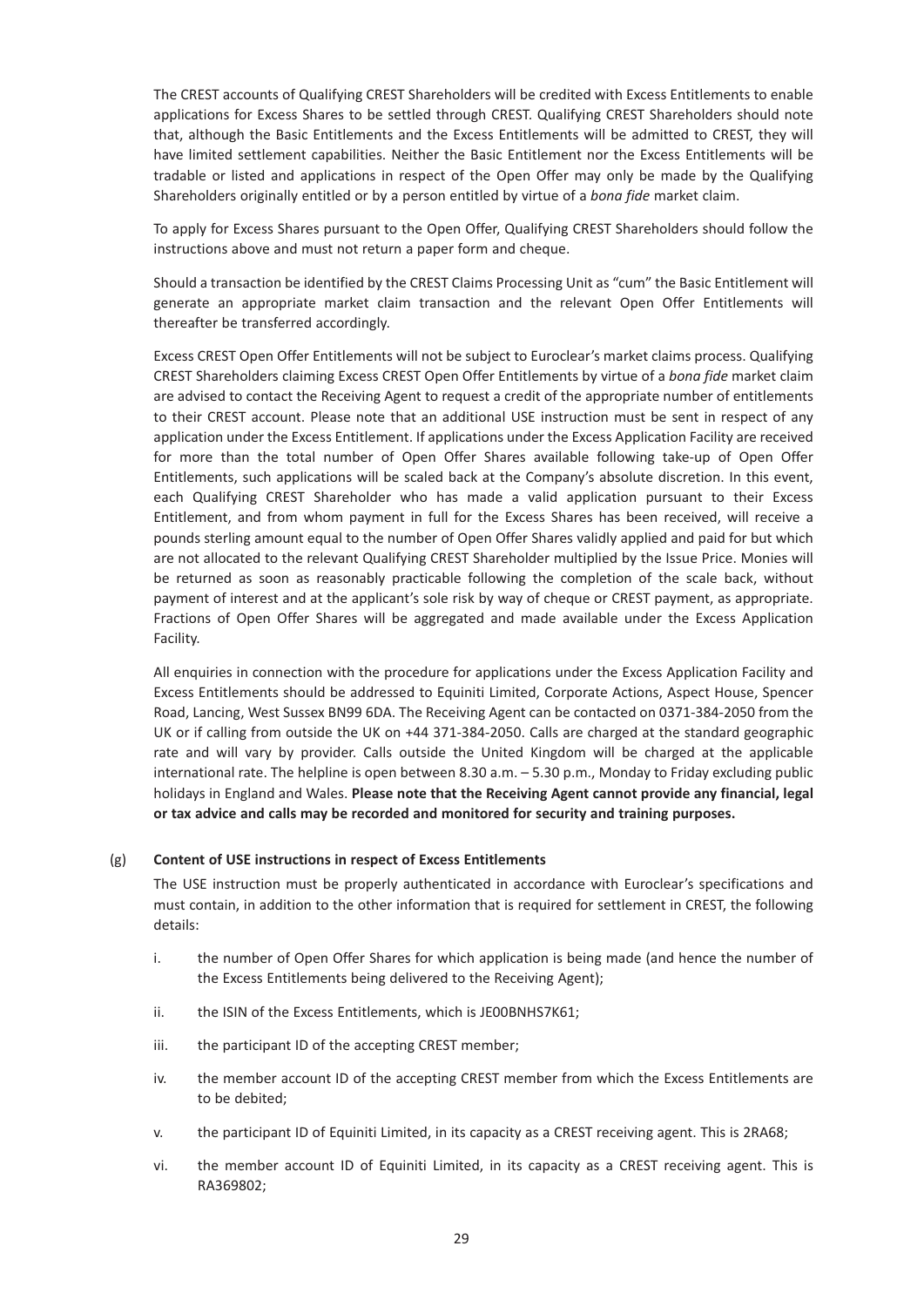- vii. the amount payable by means of a CREST payment on settlement of the USE instruction. This must be the full amount payable on application for the number of Open Offer Shares referred to in paragraph (g)i above;
- viii. the intended settlement date. This must be on or before 11.00 a.m. on 8 April 2022; and
- ix. the Corporate Action Number for the Open Offer. This will be available by viewing the relevant corporate action details in CREST.

In order for an application under the Open Offer to be valid, the USE instruction must comply with the requirements as to authentication and contents set out above and must settle on or before 11.00 a.m. on 8 April 2022.

## (h) **Validity of application**

A USE instruction complying with the requirements as to authentication and contents set out above which settles by no later than 11.00 a.m. on 8 April 2022 will constitute a valid application under the Open Offer.

## (i) **CREST procedures and timings**

CREST members and (where applicable) their CREST sponsors should note that Euroclear does not make available special procedures in CREST for any particular corporate action. Normal system timings and limitations will therefore apply in relation to the input of a USE instruction and its settlement in connection with the Open Offer. It is the responsibility of the CREST member concerned to take (or, if the CREST member is a CREST sponsored member, to procure that their CREST sponsor takes) such action as shall be necessary to ensure that a valid application is made as stated above by 11.00 a.m. on 8 April 2022. In this connection, CREST members and (where applicable) their CREST sponsors are referred in particular to those sections of the CREST Manual concerning practical limitations of the CREST system and timings.

#### (j) **Incorrect or incomplete applications**

If a USE instruction includes a CREST payment for an incorrect sum, the Company through the Receiving Agent reserves the right:

- i. to reject the application in full and refund the payment to the CREST member in question;
- ii. in the case that an insufficient sum is paid, to treat the application as a valid application for such lesser whole number of Open Offer Shares as would be able to be applied for with that payment at the Issue Price; and
- iii. in the case that an excess sum is paid, to treat the application as a valid application for all the Open Offer Shares referred to in the USE instruction, refunding any unutilised sum to the CREST member in question.

## (k) **Effect of valid application**

A CREST member who makes or is treated as making a valid application in accordance with the above procedures will thereby:

- i. represent and warrant to the Company and Liberum that they have the right, power and authority, and has taken all action necessary, to make the application under the Open Offer and to execute, deliver and exercise their rights, and perform their obligations, under any contracts resulting therefrom and that they are not a person otherwise prevented by legal or regulatory restrictions from applying for Open Offer Shares or acting on behalf of any such person on a non-discretionary basis;
- ii. agree to pay the amount payable on application in accordance with the above procedures by means of a CREST payment in accordance with the CREST payment arrangements (it being acknowledged that the payment to the Receiving Agent's payment bank in accordance with the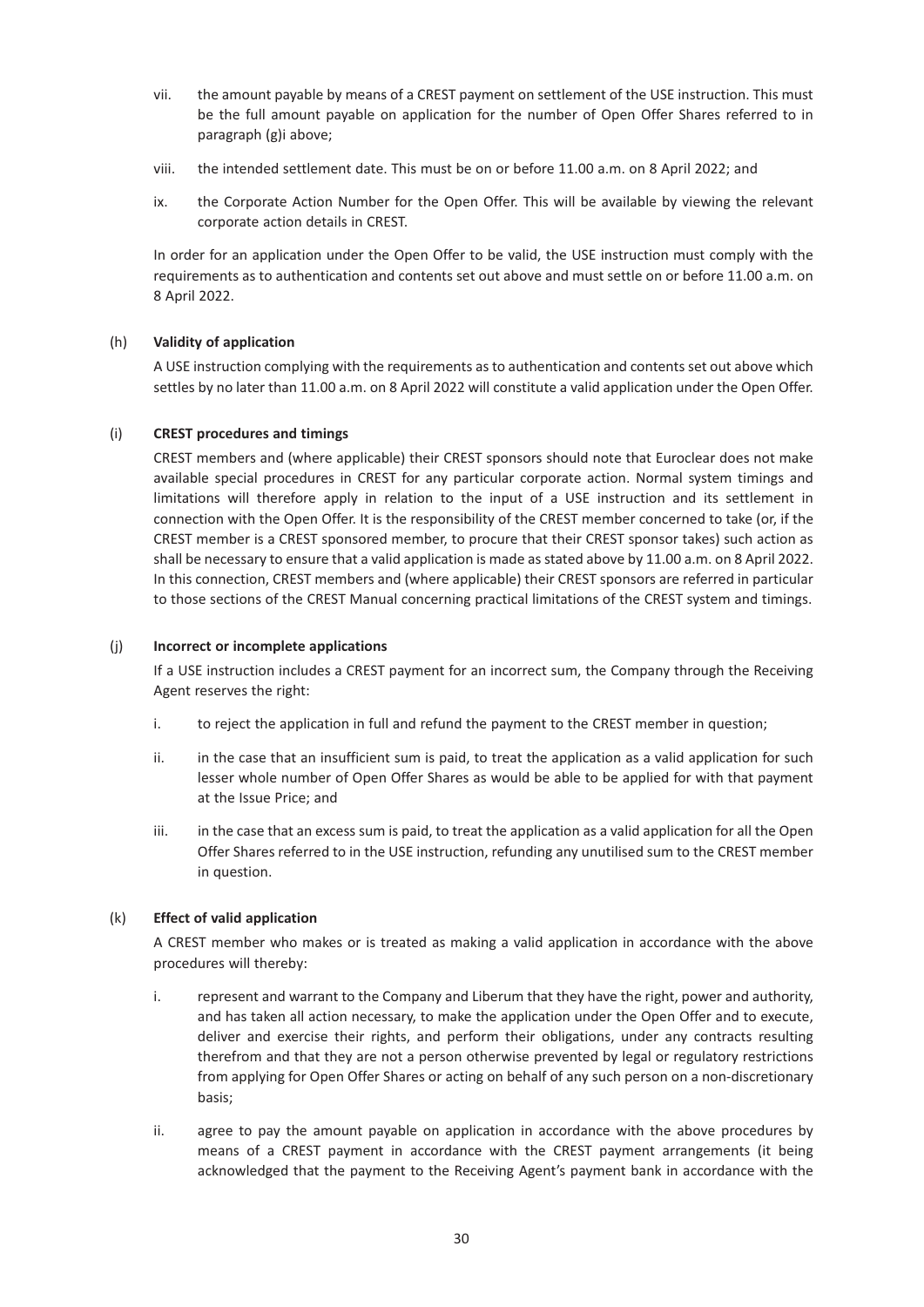CREST payment arrangements shall, to the extent of the payment, discharge in full the obligation of the CREST member to pay to the Company the amount payable on application);

- iii. request that the Open Offer Shares to which they will become entitled be issued to them on the terms set out in this document and subject to the Articles;
- iv. agree with the Company and Liberum that all applications and contracts resulting therefrom, and any non-contractual obligations related thereto, under the Open Offer shall be governed by, and construed in accordance with, the laws of England;
- v. represent and warrant to the Company and Liberum that they are not applying on behalf of any Shareholder, who is a citizen or resident or which is a corporation, partnership or other entity created or organised in or under any laws of an Open Offer Restricted Jurisdiction and they are not applying with a view to re-offering, re-selling, transferring or delivering any of the Open Offer Shares which are the subject of this application to, or for the benefit of, a Shareholder who is a citizen or resident or which is a corporation, partnership or other entity created or organised in or under any laws of an Open Offer Restricted Jurisdiction except where proof satisfactory to the Company has been provided to the Company that they are able to accept the invitation by the Company free of any requirement which the Company (in its absolute discretion) regards as unduly burdensome, nor acting on behalf of any such person on a non-discretionary basis nor (a) person(s) otherwise prevented by legal or regulatory restrictions from applying for Open Offer Shares under the Open Offer;
- vi. represent and warrant to the Company and Liberum that they are not, and nor are they applying as nominee or agent for, a person who is or may be liable to notify and account for tax under the Stamp Duty Reserve Tax Regulations 1986 at any of the increased rates referred to in sections 67, 70, 93 or 96 (depositary receipts and clearance services) of the Finance Act 1986;
- vii. confirm to the Company and Liberum that in making such application they are not relying on any information in relation to the Company other than that contained in this document, and agrees that no person responsible solely or jointly for this document or any part thereof or involved in the preparation thereof shall have any liability for any such other information and further agrees that, having had the opportunity to read this document, they will be deemed to have had notice of all the information concerning the Company contained herein;
- viii. represent and warrant to the Company and Liberum that they are the Qualifying Shareholder originally entitled to the Open Offer Entitlements or that they have received such Open Offer Entitlements by virtue of a *bona fide* market claim; and
- ix. confirms to the Company and Liberum that in making the application they are not relying and has not relied on the Company or Liberum or any person affiliated with the Company, or Liberum, in connection with any investigation of the accuracy of any information contained in this document or their investment decision.

#### (l) **Company's discretion as to rejection and validity of applications**

The Company may in its sole discretion:

- i. treat as valid (and binding on the CREST member concerned) an application which does not comply in all respects with the requirements as to validity set out or referred to in this Part 3;
- ii. accept an alternative properly authenticated dematerialised instruction from a CREST member or (where applicable) a CREST sponsor as constituting a valid application in substitution for or in addition to a USE instruction and subject to such further terms and conditions as the Company may determine;
- iii. treat a properly authenticated dematerialised instruction (in this paragraph (l)iii the "first instruction") as not constituting a valid application if, at the time at which the Receiving Agent receives a properly authenticated dematerialised instruction giving details of the first instruction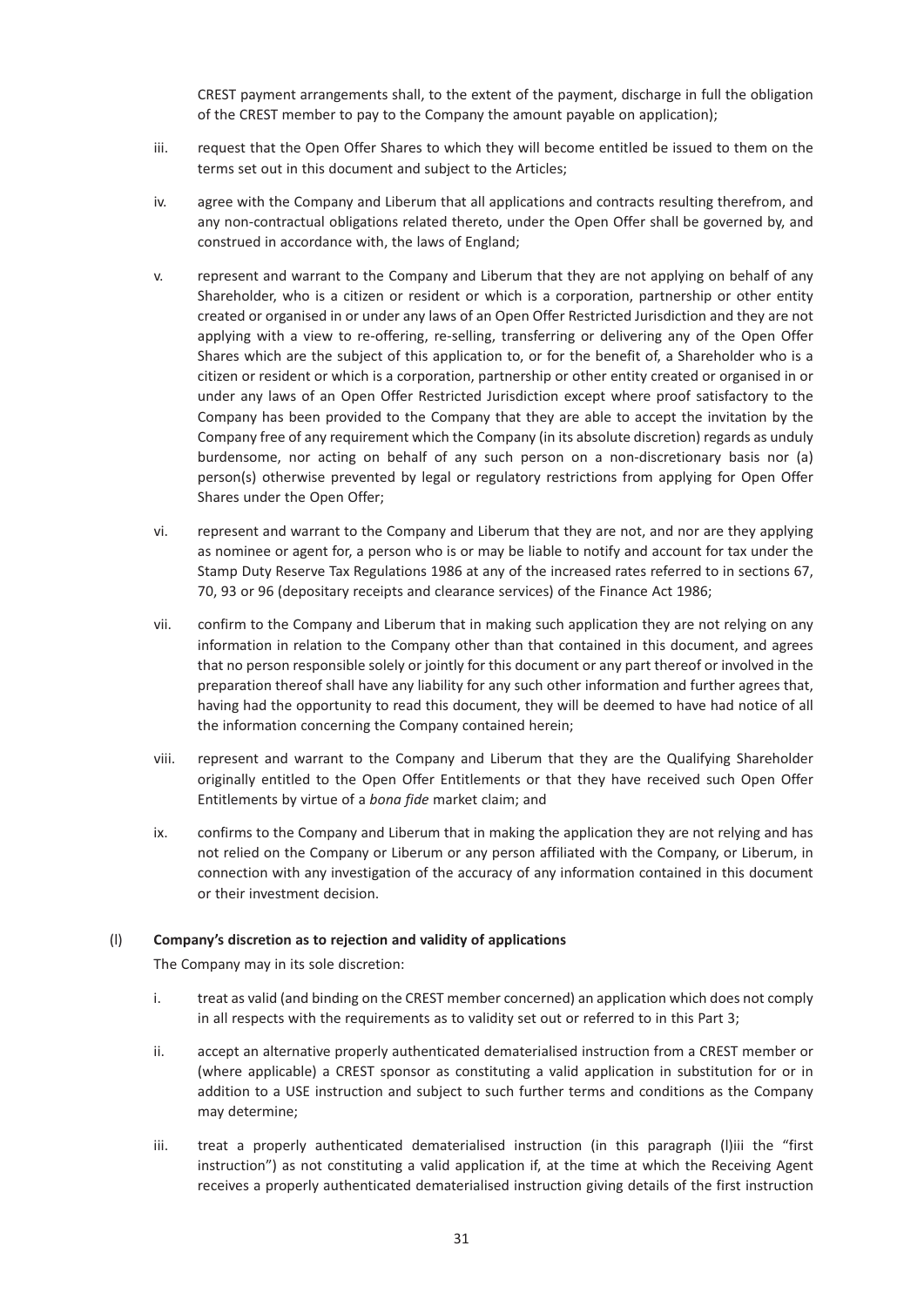or thereafter, either the Company or the Receiving Agent has received actual notice from Euroclear of any of the matters specified in Regulation 35(5)(a) in relation to the first instruction. These matters include notice that any information contained in the first instruction was incorrect or notice of lack of authority to send the first instruction; and

iv. accept an alternative instruction or notification from a CREST member or CREST sponsored member or (where applicable) a CREST sponsor, or extend the time for settlement of a USE instruction or any alternative instruction or notification, in the event that, for reasons or due to circumstances outside the control of any CREST member or CREST sponsored member or (where applicable) CREST sponsor, the CREST member or CREST sponsored member is unable validly to apply for Open Offer Shares by means of the above procedures. In normal circumstances, this discretion is only likely to be exercised in the event of any interruption, failure or breakdown of CREST (or any part of CREST) or on the part of the facilities and/or systems operated by the Receiving Agent in connection with CREST.

#### **3.** *Money Laundering Regulations*

#### (a) **Holders of Application Forms**

If the value of an application for Open Offer Shares exceeds €15,000 (approximately £12,500 at the prevailing rate of exchange) (or is one of a series of linked applications, the aggregate value of which exceeds that amount), the verification of identity requirements of the Money Laundering, Terrorist Financing and Transfer of Funds (Information on the Payer) Regulations 2017 (the "**Money Laundering Regulations**") will apply.

The Receiving Agent is entitled to require, at its absolute discretion, verification of identity from any person lodging an Application Form including, without limitation, any person who appears to the Receiving Agent to be acting on behalf of some other person. Submission of an Application Form will constitute a warranty and undertaking by the Applicant to provide promptly to the Receiving Agent such information as may be specified by the Receiving Agent as being required for the purpose of the Money Laundering Regulations.

Pending the provision of evidence satisfactory to the Receiving Agent as to identity, the Receiving Agent may in its absolute discretion retain an Application Form lodged by an Applicant for Open Offer Shares and/or the cheque, banker's draft or other remittance relating to it and/or not enter the Open Offer Shares to which it relates on the register of members or issue any share certificate in respect of them. If satisfactory evidence of identity has not been provided within a reasonable time, then the acceptance will not be valid but will be without prejudice to the right of the Company to take proceedings to recover any loss suffered by it as a result of the failure of the Applicant to provide satisfactory evidence. In that case, the application monies (without interest) will be returned to the bank or building society account from which payment was made.

The Receiving Agent shall be entitled, at its sole discretion, to determine whether the verification of identity requirements apply to any Applicant and whether such requirements have been satisfied and neither of the Receiving Agent or the Company will be liable to any person for any loss suffered or incurred as a result of the exercise of such discretion.

- i. If an application is delivered by hand, the Applicant should ensure that they have with them evidence of identity bearing their photograph (for example, a valid full passport) and separate evidence of their address.
- ii. If an application is being made by an Applicant as agent for one or more persons and they are not a UK or EU regulated person or institution (e.g. a UK financial institution), irrespective of the value of the application, the Receiving Agent is obliged to take reasonable measures to establish the identity of the person or persons on whose behalf the application is being made. If the application is lodged with payment by an agent which is an organisation required to comply with the EU Money Laundering Directive ((EU)/2015/859), or which is subject to anti- money laundering regulation in a country which is a member of the Financial Action Task Force (the non-European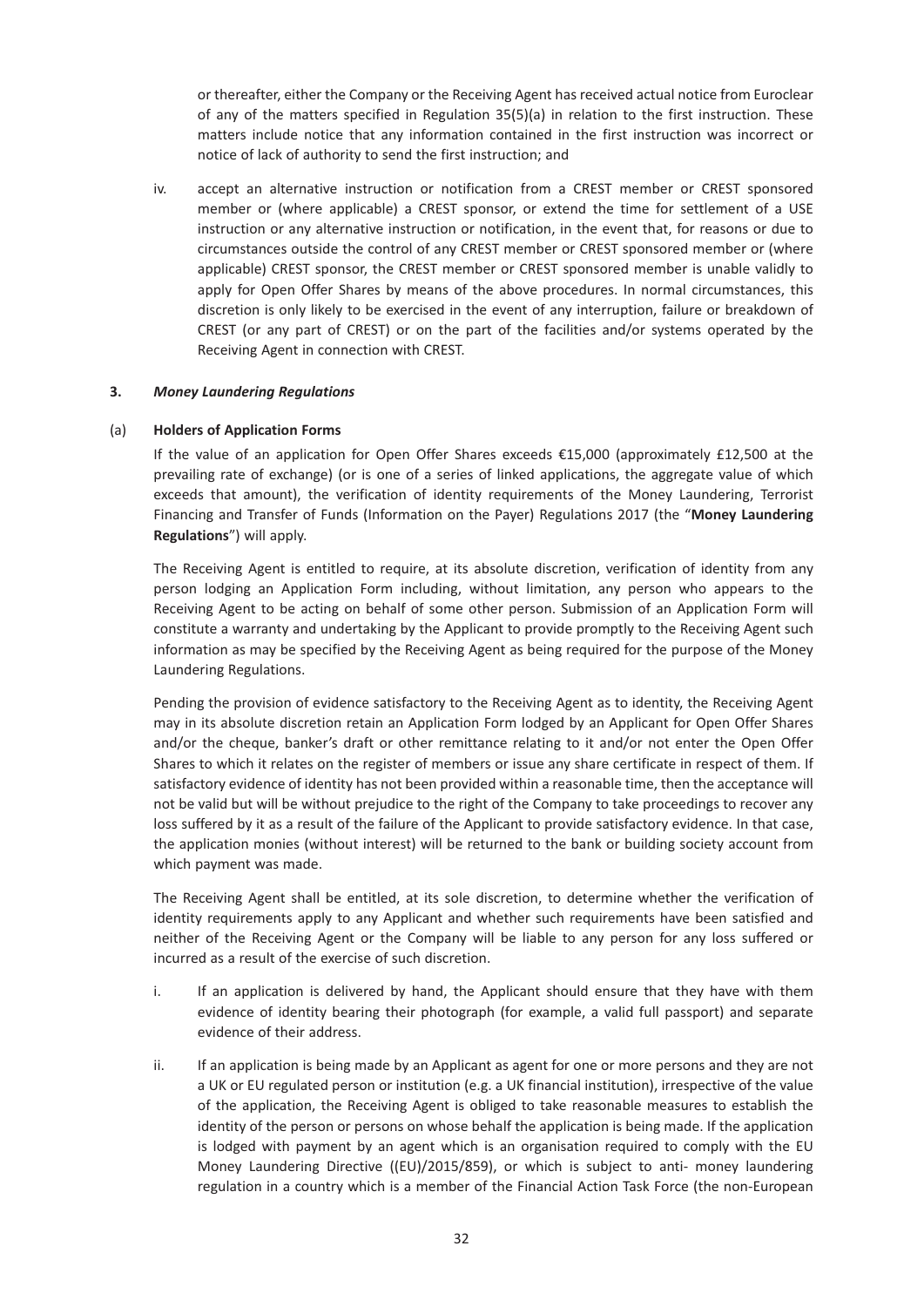Union members of which are Argentina, Australia, Austria, Brazil, Canada, Gibraltar, Hong Kong, Iceland, Japan, Mexico, New Zealand, Norway, Russian Federation, Singapore, South Africa, Switzerland, Turkey and the United States), the agent should provide with the application written confirmation and evidence that it has that status and that it has obtained and recorded evidence of the identity of the person for whom it acts and that it will on demand make such evidence available to the Receiving Agent.

In order to confirm the acceptability of any written assurances referred to above, or in any other case, the Applicant should contact the Receiving Agent on 0371-384-2050 from the UK or if calling from outside the UK on +44 371-384-2050. Calls are charged at the standard geographic rate and will vary by provider. Calls outside the United Kingdom will be charged at the applicable international rate. The helpline is open between 8.30 a.m. – 5.30 p.m., Monday to Friday excluding public holidays in England and Wales. **Please note that the Receiving Agent cannot provide any financial, legal or tax advice and calls may be recorded and monitored for security and training purposes.**

#### (b) **Open Offer Entitlements in CREST**

If you hold your Open Offer Entitlements in CREST and apply for Open Offer Shares in respect of all or some of your Open Offer Entitlements as agent for one or more persons and you are not a UK or EU regulated person or institution (e.g. a UK financial institution), then, irrespective of the value of the application, the Receiving Agent is obliged to take reasonable measures to establish the identity of the person or persons on whose behalf you are making the application. You must therefore contact the Receiving Agent before sending any USE or other instruction so that appropriate measures may be taken.

Submission of a USE instruction which on its settlement constitutes a valid application as described above constitutes a warranty and undertaking by the Applicant to provide promptly to the Receiving Agent such information as may be specified by the Receiving Agent as being required for the purposes of the Money Laundering Regulations. Pending the provision of evidence satisfactory to the Receiving Agent as to identity, the Receiving Agent may in its absolute discretion take, or omit to take, such action as it may determine to prevent or delay issue of the Open Offer Shares concerned. If satisfactory evidence of identity has not been provided within a reasonable time, then the application for the Open Offer Shares represented by the USE instruction will not be valid. This is without prejudice to the right of the Company to take proceedings to recover any loss suffered by it as a result of failure to provide satisfactory evidence.

## **4.** *Taxation*

Shareholders who are in any doubt as to their tax position, or who are subject to tax in any other jurisdiction, should consult their independent professional adviser immediately.

#### **5.** *Overseas Shareholders*

## **SUBJECT TO CERTAIN LIMITED EXCEPTIONS, THERE IS NO OFFER OF OPEN OFFER SHARES TO PERSONS RESIDENT IN, OR WHO ARE CITIZENS OF OPEN OFFER RESTRICTED JURISDICTIONS. IT IS THE RESPONSIBILITY OF ALL PERSONS (INCLUDING, WITHOUT LIMITATION, NOMINEES AND TRUSTEES) OUTSIDE THE UNITED KINGDOM TO OBSERVE THIS RESTRICTION.**

No action has been or will be taken by the Company, Liberum or any other person, to permit a public offering or distribution of this document (or any other offering or publicity materials or application form(s) relating to the Open Offer) in any jurisdiction where action for that purpose may be required, other than in the United Kingdom.

It is the responsibility of any person (including, without limitation, custodians, agents, nominees and trustees) outside the United Kingdom wishing to apply for Open Offer Shares under the Open Offer to satisfy themselves as to the full observance of the laws of any relevant territory in connection therewith, including obtaining any governmental or other consents that may be required, observing any other formalities required to be observed in such territory and paying any issue, transfer or other taxes due in such territory. None of the Company or Liberum or any of their respective representatives is making any representation to any offeree or purchaser of the Open Offer Shares regarding the legality of an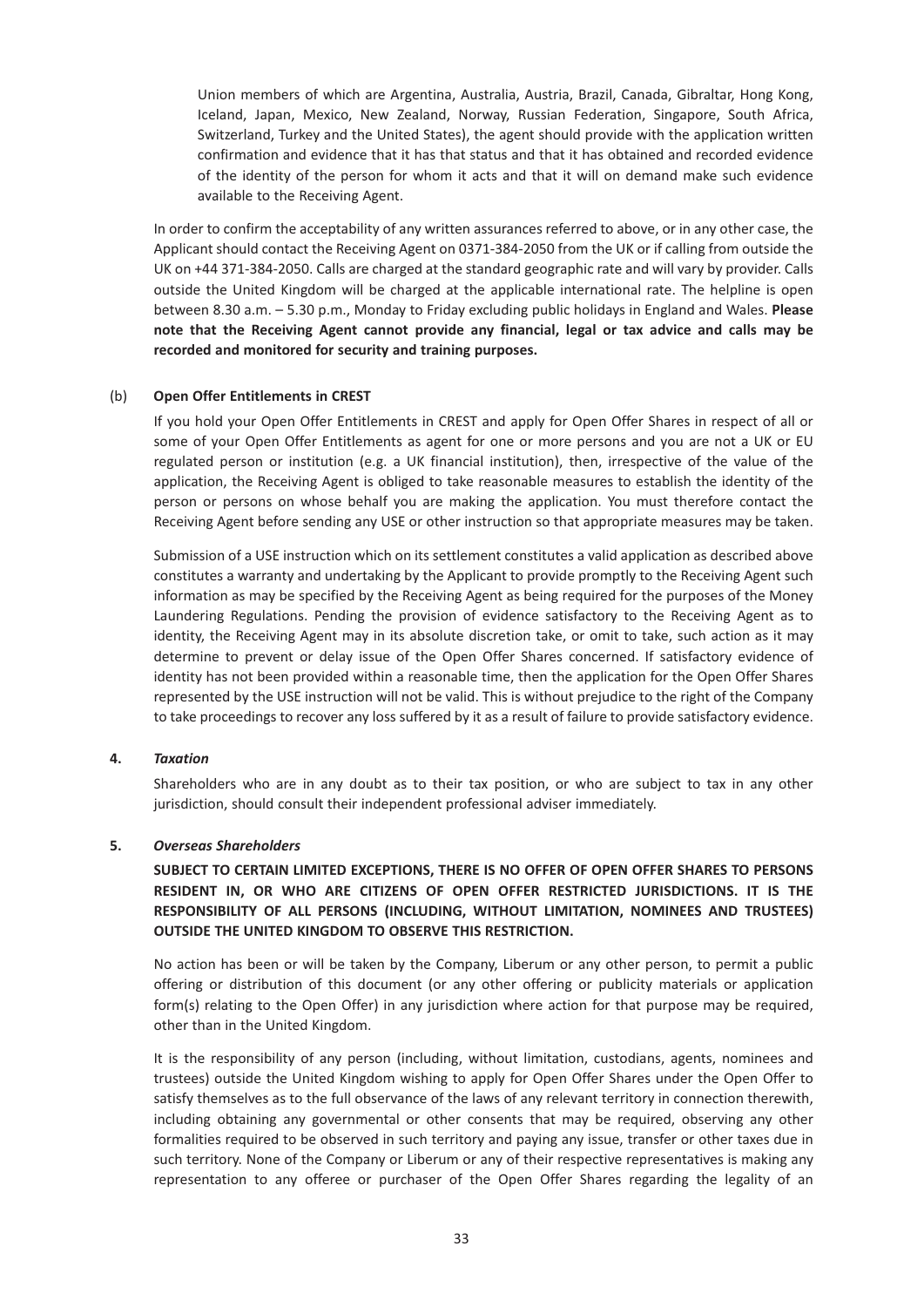investment in the Open Offer Shares by such offeree or purchaser under the laws applicable to such offeree or purchaser.

Subject to certain limited exceptions, Application Forms will not be sent to Overseas Shareholders nor will Open Offer Entitlements be credited to a stock account of Overseas Shareholders who are in an Open Offer Restricted Jurisdiction.

Receipt of this document and/or an Application Form or the crediting of Open Offer Entitlements to a stock account in CREST will not constitute an offer in those jurisdictions in which it would be illegal to make such an offer and, in those circumstances, this document and/or an Application Form either will not be sent or will be deemed to have been sent for information only and should not be copied or redistributed. No person receiving a copy of this document and/or an Application Form and/or receiving a credit of Open Offer Entitlements to a stock account in CREST in any territory other than the United Kingdom may treat the same as constituting an invitation or offer which could lawfully be made to him or an Application Form which could lawfully be used without contravention of any registration or other legal requirements.

Accordingly, persons receiving a copy of this document and/or an Application Form and/or receiving a credit of Open Offer Entitlements to a stock account in CREST should not, in connection with the Open Offer, distribute or send the Application Form or transfer the Open Offer Entitlements to any person in or into any Open Offer Restricted Jurisdiction. If an Application Form or a credit of Open Offer Entitlements to a stock account in CREST is received by any person in any such territory, or by their agent or nominee, they must not seek to apply for their entitlement to Open Offer Shares under the Open Offer except under an express written agreement between them and the Company. Any person who does forward this document and/or an Application Form or transfer the Open Offer Entitlements into any such territories (whether under a contractual or legal obligation or otherwise) should draw the recipient's attention to the contents of this paragraph.

#### (a) *Representations and warranties relating to Overseas Shareholders*

#### *Qualifying Non-CREST Shareholders*

Any person completing and returning an Application Form or requesting registration of the Open Offer Shares comprised therein represents and warrants to the Company, Liberum and the Receiving Agent that: (i) such person is not requesting registration of the relevant Open Offer Shares from within the United States or any other Open Offer Restricted Jurisdiction; (ii) such person is not in any territory in which it is unlawful to make or accept an offer to acquire Open Offer Shares in respect of the Open Offer or to use the Application Form in any manner in which such person has used or will use it; (iii) such person is not acting on a non-discretionary basis for a person located within any Open Offer Restricted Jurisdiction (except as agreed with the Company) or any territory referred to in (ii) above at the time the instruction to accept was given; and (iv) such person is not acquiring Open Offer Shares with a view to offer, sale, resale, transfer, deliver or distribute, directly or indirectly, any such Open Offer Shares into any of the above territories. The Company and/or the Receiving Agent may treat as invalid any acceptance or purported acceptance of the allotment of Open Offer Shares comprised in an Application Form if it: (i) appears to the Company or its agents to have been executed, effected or dispatched from the United States or another Open Offer Restricted Jurisdiction or in a manner that may involve a breach of the laws or regulations of any jurisdiction or if the Company or its agents believe that the same may violate applicable legal or regulatory requirements; or (ii) provides an address in the United States or any other Open Offer Restricted Jurisdiction for delivery of the share certificates of Open Offer Shares (or any other jurisdiction outside the United Kingdom in which it would be unlawful to deliver such share certificates); or (iii) purports to exclude the warranty required by this sub-paragraph 5(a).

#### *Qualifying CREST Shareholders*

A CREST member or CREST sponsored member who makes a valid acceptance in accordance with the procedures set out in this Part III represents and warrants to the Company, Liberum and the Receiving Agent that, except where proof has been provided to the Company's satisfaction that such person's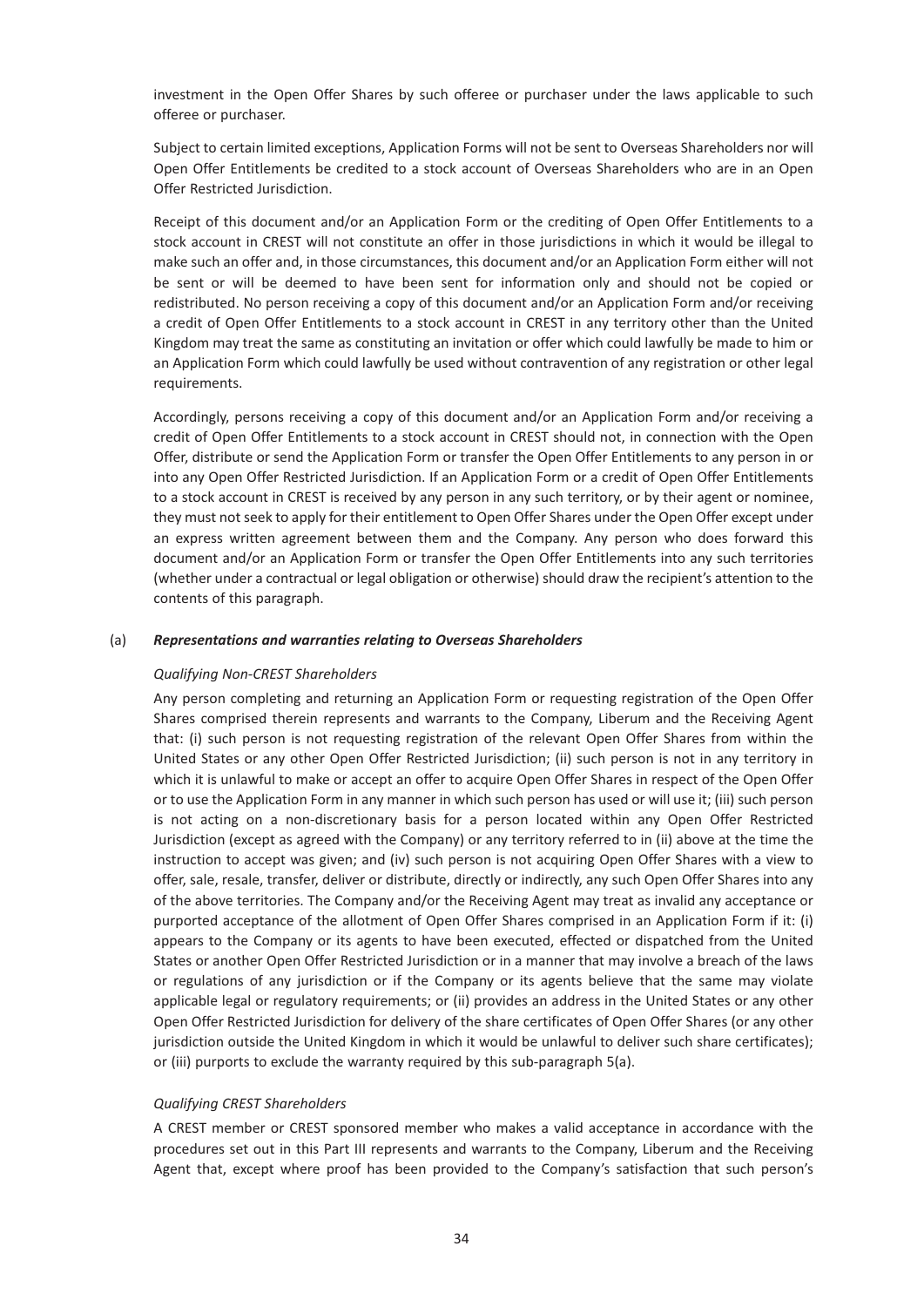acceptance will not result in the contravention of any applicable legal requirement in any jurisdiction: (i) such person is not within the United States or any other Open Offer Restricted Jurisdiction; (ii) such person is not in any territory in which it is unlawful to make or accept an offer to acquire Open Offer Shares; (iii) such person is not accepting on a non-discretionary basis for a person located within any Open Offer Restricted Jurisdiction (except as otherwise agreed with the Company) or any territory referred to in (ii) above at the time the instruction to accept was given; and (iv) such person is not acquiring any Open Offer Shares with a view to offer, sale, resale, transfer, delivery or distribute, directly or indirectly, any such Open Offer Shares into any of the above territories.

#### (b) *Waiver*

The provisions of this paragraph 5 and of any other terms of the Open Offer relating to Overseas Shareholders may be waived, varied or modified as regards specific Shareholders or on a general basis by the Company and Liberum in their absolute discretion. Subject to this, the provisions of this paragraph 5 supersede any terms of the Open Offer inconsistent herewith. References in this paragraph 5 to Shareholders shall include references to the person or persons executing an Application Form and, in the event of more than one person executing an Application Form, the provisions of this paragraph 5 shall apply to them jointly and to each of them.

The comments set out in this paragraph are intended as a general guide only and any Qualifying Shareholder who is in doubt as to their eligibility to accept the offer of Open Offer Shares should consult their professional adviser immediately.

The Company reserves the right to treat as invalid any acceptance or purported acceptance of the offer of Open Offer Shares which appears to the Company or its agents to have been executed, effected or despatched in a manner which may involve a breach of the legislation of any jurisdiction or if it believes, or its agents believe, that the same may violate applicable legal or regulatory requirements or if a Qualifying Shareholder, in the case of an application or an Application Form, provides an address for delivery of share certificates for Open Offer Shares in any jurisdiction outside the United Kingdom in which it would be unlawful to deliver such share certificates.

Notwithstanding any other provision of this document or the Application Form, the Company reserves the right to permit any Qualifying Shareholder to apply for their entitlement to Open Offer Shares under the Open Offer if the Company in its sole and absolute discretion is satisfied that the transaction in question is exempt from or not subject to the legislation or regulations giving rise to the restrictions in question or would not result in the contravention of any applicable legal or regulatory requirements.

Those Shareholders who wish, and are permitted, to subscribe for Open Offer Shares should note that payments must be made as described above in this Part 3.

#### **6.** *Admission, Settlement and Dealings*

Application will be made to the London Stock Exchange for the Open Offer Shares to be admitted to trading on AIM. It is expected that Admission will become effective on 12 April 2022 and that dealings for normal settlement in the Open Offer Shares will commence at 8.00 a.m. on 12 April 2022.

Open Offer Entitlements held in CREST are expected to be disabled in all respects after 11.00 a.m. on 8 April 2022 (the latest date for applications under the Open Offer). If the conditions to the Open Offer described above are satisfied, Open Offer Shares will be issued in uncertificated form to those persons who submitted a valid application for Open Offer Shares by utilising the CREST application procedures and whose applications have been accepted by the Company on the day on which such conditions are satisfied (expected to be 12 April 2022). On this day, the Receiving Agent will instruct Euroclear to credit the appropriate stock accounts of such persons with such persons' entitlements to Open Offer Shares with effect from Admission (expected to be 12 April 2022). The stock accounts to be credited will be accounts under the same participant IDs and member account IDs in respect of which the USE instruction was given.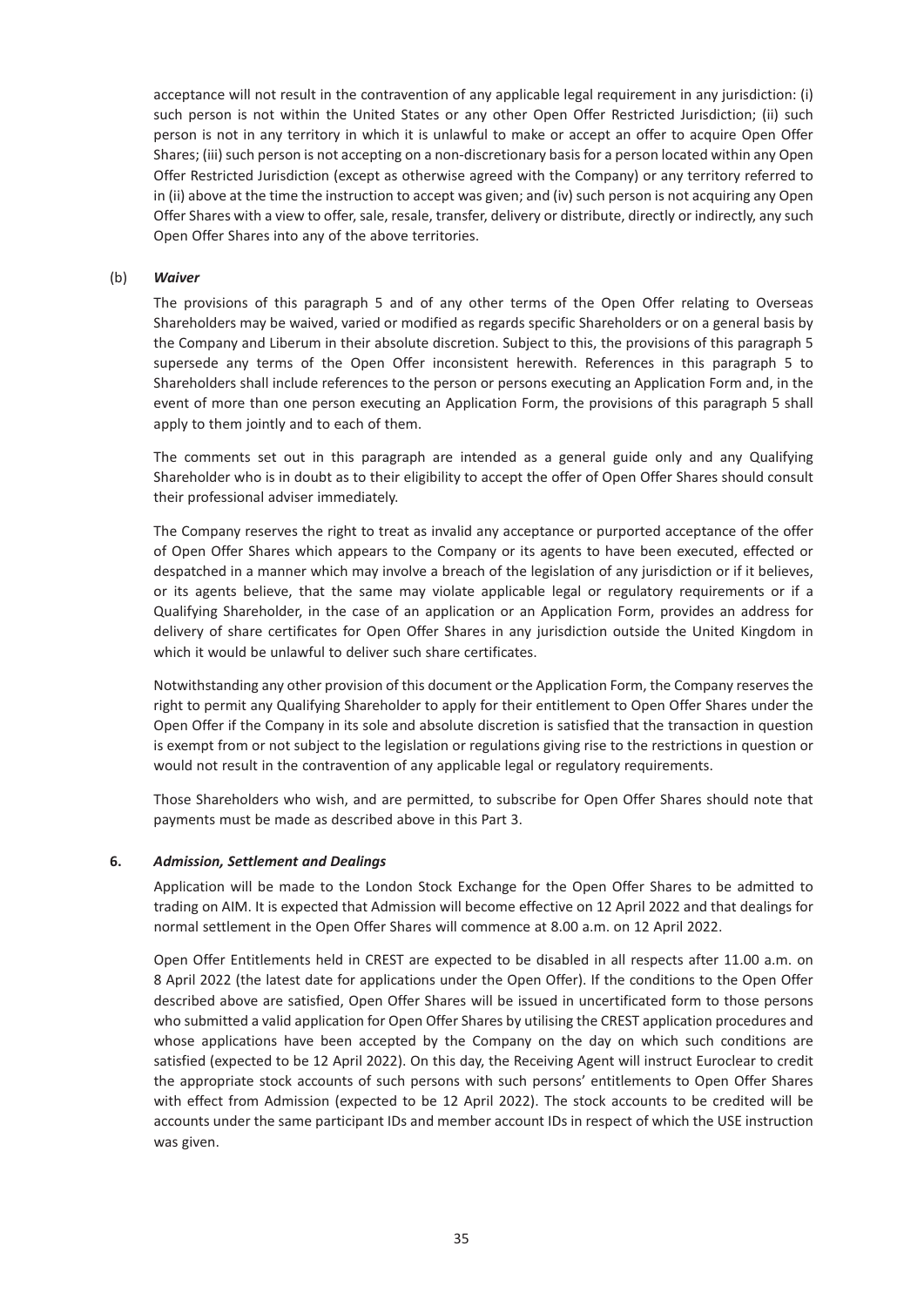Notwithstanding any other provision of this document, the Company reserves the right to send you an Application Form instead of crediting the relevant stock account with Open Offer Entitlements, and to allot and/or issue any Open Offer Shares in certificated form. In normal circumstances, this right is only likely to be exercised in the event of any interruption, failure or breakdown of CREST (or of any part of CREST) or on the part of the facilities and/or systems operated by the Receiving Agent in connection with CREST.

For Qualifying Non-CREST Shareholders who applied by using an Application Form, share certificates in respect of the Open Offer Shares validly applied for are expected to be despatched by post within 10 Business Days of Admission. No temporary documents of title will be issued and, pending the issue of definitive certificates, transfers will be certified against the register. All documents or remittances sent by or to Applicants, or as they may direct, will be sent through the post at their own risk. For more information as to the procedure for application, Qualifying Non-CREST Shareholders are referred to the Application Form.

#### **7.** *Times and dates*

The Company shall, in agreement with Liberum and after consultation with its financial and legal advisers, be entitled to amend the dates that Application Forms are despatched or amend or extend the latest date for acceptance under the Open Offer and all related dates set out in this document and in such circumstances shall notify the London Stock Exchange, and make an announcement on a Regulatory Information Service, but Qualifying Shareholders may not receive any further written communication.

If a supplementary circular is issued by the Company two or fewer Business Days prior to the latest time and date for acceptance and payment in full under the Open Offer specified in this document, the latest date for acceptance under the Open Offer shall be extended to the date that is three Business Days after the date of issue of the supplementary circular (and the dates and times of principal events due to take place following such date shall be extended accordingly).

#### **8.** *Governing law and jurisdiction*

The terms and conditions of the Open Offer as set out in this document, the Application Form and any non-contractual obligation related thereto shall be governed by, and construed in accordance with, English law.

The courts of England and Wales are to have exclusive jurisdiction to settle any dispute which may arise out of or in connection with the Open Offer, this document or the Application Form. By taking up Open Offer Shares, by way of their Open Offer Entitlement, in accordance with the instructions set out in this document and, where applicable, the Application Form, Qualifying Shareholders irrevocably submit to the jurisdiction of the courts of England and Wales and waive any objection to proceedings in any such court on the ground of venue or on the ground that proceedings have been brought in an inconvenient forum.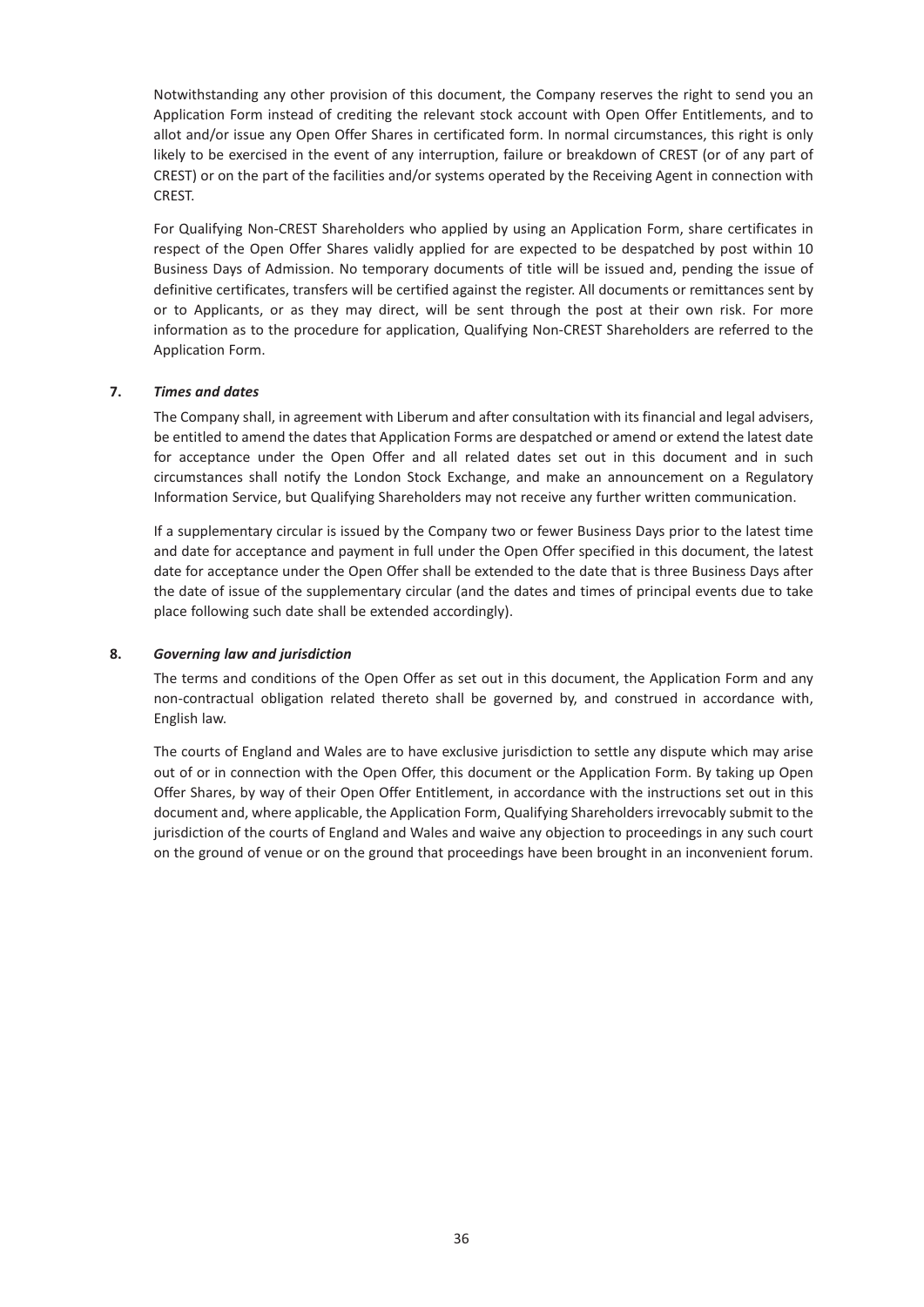## **PART 4:**

## **SOME QUESTIONS AND ANSWERS ON THE PLACING AND OPEN OFFER**

*The questions and answers set out in this Part 4 are intended to be in general terms only and, as such, you should read Part 3 of this document for full details of what action you should take. If you are in any doubt as to what action you should take, you are recommended to seek your own personal financial advice immediately from your stockbroker, bank, fund manager, solicitor, accountant or other appropriate independent financial adviser, who is authorised under FSMA if you are resident in the United Kingdom, or, if not, from another appropriately authorised independent financial adviser.*

**This Part 4 deals with general questions relating to the Share Issue and more specific questions relating principally to Existing Ordinary Shares held by persons resident in the United Kingdom who hold their Existing Ordinary Shares in certificated form only. If you are a Shareholder with a registered address, or are a citizen or resident of, or incorporated in an Open Offer Restricted Jurisdiction, you should read paragraph 5 of Part 3 of this document. If you hold your Existing Ordinary Shares in uncertificated form (that is, through CREST) you should read Part 3 of this document for full details of what action you should take. If you are a CREST sponsored member, you should also consult your CREST sponsor.**

**The contents of this document should not be construed as legal, business, accounting, tax, investment or other professional advice. Each prospective investor should consult their own appropriate professional advisers for advice. This document is for your information only and nothing in this document is intended to endorse or recommend a particular course of action.**

#### **1. What is a placing and an open offer?**

A placing and an open offer are ways for companies to raise money. Companies may do this by giving their existing shareholders a right to acquire further shares at a fixed price in proportion to their existing shareholdings (an open offer) and/or providing for specifically identified investors also to acquire a certain number of shares at a fixed price (a placing). The fixed price is normally at a discount to the market price of the existing ordinary shares on the business day prior to the announcement of the placing and/or the open offer.

The Open Offer is an invitation by the Company to Qualifying Shareholders to apply to acquire, in aggregate, up to 2,694,073 Open Offer Shares at a price of 75 pence per Ordinary Share. If you hold Existing Ordinary Shares on the Record Date or have a *bona fide* market claim, other than, subject to certain exceptions, where you are a Shareholder with a registered address in, or located in, the United States or another Open Offer Restricted Jurisdiction, you will be entitled to apply for Open Offer Shares under the Open Offer.

**The Open Offer is being made on the basis of 1 Open Offer Share for every 30 Existing Ordinary Shares held by Qualifying Shareholders on the Record Date. If your entitlement to Open Offer Shares is not a whole number, you will not be entitled to buy a fraction of an Open Offer Share and your entitlement will be rounded down to the nearest whole number.**

Applications by Qualifying Shareholders will be satisfied in full up to the amount of their individual Basic Entitlements. Qualifying Shareholders are also being given the opportunity, provided that they take up their Open Offer Entitlements in full, to apply for additional Open Offer Shares through the Excess Application Facility.

**Qualifying Shareholders should be aware that the Open Offer is not a rights issue. As such, Qualifying non-CREST Shareholders should also note that the Application Form is not a negotiable document and cannot be traded. Qualifying CREST Shareholders should note that, although the Open Offer Entitlements will be admitted to CREST they will have limited settlement capabilities (for the purposes of market claims only), and the Open Offer Entitlements will not be tradable or listed, and applications in respect of the Open Offer (including applications under the Excess Application Facility) may only be made by the Qualifying Shareholders originally entitled or by a person entitled by virtue of a** *bona fide* **market claim.**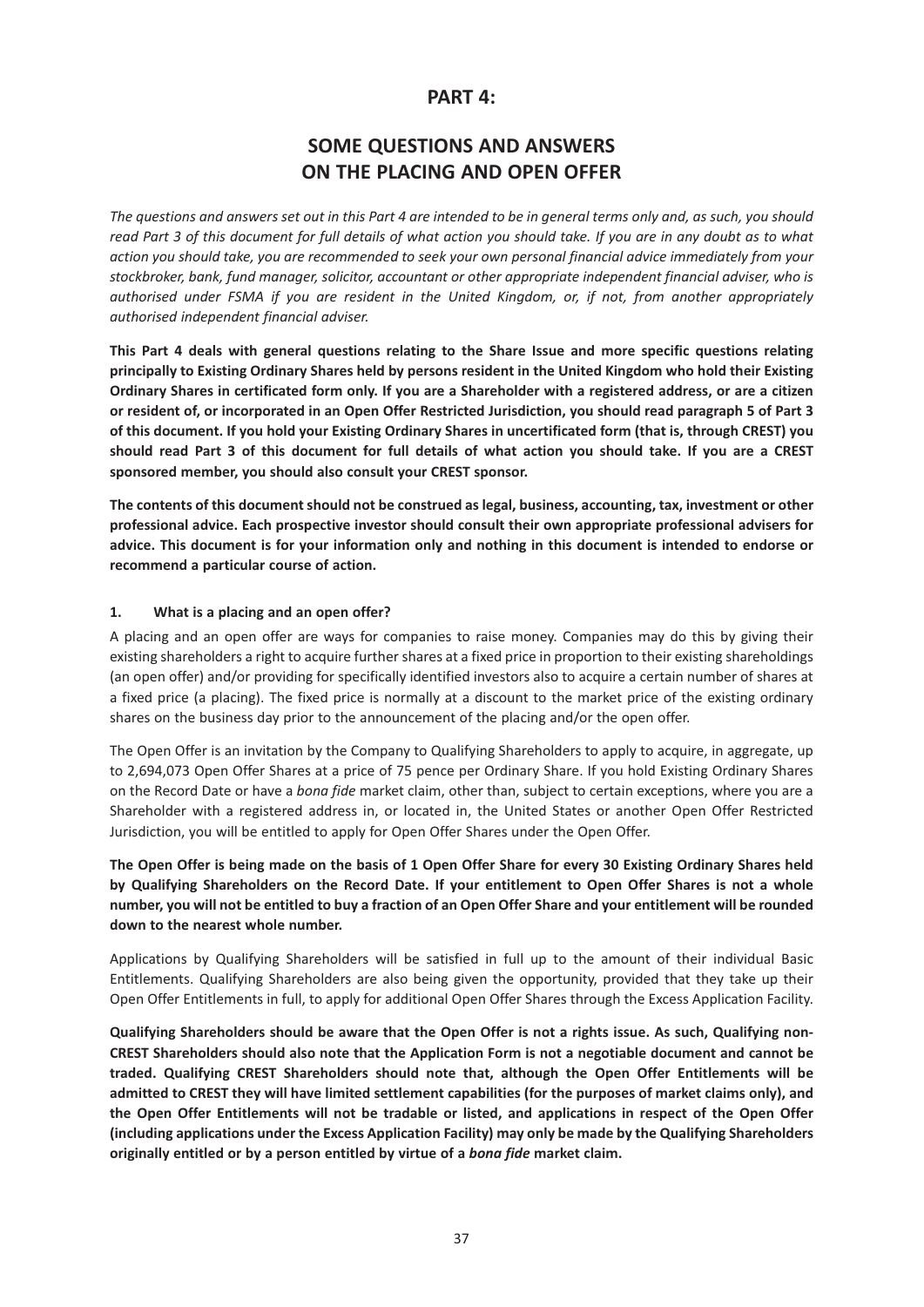## **2. Am I eligible to participate in the Placing?**

Unless you are a Placee, you will not be eligible to participate in the Placing.

## **3. I hold my Existing Ordinary Shares in certificated form. How do I know if I am able to apply to acquire Open Offer Shares under the Open Offer?**

If you have received an Application Form and, subject to certain exceptions, are not a holder with a registered address and are not resident or located in the United States or another Open Offer Restricted Jurisdiction, then you should be eligible to acquire Open Offer Shares under the Open Offer, as long as you have not sold all of your Existing Ordinary Shares on or before 8.00 a.m. on 23 March 2022 (the ex-entitlement date for the Open Offer).

## **4. I hold my Existing Ordinary Shares in certificated form. How do I know how many Open Offer Shares I am entitled to take up?**

If you hold your Existing Ordinary Shares in certificated form and, subject to certain exceptions, do not have a registered address in and are not resident or located in the United States or another Open Offer Restricted Jurisdiction, you should have been sent an Application Form with this document.

That Application Form shows:

- how many Existing Ordinary Shares you held at close of business on the Record Date;
- how many Open Offer Shares are comprised in your Basic Entitlement; and
- how much you need to pay if you want to take up your right to subscribe for your Basic Entitlement to the Open Offer Shares.

If you have a registered address or are resident or located in the United States or another Open Offer Restricted Jurisdiction, subject to certain exceptions, you will not receive an Application Form.

If you would like to apply for any of, all of or more than the Open Offer Shares comprised in your Open Offer Entitlement you should complete the Application Form in accordance with the instructions printed on it and the information provided in this document. Please return the completed form in the reply-paid envelope provided with the Application Form along with a cheque or banker's draft for the number of Open Offer Shares you want to apply for and allow at least four business days for delivery if sent by first class post from within the United Kingdom. Please also see questions 5 and 11 for further help in completing the Application Form.

## **5. I am a Qualifying Shareholder with a registered address in the UK and I hold my Existing Ordinary Shares in certificated form. What are my choices in relation to the Open Offer and what should I do with the Application Form?**

## 5.1 *If you want to take up all of your Basic Entitlement*

If you want to take up all of the Open Offer Shares to which you are entitled, all you need to do is send the completed Application Form, together with your cheque or banker's draft for the amount (as indicated in Box 3 of your Application Form), payable to "Equiniti Ltd re TruFin Open Offer" in the reply paid envelope provided, by post to Equiniti Limited, Corporate Actions, Aspect House, Spencer Road, Lancing, West Sussex, BN99 6DA, or by hand (during normal business hours only), to Equiniti Limited, Corporate Actions, Aspect House, Spencer Road, Lancing, West Sussex, BN99 6DA, so to arrive by no later than 11.00 a.m. on 8 April 2022. Within the United Kingdom only, you can use the reply-paid envelope which is enclosed with the Application Form. You should allow at least four business days for delivery if using first-class post or the reply-paid envelope within the United Kingdom. If posting from outside the United Kingdom, postage will be payable when using the reply-paid envelope.

Full instructions are set out in Part 3 of this document and in the Application Form. A definitive share certificate will then be sent to you for the Open Offer Shares that you validly take up. Your definitive share certificate for such Open Offer Shares is expected to be despatched to you within 10 Business Days following Admission.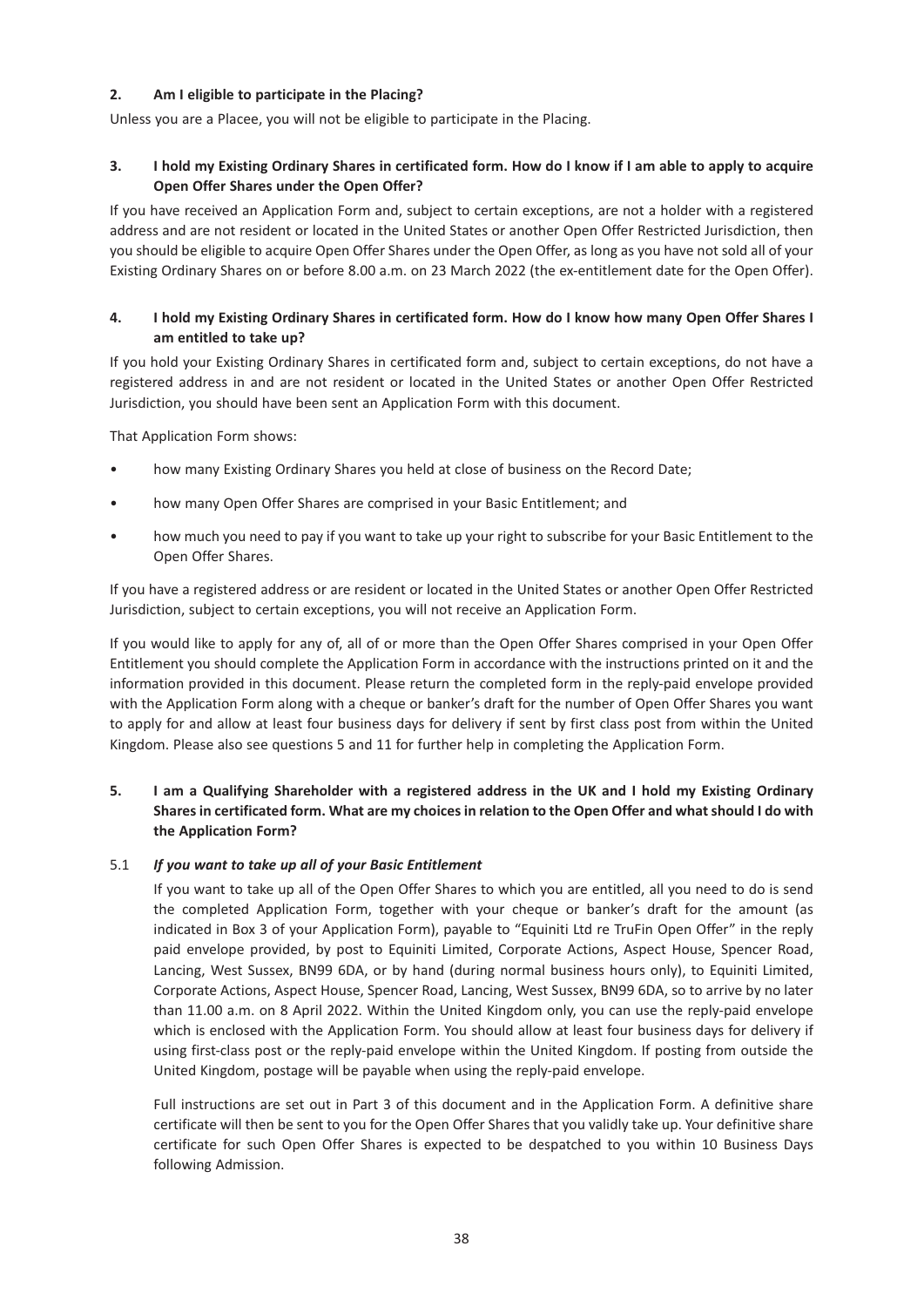#### 5.2 *If you want to take up some but not all of your Basic Entitlement*

If you want to take up some but not all of your Basic Entitlement, you should write the number of Open Offer Shares you want to take up in Box 4 of your Application Form; for example, if you are entitled to take up 2,000 shares but you only want to take up 1,000 shares, then you should write '1,000' in Box 4.

To work out how much you need to pay for the Open Offer Shares, you need to multiply the number of Open Offer Shares you want (in this example '1,000') by 75 pence, the Issue Price, which is the price of each Open Offer Share (giving you an amount of £750 in this example). You should write this amount in Box 7, and this should be the amount your cheque or banker's draft is made out for. You should then return your Application Form together with your cheque or banker's draft for that amount, payable to "Equiniti Ltd re TruFin Open Offer" and crossed "A/C payee only", in the reply-paid envelope provided, by post to Equiniti Limited, Corporate Actions, Aspect House, Spencer Road, Lancing, West Sussex, BN99 6DA or by hand (during normal business hours only) to Equiniti Limited, Corporate Actions, Aspect House, Spencer Road, Lancing, West Sussex, BN99 6DA, to arrive by no later than 11.00 a.m. on 8 April 2022, after which time the Application Form will not be valid. Within the United Kingdom only, you can use the replypaid envelope which is enclosed with the Application Form. You should allow at least four business days for delivery if using first-class post or the reply-paid envelope within the United Kingdom. If posting from outside the United Kingdom, postage will be payable when using the reply-paid envelope.

Full instructions are set out in Part 3 of this document and in the Application Form. A definitive share certificate will then be sent to you for the Open Offer Shares that you validly take up. Your definitive share certificate for such Open Offer Shares is expected to be despatched to you within 10 Business Days following Admission.

#### 5.3 *If you want to apply for more than your Basic Entitlement*

Provided that you have agreed to take up your Basic Entitlement in full, you can apply for Excess Shares using the Excess Application Facility. You should write the number of Open Offer Shares you wish to take up in Box 4 which must be the number of Open Offer Shares shown in Box 2. You should then write the number of Excess Shares you wish to apply for under the Excess Application Facility in Box 5 and then complete Box 6 by adding together the numbers you have entered in Boxes 4 and 5.

To work out how much you need to pay for the Open Offer Shares you are applying for, you need to multiply the number of Open Offer Shares shown in Box 6 by 75 pence, the Issue Price, which is the price of each Open Offer Share. You should write this amount in Box 7. You should then return your Application Form together with your cheque or banker's draft for that amount payable to "Equiniti Ltd re TruFin Open Offer" and crossed "A/C payee only", in the reply-paid envelope provided, by post to Equiniti Limited, Corporate Actions, Aspect House, Spencer Road, Lancing, West Sussex, BN99 6DA, or by hand (during normal business hours only) to Equiniti Limited, Corporate Actions, Aspect House, Spencer Road, Lancing, West Sussex, BN99 6DA, so to arrive by no later than 11.00 a.m. on 8 April 2022, after which time the Application Form will not be valid. Within the United Kingdom only, you can use the accompanying replypaid envelope.

You should allow at least four business days for delivery if using first-class post or the reply-paid envelope within the United Kingdom. If posting from outside the United Kingdom, postage will be payable when using the reply-paid envelope. Full instructions are set out in Part 3 of this document and in the Application Form. If applications under the Excess Application Facility are received for more than the total number of Open Offer Shares available following take-up of Open Offer Entitlements, such applications will be scaled back at the Company's absolute discretion. Therefore, applications under the Excess Application Facility may not be satisfied in full. In this event, Qualifying Shareholders will receive a pounds sterling amount equal to the number of Open Offer Shares applied and paid for by, but not allotted to, the relevant Qualifying Shareholder, multiplied by the Issue Price. Monies will be returned as soon as reasonably practicable, without payment of interest and at the applicant's sole risk.

A definitive share certificate will then be sent to you for the Open Offer Shares that you validly take up. Your definitive share certificate for such Open Offer Shares is expected to be despatched to you within 10 Business Days following Admission.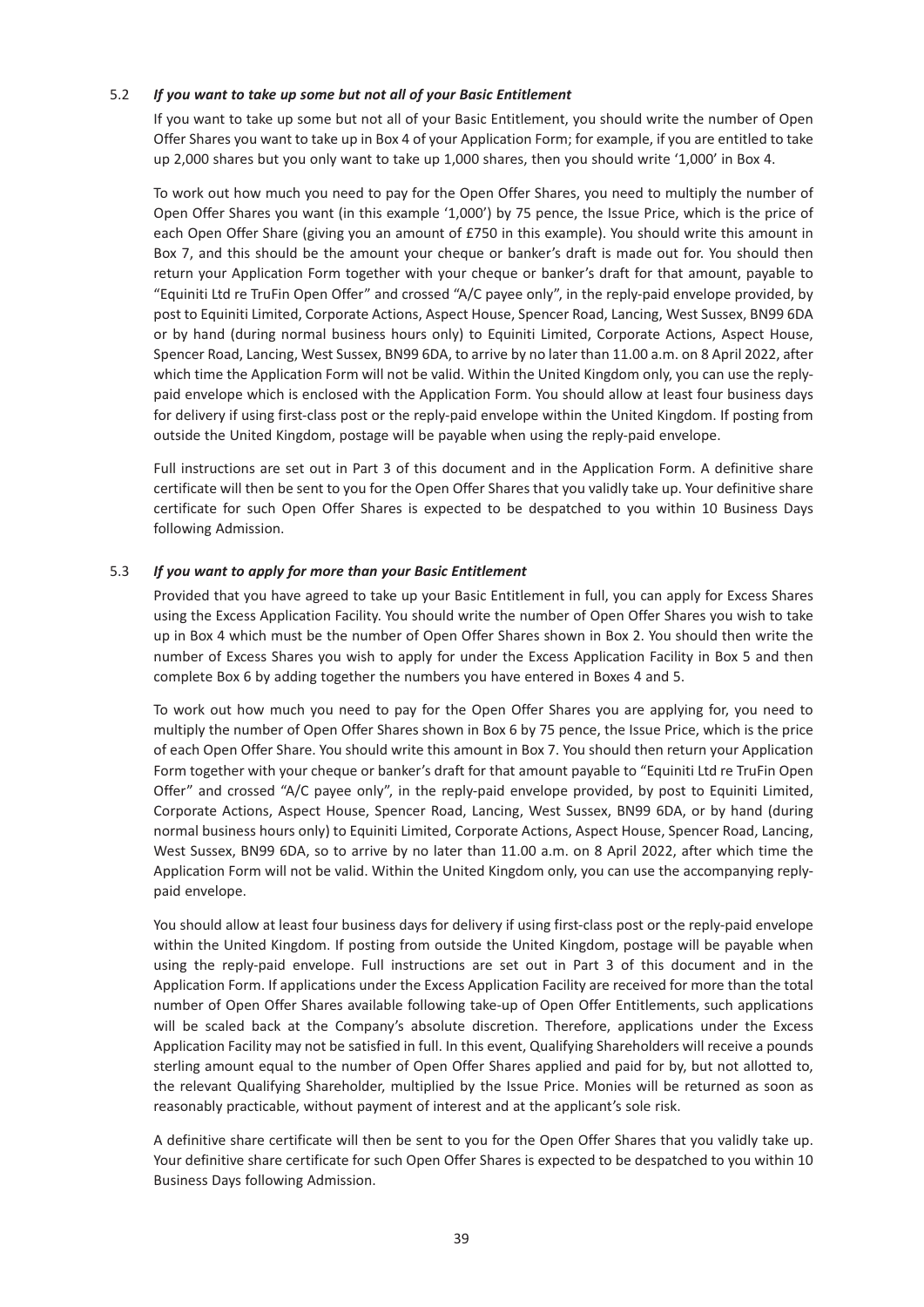## 5.4 *If you do not want to take up your Open Offer Entitlement*

If you do not want to take up the Open Offer Shares to which you are entitled, you do not need to do anything. In these circumstances, you will not receive any Open Offer Shares. The Open Offer Shares you could have taken up will not be issued by the Company to you or for your benefit. You cannot sell your Application Form or your Open Offer Entitlement to anyone else.

If you are not a Placee and you do not take up any of your Open Offer Entitlement, then following the Share Issue, your interest in the Company will be diluted, although you should note that even if a Qualifying Shareholder (who is not a Placee) subscribes for their full entitlement to the Open Offer Shares, their proportionate interest in the Company will be diluted by the issue of Placing Shares pursuant to the Placing.

## **6. I hold my Existing Ordinary Shares in uncertificated form in CREST. What do I need to do in relation to the Open Offer?**

CREST members should follow the instructions set out in Part 3 of this document. Persons who hold Existing Ordinary Shares through a CREST member should be informed by such CREST member of the number of Open Offer Shares they are entitled to apply for under their Open Offer Entitlement and should contact their CREST member should they not receive this information.

## **7. I acquired my Existing Ordinary Shares prior to the Record Date and hold my Existing Ordinary Shares in certificated form. What if I do not receive an Application Form or I have lost my Application Form?**

If you do not receive an Application Form, this probably means that you are not eligible to participate in the Open Offer. Some Qualifying non-CREST Shareholders, however, will not receive an Application Form but may still be eligible to participate in the Open Offer, namely:

- Qualifying CREST Shareholders who held their Existing Ordinary Shares in uncertificated form on 18 March 2022 and who have converted them to certificated form; and
- Qualifying non-CREST Shareholders who bought Existing Ordinary Shares before 8.00 a.m. on 23 March 2022 but were not registered as the holders of those shares at the close of business on 18 March 2022.

If you do not receive an Application Form but think that you should have received one or you have lost your Application Form, please contact the Receiving Agent on 0371-384-2050 from the UK or if calling from outside the UK on +44 371-384-2050. Calls outside the United Kingdom will be charged at the applicable international rate. Lines are open from 8.30 a.m.to 5.30 p.m. (UK time) Monday to Friday (except English and Welsh public holidays). Different charges may apply to calls from mobile telephones and calls may be recorded and randomly monitored for security and training purposes. **The Shareholder Helpline cannot provide advice on the merits of the proposals nor give any financial, legal or tax advice.**

#### **8. If I buy Existing Ordinary Shares after the Record Date will I be eligible to participate in the Open Offer?**

If you buy or have bought Existing Ordinary Shares after the Record Date you are unlikely to be able to participate in the Open Offer in respect of those Existing Ordinary Shares.

If you are in any doubt, please consult your stockbroker, bank or other appropriate financial adviser, or whoever arranged your share purchase, to ensure you claim your entitlement.

## **9. What if I change my mind?**

If you are a Qualifying non-CREST Shareholder, once you have sent your Application Form and payment to the Receiving Agent, you cannot withdraw your application or change the number of Open Offer Shares you have applied for, except in the very limited circumstances which are set out in paragraph 2 of Part 3 of this document.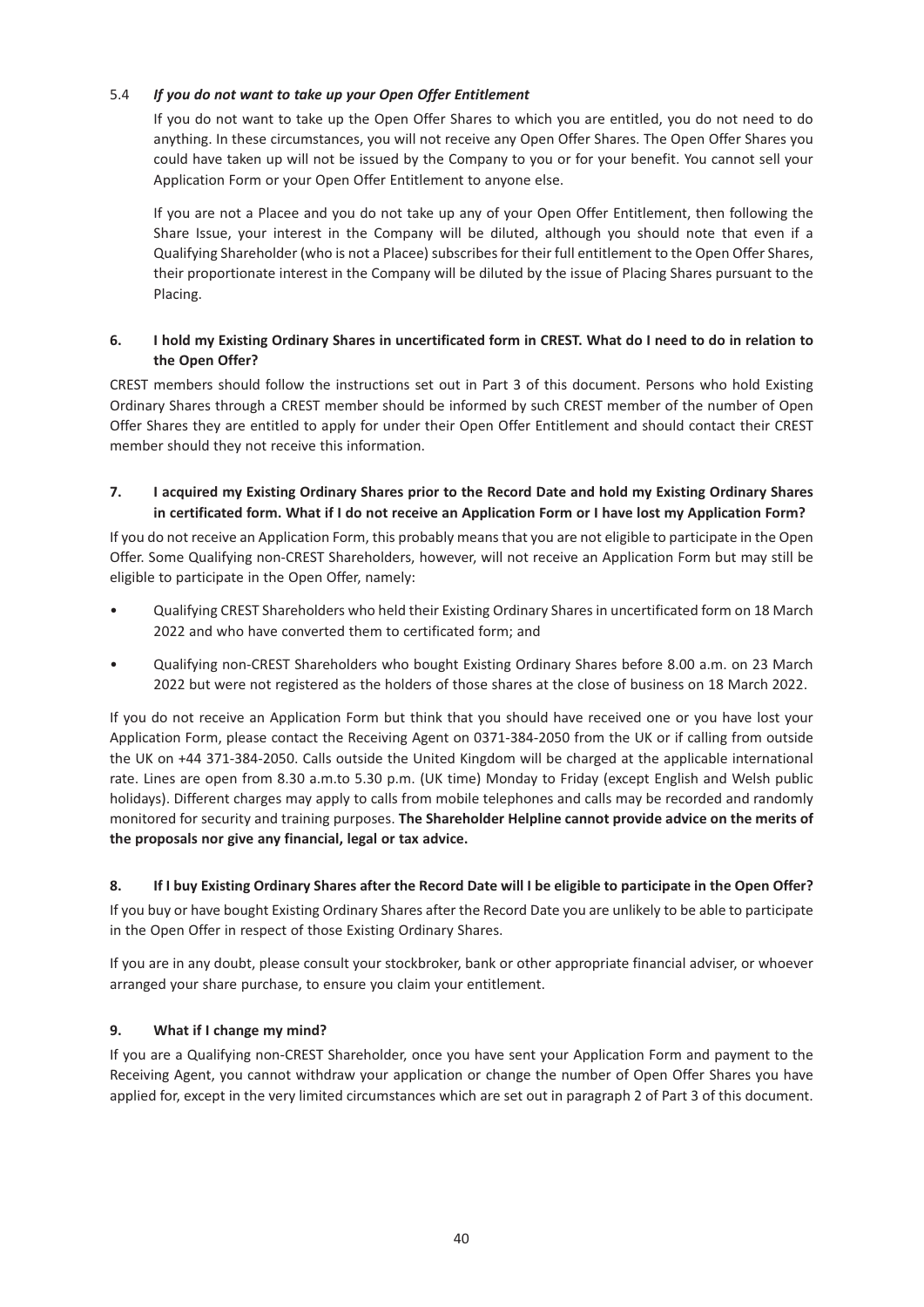## **10. What if the number of Open Offer Shares to which I am entitled is not a whole number? Am I entitled to fractions of Open Offer Shares?**

Your entitlement to Open Offer Shares will be calculated at the Record Date. If the result is not a whole number, you will not receive an Open Offer Share in respect of the fraction of each Existing Ordinary Share and your entitlement will be rounded down to the nearest whole number.

## **11. I hold my Existing Ordinary Shares in certificated form. What should I do if I want to spend more or less than the amount set out in Box 3 of the Application Form?**

If you want to spend more than the amount set out in Box 3 you should divide the amount you want to spend by 75 pence the Issue Price, being the price in pounds sterling of each Open Offer Share under the Open Offer. This will give you the number of Open Offer Shares for which you should apply. You can only apply for a whole number of Open Offer Shares. Write the total number of Open Offer Shares in Box 4. You should multiply the whole number of Open Offer Shares you want to apply for by 75 pence and then fill in that amount in Box 7 and on your cheque or banker's draft accordingly.

You should note that the number of available Open Offer Shares under the Excess Application Facility is dependent on the level of take-up of Open Offer Entitlements. If applications are received for more than the available number of Open Offer Shares, applications made under the Excess Application Facility will be scaled back at the Company's absolute discretion. Assuming that there are no Overseas Shareholders who have registered addresses in, or are residents in or citizens of an Open Offer Restricted Jurisdiction, and if every Qualifying Shareholder takes up their Open Offer Entitlements in full there will be no Open Offer Shares available under the Excess Application Facility. Qualifying non-CREST Shareholders whose applications under the Excess Application Facility are so scaled back will receive a pounds sterling amount equal to the number of Open Offer Shares applied and paid for by, but not allotted to, them multiplied by the Issue Price. Monies will be returned as soon as reasonably practicable, without payment of interest and at the Applicant's sole risk.

If you want to spend less than the amount set out in Box 3, you should divide the amount you want to spend by 75 pence, the Issue Price being the price, in pound sterling, of each Open Offer Share under the Open Offer. This will give you the number of Open Offer Shares you should apply for. You can only apply for a whole number of Open Offer Shares. Write the total number of Open Offer Shares in Box 4. You should multiply the whole number of Open Offer Shares you want to apply for by 75 pence and then fill in that amount in Box 7 and on your cheque or banker's draft accordingly.

## **12. I hold my Existing Ordinary Shares in certificated form. What should I do if I have sold some or all of my Existing Ordinary Shares?**

If you hold Existing Ordinary Shares directly and you sold some or all of your Existing Ordinary Shares before 6.00 p.m. on 18 March 2022, you should contact the buyer or the person/company through whom you sold your shares. The buyer may be entitled to apply for Open Offer Shares under the Open Offer.

If you sold any of your Existing Ordinary Shares on or after 8.00 a.m. on 23 March 2022, you may still take up and apply for the Open Offer Shares as set out on your Application Form.

## **13. I hold my Existing Ordinary Shares in certificated form. How do I pay?**

You should return your Application Form with a cheque or banker's draft drawn in pounds sterling on a bank or building society account in the UK in the reply-paid envelope enclosed (from within the United Kingdom). You should allow at least four business days for delivery if using first-class post or the reply-paid envelope within the United Kingdom. Cheques should be drawn on a sole or joint personal account of the Qualifying Shareholder who is applying for the Open Offer Shares. The funds should be made payable to "Equiniti Ltd re TruFin Open Offer". In each case, the cheque should be crossed "A/C Payee only". Payments via CHAPS, BACS or electronic transfer will not be accepted. Third party cheques may not be accepted with the exception of banker's drafts or building society cheques where the bank or building society has confirmed the name of the account holder (which must be the same name as appears on page 1 of the Application Form) on the back of the draft or cheque and have added their branch stamp.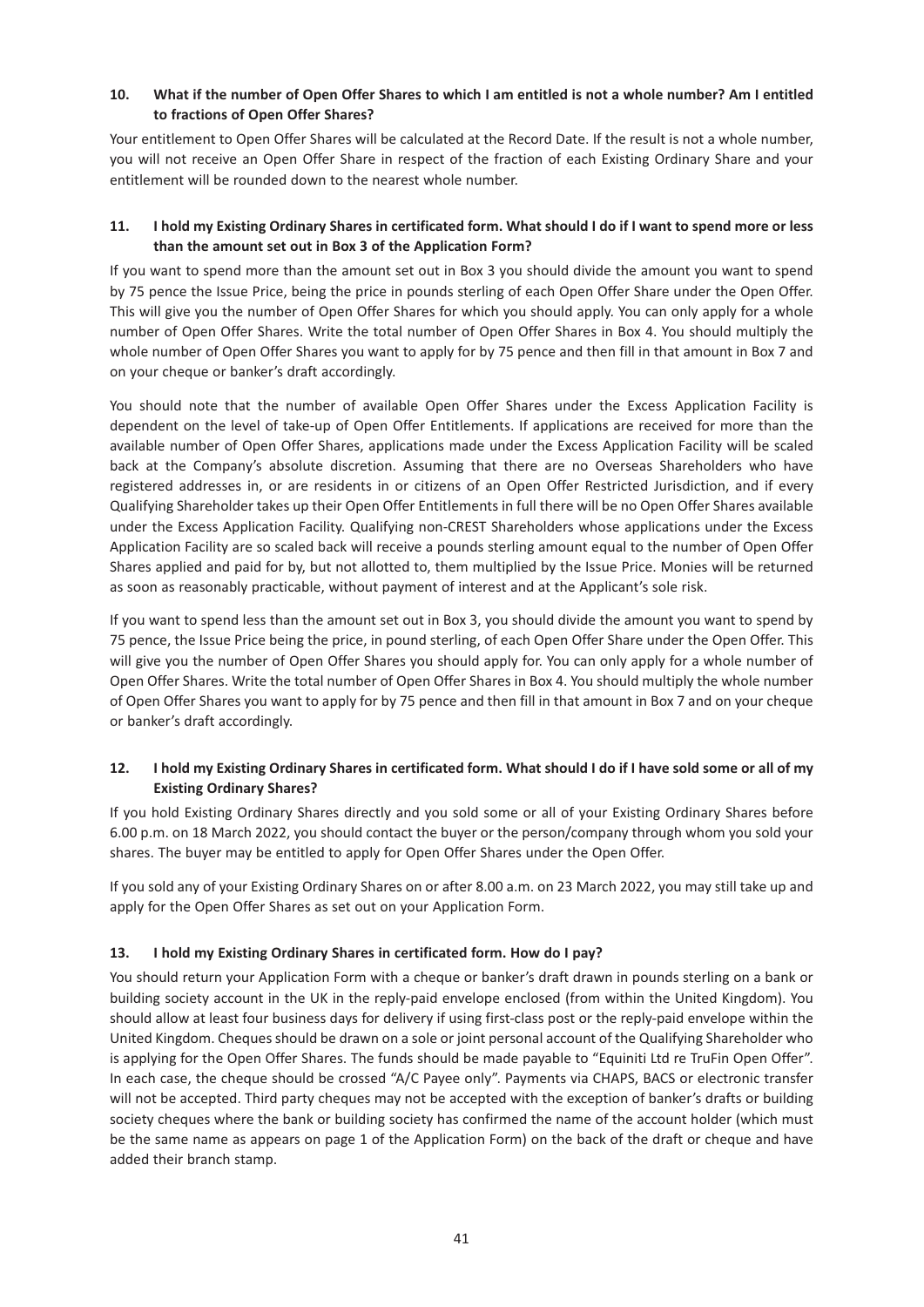## **14. Will the Existing Ordinary Shares that I hold now be affected by the Open Offer?**

If you decide not to apply for any of the Open Offer Shares to which you are entitled under the Open Offer, or only apply for some of your Open Offer Entitlement, your proportionate ownership and voting interest in the Company will be reduced (in addition to the reduction caused by the Placing).

## **15. I hold my Existing Ordinary Shares in certificated form. Where do I send my Application Form?**

You should send your completed Application Form and monies by post in the enclosed reply paid envelope (from within the United Kingdom) by post to Equiniti Limited, Corporate Actions, Aspect House, Spencer Road, Lancing, West Sussex, BN99 6DA, or by hand (during normal business hours only) to Equiniti Limited, Corporate Actions, Aspect House, Spencer Road, Lancing, West Sussex, BN99 6DA. You should allow at least four business days for delivery if using first class post or the reply-paid envelope within the United Kingdom. If you do not want to take up or apply for Open Offer Shares then you need take no further action.

## **16. I hold my Existing Ordinary Shares in certificated form. When do I have to decide if I want to apply for Open Offer Shares?**

The Receiving Agent must receive your completed Application Form and cheque or banker's draft by 11.00 a.m. on 8 April 2022. You should allow at least four business days for delivery if using first-class post or the reply-paid envelope included with the Application Form, within the United Kingdom.

## **17. I hold my Existing Ordinary Shares in certificated form. If I take up my entitlements, when will I receive the certificate representing my Open Offer Shares?**

It is expected that the Registrars will post all Open Offer Share certificates within 10 Business Days following Admission.

## **18. What should I do if I think my holding of Existing Ordinary Shares (as shown in Box 1 on page 1 of the Application Form) is incorrect?**

If you bought or sold Existing Ordinary Shares shortly before the Record Date, your transaction may not have been entered on the register of members before the Record Date for the Open Offer. If you bought Existing Ordinary Shares before 8.00 a.m. on 23 March 2022 but were not registered as the holder of those shares on the Record Date for the Open Offer (6.00 p.m. on 18 March 2022), you may still be eligible to participate in the Open Offer. If you are in any doubt, please contact your stockbroker, bank or other appropriate financial adviser, or whoever arranged your share purchase, to ensure you claim your entitlement. You will not be entitled to Open Offer Entitlements in respect of any Existing Ordinary Shares acquired on or after 8.00 a.m. on 23 March 2022.

## **19. Will the Share Issue affect dividends (if any) on the Existing Ordinary Shares?**

The New Ordinary Shares will, when issued and fully paid, rank equally in all respects with Existing Ordinary Shares, including the right to receive all dividends or other distributions made, paid or declared, if any, by reference to a record date after the date of their issue.

## **20. Will I be taxed if I take up my entitlements?**

Shareholders who are in any doubt as to their tax position or who may be subject to tax in any other jurisdiction are strongly recommended to consult their own professional advisers.

## **21. What should I do if I live outside the United Kingdom?**

Your ability to apply to acquire Open Offer Shares may be affected by the laws of the country in which you live and you should take professional advice as to whether you require any governmental or other consents or need to observe any other formalities to enable you to take up your Open Offer Entitlement. Shareholders with registered addresses or who are resident or located in the United States or another Open Offer Restricted Jurisdiction are, subject to certain exceptions, not eligible to participate in the Open Offer. Your attention is drawn to the information in paragraph 5 of Part 3 of this document.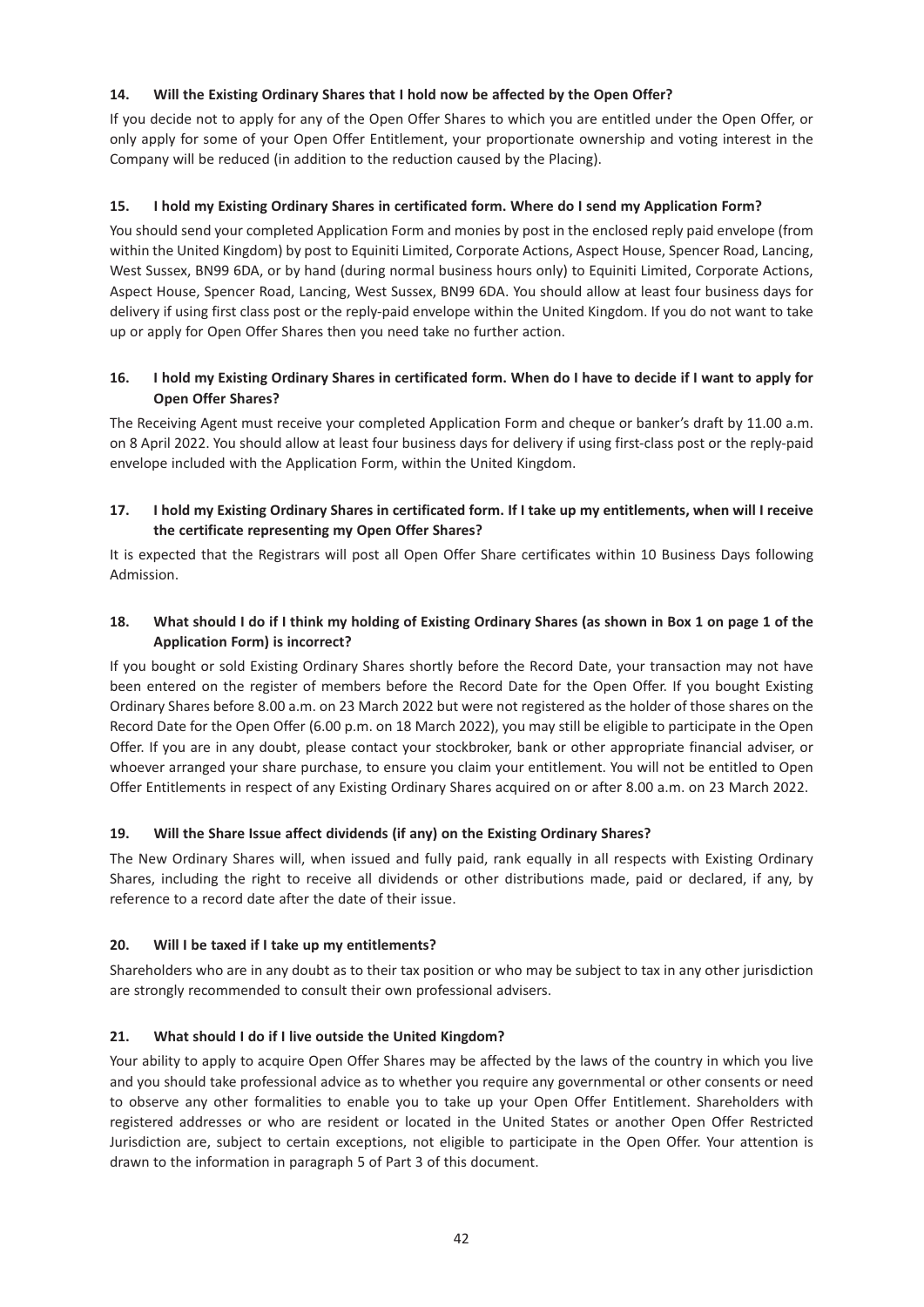## **22. How do I transfer my entitlements into the CREST system?**

If you are a Qualifying non-CREST Shareholder, but are a CREST member and want your Open Offer Shares to be in uncertificated form, you should complete the CREST deposit form (Box 11 on page 4 of the Application Form), and ensure they are delivered to CCSS in accordance with the instructions in the Application Form. CREST sponsored members should arrange for their CREST sponsors to do this. If you have transferred your rights into the CREST system, you should refer to paragraph 2 of Part 3 of this document for details on how to apply and pay for the Open Offer Shares.

## **23. Do I need to comply with the Money Laundering Regulations (as set out in paragraph 3 of Part 3 of this document)?**

If you are a Qualifying non-CREST Shareholder, you may not need to follow these procedures if you pay for them by a cheque drawn on an account in your own name and that account is one which is held with an EU or United Kingdom regulated bank or building society. If you are a Qualifying CREST Shareholder, you will not generally need to comply with the Money Laundering Regulations unless you apply to take up all or some of your entitlement to Open Offer Entitlements as agent for one or more persons and you are not an EU or United Kingdom regulated financial institution. Qualifying non-CREST Shareholders and Qualifying CREST Shareholders should refer to paragraph 3 of Part 3 of this document for a fuller description of the requirements of the Money Laundering Regulations.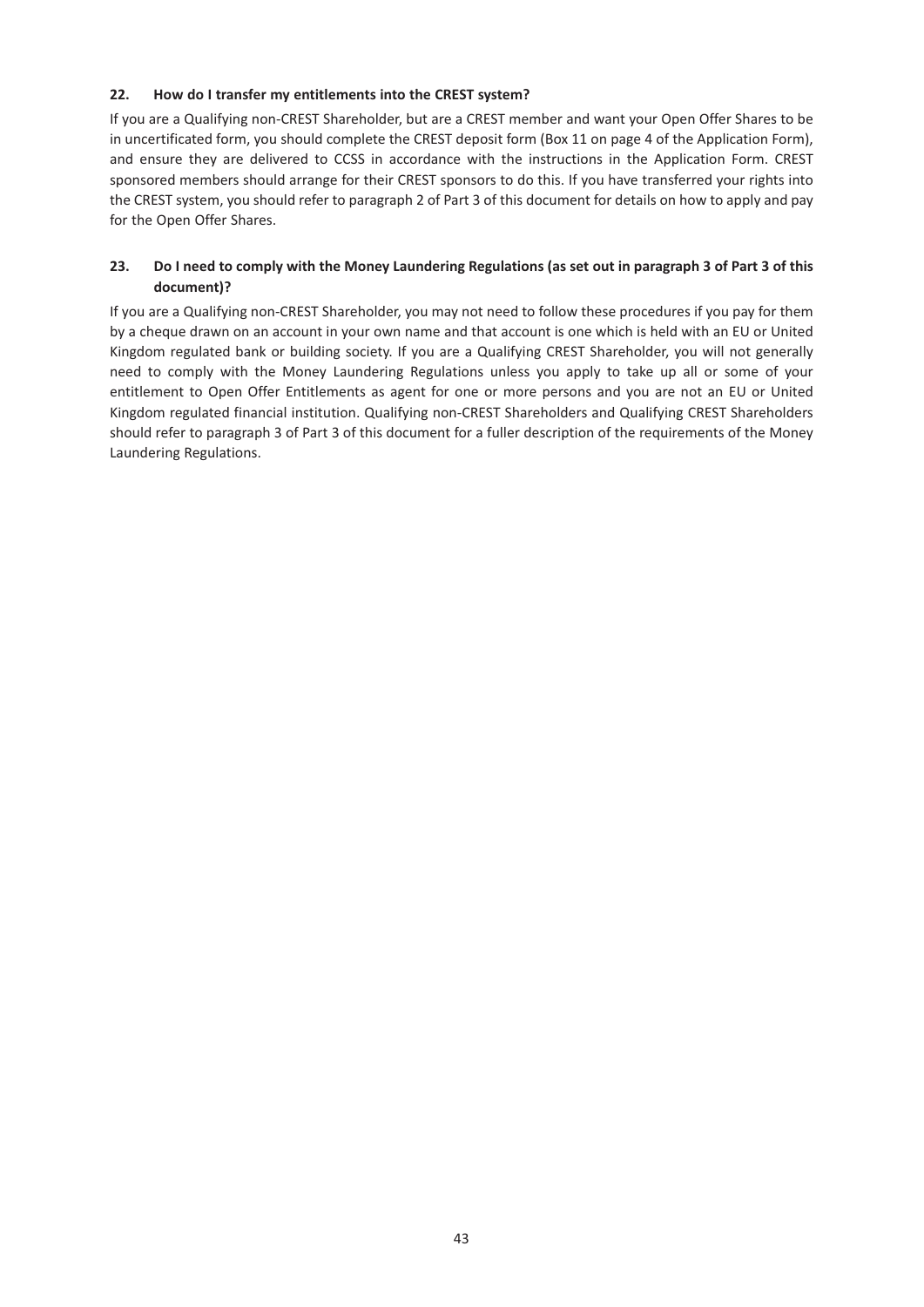## **DEFINITIONS**

Defined terms used in this document shall have the meanings set out below:

| <b>Admission</b>                     | admission of the New Ordinary Shares to trading on AIM becoming<br>effective in accordance with the AIM Rules                                                           |
|--------------------------------------|-------------------------------------------------------------------------------------------------------------------------------------------------------------------------|
| <b>AIM</b>                           | the AIM market operated by the London Stock Exchange                                                                                                                    |
| <b>AIM Rules</b>                     | the AIM Rules for Companies, as published by the London Stock<br>Exchange from time to time                                                                             |
| <b>Applicant</b>                     | means a Qualifying Shareholder or a person entitled by virtue of a<br>bona fide market claim who lodges an Application Form under the<br>Open Offer                     |
| <b>Application Form</b>              | means the application form which accompanies this document for<br>Qualifying non-CREST Shareholders for use in connection with the<br>Open Offer                        |
| <b>Articles</b>                      | the articles of association of the Company, as amended from time to<br>time                                                                                             |
| <b>Basic Entitlement</b>             | means the pro rata entitlement for Qualifying Shareholders to<br>subscribe for Open Offer Shares, pursuant to the Open Offer as<br>described in Part 3 of this document |
| <b>Board or Directors</b>            | the directors of the Company whose names are set out on page 6 of<br>this document                                                                                      |
| <b>Business Day</b>                  | a day (other than a Saturday, Sunday or public holiday) when banks are<br>usually open for business in London and Jersey                                                |
| certificated or in certificated form | in relation to a share or other security, a share or other security that is<br>not in uncertificated form, that is not in CREST                                         |
| <b>CCSS</b>                          | means the CREST Courier and Sorting Service, established by Euroclear<br>to facilitate, inter alia, the deposit and withdrawal of certificated<br>securities            |
| <b>Company or TruFin</b>             | TruFin plc, a company incorporated and registered in Jersey with<br>registered number 125245                                                                            |
| <b>CREST</b>                         | the relevant system (as defined in the CREST Regulations) in respect of<br>which Euroclear is the operator (as defined in the CREST Regulations)                        |
| <b>CREST Manual</b>                  | the rules governing the operation of CREST, as published by Euroclear                                                                                                   |
| <b>CREST</b> member                  | a person who has been admitted by Euroclear as a system-member (as<br>defined in the CREST Regulations)                                                                 |
| <b>CREST participant</b>             | a person who is, in relation to CREST, a system participant (as defined<br>in the CREST Regulations)                                                                    |
| <b>CREST payment</b>                 | shall have the meaning given in the CREST Manual                                                                                                                        |
| <b>CREST Regulations</b>             | the Uncertificated Securities Regulations 2001 (SI 2001 No. 3775), as<br>amended                                                                                        |
| <b>CREST sponsor</b>                 | a CREST participant admitted to CREST as a CREST sponsor                                                                                                                |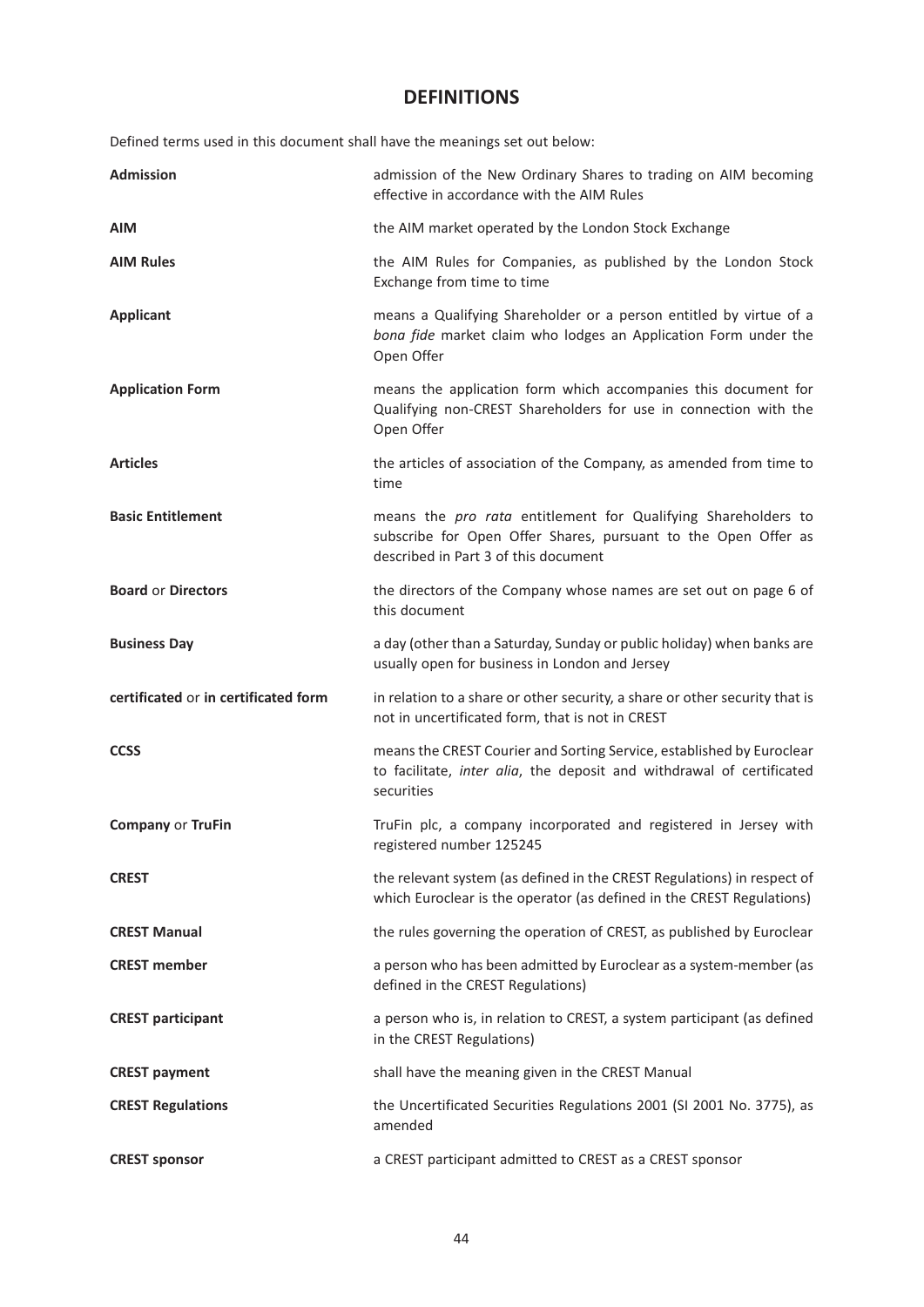| <b>CREST sponsored member</b>              | a CREST member admitted to CREST as a sponsored member (which<br>includes all CREST Personal Members)                                                                                                                                                                                                                                                                                                                                                                  |
|--------------------------------------------|------------------------------------------------------------------------------------------------------------------------------------------------------------------------------------------------------------------------------------------------------------------------------------------------------------------------------------------------------------------------------------------------------------------------------------------------------------------------|
| enabled for settlement                     | means in relation to Open Offer Entitlements, enabled for the limited<br>purpose of settlement of claim transactions and unmatched stock<br>event transactions (each as described in the CREST Manual)                                                                                                                                                                                                                                                                 |
| <b>Enlarged Share Capital</b>              | the issued share capital of the Company following Admission, as<br>enlarged by the New Ordinary Shares                                                                                                                                                                                                                                                                                                                                                                 |
| <b>Euroclear</b>                           | Euroclear UK & International Limited, the operator of CREST                                                                                                                                                                                                                                                                                                                                                                                                            |
| <b>Excess Application Facility</b>         | means the arrangement pursuant to which Qualifying Shareholders<br>may apply for additional Open Offer Shares in excess of the Basic<br>Entitlement in accordance with the terms and conditions of the Open<br>Offer                                                                                                                                                                                                                                                   |
| <b>Excess CREST Open Offer Entitlement</b> | means in respect of each Qualifying CREST Shareholder, the<br>entitlement to apply for Open Offer Shares in addition to the Basic<br>Entitlement credited to the Qualifying CREST Shareholder's account in<br>CREST, pursuant to the Excess Application Facility, which is conditional<br>on the Qualifying CREST Shareholder taking up their Basic Entitlement<br>in full and which may be subject to scaleback in accordance with the<br>provisions of this document |
| <b>Excess Entitlement(s)</b>               | means the Open Offer Shares for which Qualifying Shareholders may<br>apply under the Excess Application Facility in addition to their Basic<br>Entitlement                                                                                                                                                                                                                                                                                                             |
| <b>Excess Shares</b>                       | the Open Offer Shares for which Qualifying Shareholders may apply<br>under the Excess Application Facility in addition to their Basic<br>Entitlement                                                                                                                                                                                                                                                                                                                   |
| <b>Existing Ordinary Shares</b>            | the 80,822,204 Ordinary Shares in issue at the date of this document                                                                                                                                                                                                                                                                                                                                                                                                   |
| <b>FCA</b>                                 | the Financial Conduct Authority                                                                                                                                                                                                                                                                                                                                                                                                                                        |
| <b>Form of Proxy</b>                       | the form of proxy relating to the General Meeting, being sent to<br>Shareholders with this document                                                                                                                                                                                                                                                                                                                                                                    |
| <b>FSMA</b>                                | the Financial Services and Markets Act 2000, as amended                                                                                                                                                                                                                                                                                                                                                                                                                |
| <b>General Meeting</b>                     | the general meeting of the Company convened at the offices of Travers<br>Smith LLP, 10 Snow Hill, London EC1A 2AL on 11 April 2022 at 9.00 a.m.<br>at which the Resolutions will be proposed, notice of which is set out in<br>this document                                                                                                                                                                                                                           |
| Group                                      | the Company and its Subsidiaries                                                                                                                                                                                                                                                                                                                                                                                                                                       |
| <b>ISIN</b>                                | International Securities Identification Number                                                                                                                                                                                                                                                                                                                                                                                                                         |
| <b>Issue Price</b>                         | 75 pence per New Ordinary Share                                                                                                                                                                                                                                                                                                                                                                                                                                        |
| <b>Jersey</b>                              | Jersey, Channel Islands                                                                                                                                                                                                                                                                                                                                                                                                                                                |
| Liberum                                    | Liberum Capital Limited, the Company's broker and nominated adviser                                                                                                                                                                                                                                                                                                                                                                                                    |
| <b>London Stock Exchange</b>               | London Stock Exchange plc                                                                                                                                                                                                                                                                                                                                                                                                                                              |
| member account ID                          | means the identification code or number attached to any member<br>account in CREST                                                                                                                                                                                                                                                                                                                                                                                     |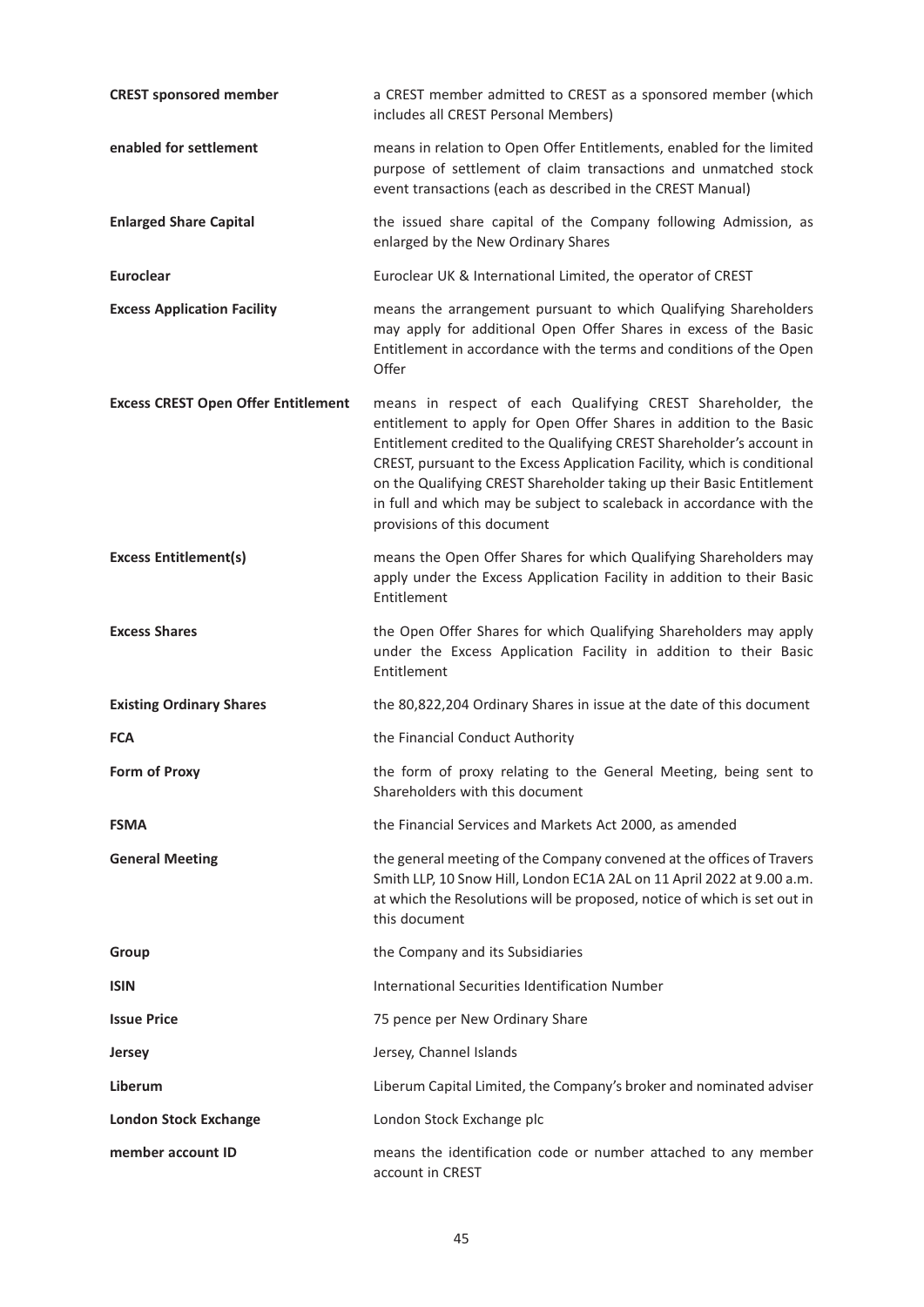| <b>New Ordinary Shares</b>                | means the up to 13,360,739 new Ordinary Shares to be issued<br>pursuant to the Share Issue                                                                                                                                                                                                                                                                                                                                                                                                                                                                                                                                                                                 |
|-------------------------------------------|----------------------------------------------------------------------------------------------------------------------------------------------------------------------------------------------------------------------------------------------------------------------------------------------------------------------------------------------------------------------------------------------------------------------------------------------------------------------------------------------------------------------------------------------------------------------------------------------------------------------------------------------------------------------------|
| <b>Notice of Meeting</b>                  | the notice of General Meeting contained within this document                                                                                                                                                                                                                                                                                                                                                                                                                                                                                                                                                                                                               |
| <b>Open Offer</b>                         | means the invitation to Qualifying Shareholders to subscribe for Open<br>Offer Shares at the Issue Price on the terms and subject to the<br>conditions set out or referred to in Part 3 of this document and, where<br>relevant, in the Application Form                                                                                                                                                                                                                                                                                                                                                                                                                   |
| <b>Open Offer Entitlement</b>             | means an entitlement to apply to subscribe for Open Offer Shares<br>pursuant to the Basic Entitlement and the Excess Entitlement                                                                                                                                                                                                                                                                                                                                                                                                                                                                                                                                           |
| <b>Open Offer Restricted Jurisdiction</b> | means the United States, Canada, Australia, Japan, New Zealand, the<br>Republic of South Africa, the Republic of Ireland and any other<br>jurisdiction where the extension or availability of the Open Offer (and<br>any other transaction contemplated thereby) would constitute a<br>violation of the relevant laws and/or regulations of that jurisdiction, or<br>where local laws and/or regulations may result in a significant risk of<br>civil, regulatory or criminal exposure, or would result in a requirement<br>to comply with any governmental or other consent or any registration,<br>filing or other formality which the Company regards as unduly onerous |
| <b>Open Offer Shares</b>                  | means the up to 2,694,073 New Ordinary Shares for which Qualifying<br>Shareholders are being invited to apply under the terms of the Open<br>Offer, and including any such shares which are not subscribed for<br>under the Open Offer and which the Company places with investors                                                                                                                                                                                                                                                                                                                                                                                         |
| <b>Ordinary Shares</b>                    | ordinary shares of £0.91 each in the capital of the Company                                                                                                                                                                                                                                                                                                                                                                                                                                                                                                                                                                                                                |
| <b>Overseas Shareholders</b>              | means Shareholders who are resident in, or who are citizens of, or<br>who have registered addresses in, territories other than the United<br>Kingdom                                                                                                                                                                                                                                                                                                                                                                                                                                                                                                                       |
| participant ID                            | means the identification code or membership number used in CREST<br>to identify a particular CREST member or other CREST participant                                                                                                                                                                                                                                                                                                                                                                                                                                                                                                                                       |
| <b>Placee</b>                             | means any person who has agreed to subscribe for Placing Shares<br>pursuant to the Placing                                                                                                                                                                                                                                                                                                                                                                                                                                                                                                                                                                                 |
| <b>Placing</b>                            | the conditional placing by the Company of the Placing Shares at the<br><b>Issue Price</b>                                                                                                                                                                                                                                                                                                                                                                                                                                                                                                                                                                                  |
| <b>Placing Agreement</b>                  | the conditional agreement dated 22 March 2022 between the<br>Company and Liberum in connection with the Placing, further details<br>of which are set out in this document                                                                                                                                                                                                                                                                                                                                                                                                                                                                                                  |
| <b>Placing Shares</b>                     | 10,666,666 new Ordinary Shares in aggregate conditionally subscribed<br>for at the Issue Price in accordance with the terms of the Placing<br>Agreement                                                                                                                                                                                                                                                                                                                                                                                                                                                                                                                    |
| <b>Qualifying CREST Shareholders</b>      | means Qualifying Shareholders whose Ordinary Shares on the register<br>of members of the Company at the close of business on the Record<br>Date are in uncertificated form                                                                                                                                                                                                                                                                                                                                                                                                                                                                                                 |
| <b>Qualifying non-CREST Shareholders</b>  | means Qualifying Shareholders whose Ordinary Shares on the register<br>of members of the Company at the close of business on the Record<br>Date are in certificated form                                                                                                                                                                                                                                                                                                                                                                                                                                                                                                   |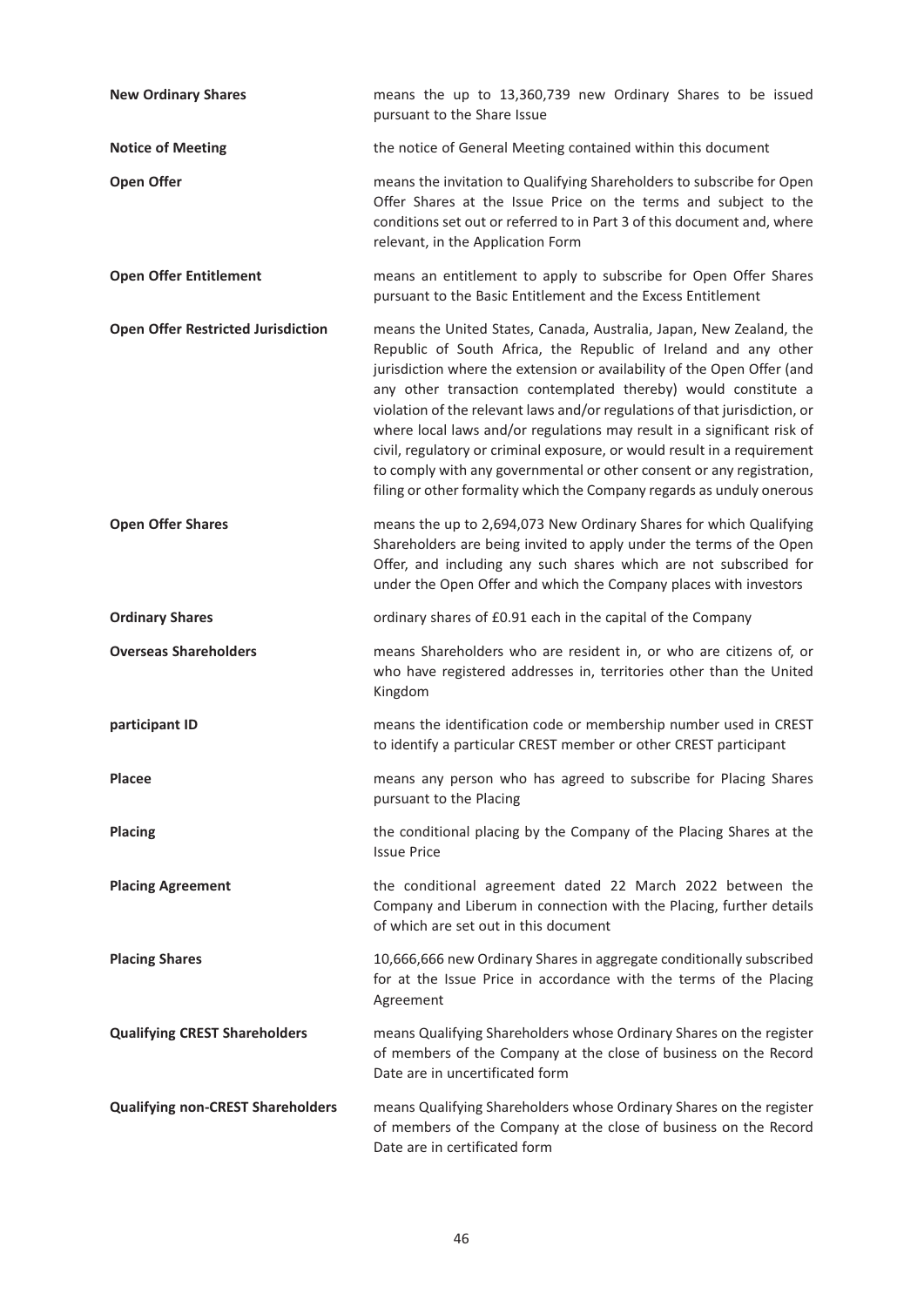| <b>Qualifying Shareholders</b>           | means holders of Ordinary Shares on the Company's register of<br>members at the Record Date (other than certain Overseas<br>Shareholders)                                                                                                          |
|------------------------------------------|----------------------------------------------------------------------------------------------------------------------------------------------------------------------------------------------------------------------------------------------------|
| <b>Receiving Agent</b>                   | Equiniti Limited, in its capacity as receiving agent in respect of the<br>Open Offer                                                                                                                                                               |
| <b>Record Date</b>                       | 18 March 2022                                                                                                                                                                                                                                      |
| Registrar                                | Equiniti (Jersey) Limited, the Company's share registrar                                                                                                                                                                                           |
| <b>Resolutions</b>                       | the resolutions to be proposed at the General Meeting, as set out in<br>the Notice of Meeting in this document                                                                                                                                     |
| <b>Securities Act</b>                    | means the United States Securities Act of 1933, as amended                                                                                                                                                                                         |
| <b>Shareholders</b>                      | holders of Ordinary Shares                                                                                                                                                                                                                         |
| <b>Share Issue</b>                       | the Placing and the Open Offer                                                                                                                                                                                                                     |
| stock account                            | means an account within a member account in CREST to which a<br>holding of a particular share or other security in CREST is credited                                                                                                               |
| <b>Subsidiary</b>                        | has the meaning given to it in section Article 2 of the Companies<br>(Jersey) Law 1991                                                                                                                                                             |
| <b>UK or United Kingdom</b>              | the United Kingdom of Great Britain and Northern Ireland                                                                                                                                                                                           |
| uncertificated or in uncertificated form | a share or other security recorded on the relevant register of the share<br>or security concerned as being held in uncertificated form in CREST<br>and title to which, by virtue of the CREST Regulations, may be<br>transferred by means of CREST |
| <b>United States or US</b>               | means the United States of America, its territories and possessions<br>and any state of the United States and the District of Columbia                                                                                                             |
| <b>USE</b>                               | unmatched stock event                                                                                                                                                                                                                              |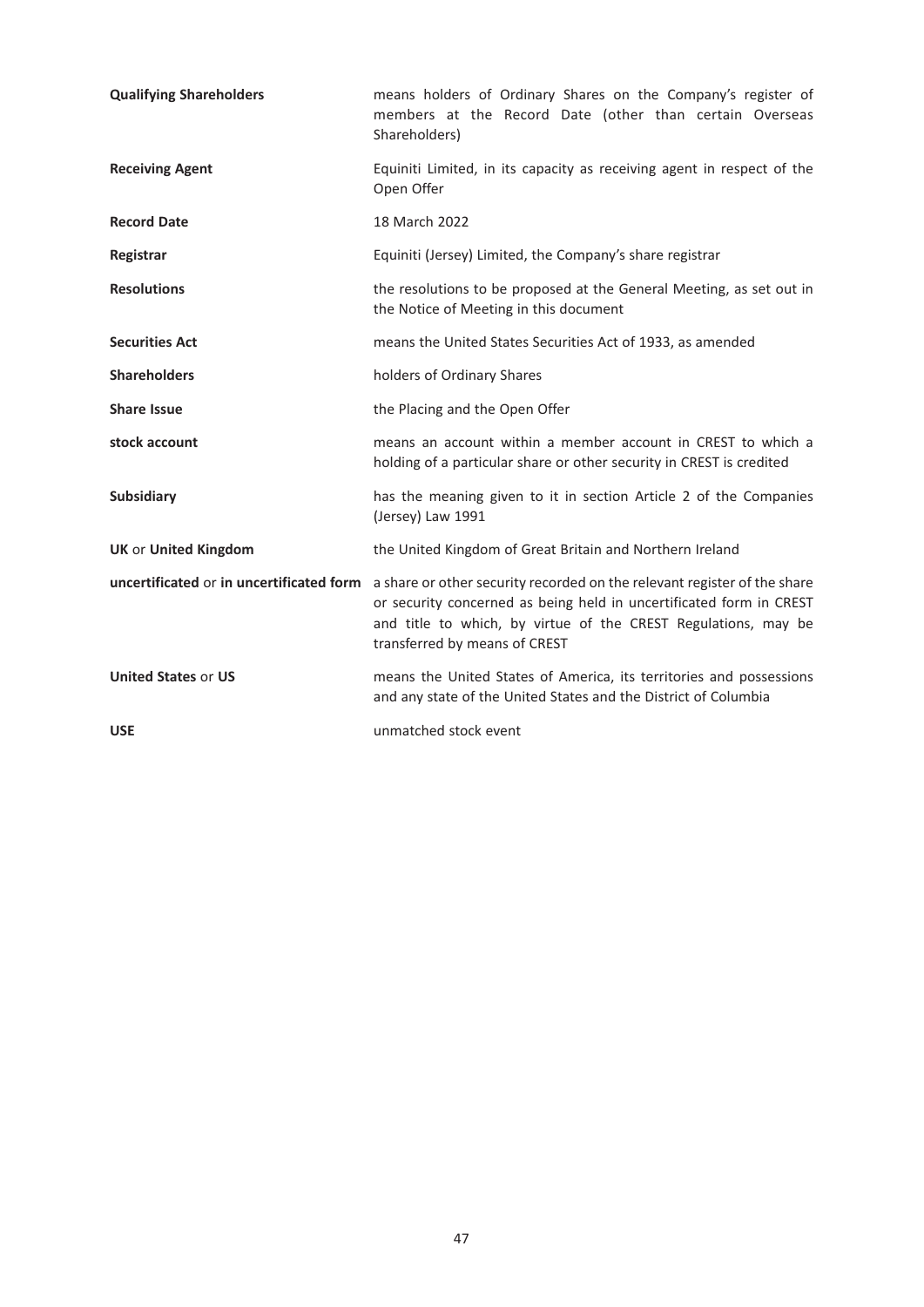## **NOTICE OF GENERAL MEETING**

# **TruFin plc**

## *(incorporated and registered in Jersey with registered number 125245)*

Notice is hereby given that the General Meeting of TruFin plc (the "**Company**") will be held at the offices of Travers Smith LLP, 10 Snow Hill, London EC1A 2AL on 11 April 2022 at 9.00 a.m.. You will be asked to consider and vote on the ordinary and special resolutions below.

Defined terms used in the Resolutions below have the meanings given to them in the circular to the shareholders of the Company dated 24 March 2022.

## **ORDINARY RESOLUTION**

1. **THAT** the directors of the Company be authorised for the purposes of the Articles to allot (with or without confirming rights of renunciation), grant options over or otherwise deal in any unissued shares of the Company (whether for cash or non-cash consideration) on such terms and conditions as they may in their discretion think fit up to an aggregate maximum of 13,360,739 Ordinary Shares to such persons as may be entitled in connection with the Share Issue, such authority to expire at the conclusion of the next annual general meeting of the Company (unless previously renewed, varied or revoked by the Company prior to or on that date). This authority is in addition to all existing authorities under the Articles.

## **SPECIAL RESOLUTION**

2. **THAT**, subject to the passing of Resolution 1, the Directors be and are hereby empowered to allot equity securities allot equity securities pursuant to the Articles as if Article 3 (pre-emption rights) of the Articles did not apply to such allotment for cash, pursuant to the authority conferred on them to allot such shares or grant such rights by that resolution, up to an aggregate maximum of 13,360,739 Ordinary Shares. Such power will expire at the conclusion of the next annual general meeting of the Company (unless previously renewed, varied or revoked by the Company prior to or on that date). This power is in addition to all existing authorities under the Articles.

By order of the Board

**Steve Baldwin** *Chair*

Date: 24 March 2022

Registered Office: 26 New Street, St. Helier, Jersey JE2 3RA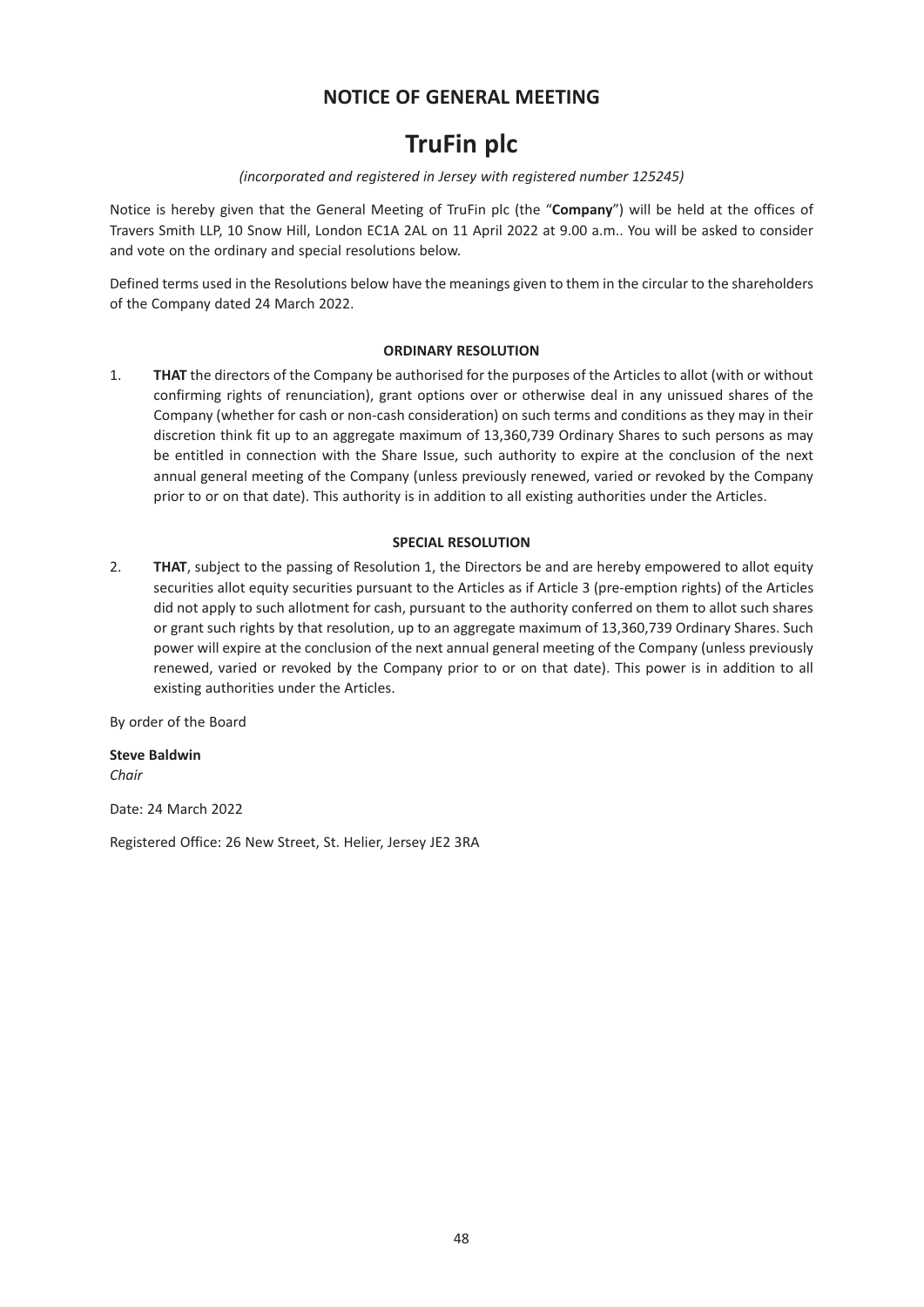## **NOTES TO THE NOTICE OF GENERAL MEETING**

## **Entitlement to vote**

1. Only those members registered on the Company's register of members at 6.30 p.m. on 7 April 2022 or, if this General Meeting is adjourned, at 6.30 p.m. on the day two Business Days prior to the adjourned meeting, shall be entitled to vote at the General Meeting. Please note that the above register cut-off for entitlement to vote lies after the 9.00 a.m. on 7 April 2022 cut-off for submission of proxy votes and Forms of Proxy will need to be submitted before that point.

#### **Website giving information regarding the General Meeting**

2. Information regarding the General Meeting is available from www.trufin.com. Neither the content of this website nor any hyperlinks on this website is incorporated in, or forms part of, this document.

#### **Attending in person**

3. If you wish to attend the General Meeting in person, you will need to bring with you a form of formal identification which includes your photograph, such as a passport or a picture driving licence.

## **Appointment of proxies**

- 4. If you are a member of the Company at the time set out in note 1 above, you are entitled to appoint a proxy to exercise all or any of your rights to attend, speak and vote at the General Meeting and you should have received a Form of Proxy with this Notice of Meeting. You can only appoint a proxy using the procedures set out in these notes and the notes to the Form of Proxy.
- 5. A proxy does not need to be a member of the Company but must attend the General Meeting to represent you. Details of how to appoint a person to act as your proxy using the Form of Proxy are set out in the notes to the Form of Proxy. If you wish your proxy to speak on your behalf at the Meeting you will need to appoint your own choice of proxy (not the Chair) and give your instructions directly to them.
- 6. A vote withheld is not a vote in law, which means that the vote will not be counted in the calculation of votes for or against the resolution. If no voting indication is given, your proxy will vote or abstain from voting at their discretion. Your proxy will vote (or abstain from voting) as he or she thinks fit in relation to any other matter which is put before the General Meeting.

#### **Appointment of proxy using hard copy Form of Proxy**

- 7. The notes to the Form of Proxy explain how to direct your proxy to vote on each resolution or withhold their vote.
- 8. To appoint a proxy using the Form of Proxy, the form must be:
	- completed and signed;
	- sent or delivered to Equiniti (Jersey) Limited, Aspect House, Spencer Road, Lancing, West Sussex BN99 6DA in accordance with the instructions thereon; and
	- received by the Registrar (at the above address) no later than 9.00 a.m. on 7 April 2022.
- 9. In the case of a member which is a company, the Form of Proxy must be executed under its common seal or signed on its behalf by an officer of the company in accordance with the company's articles of association or an attorney for the company.
- 10. Any power of attorney or any other authority under which the Form of Proxy is signed (or a duly certified copy of such power or authority) must be included with the Form of Proxy.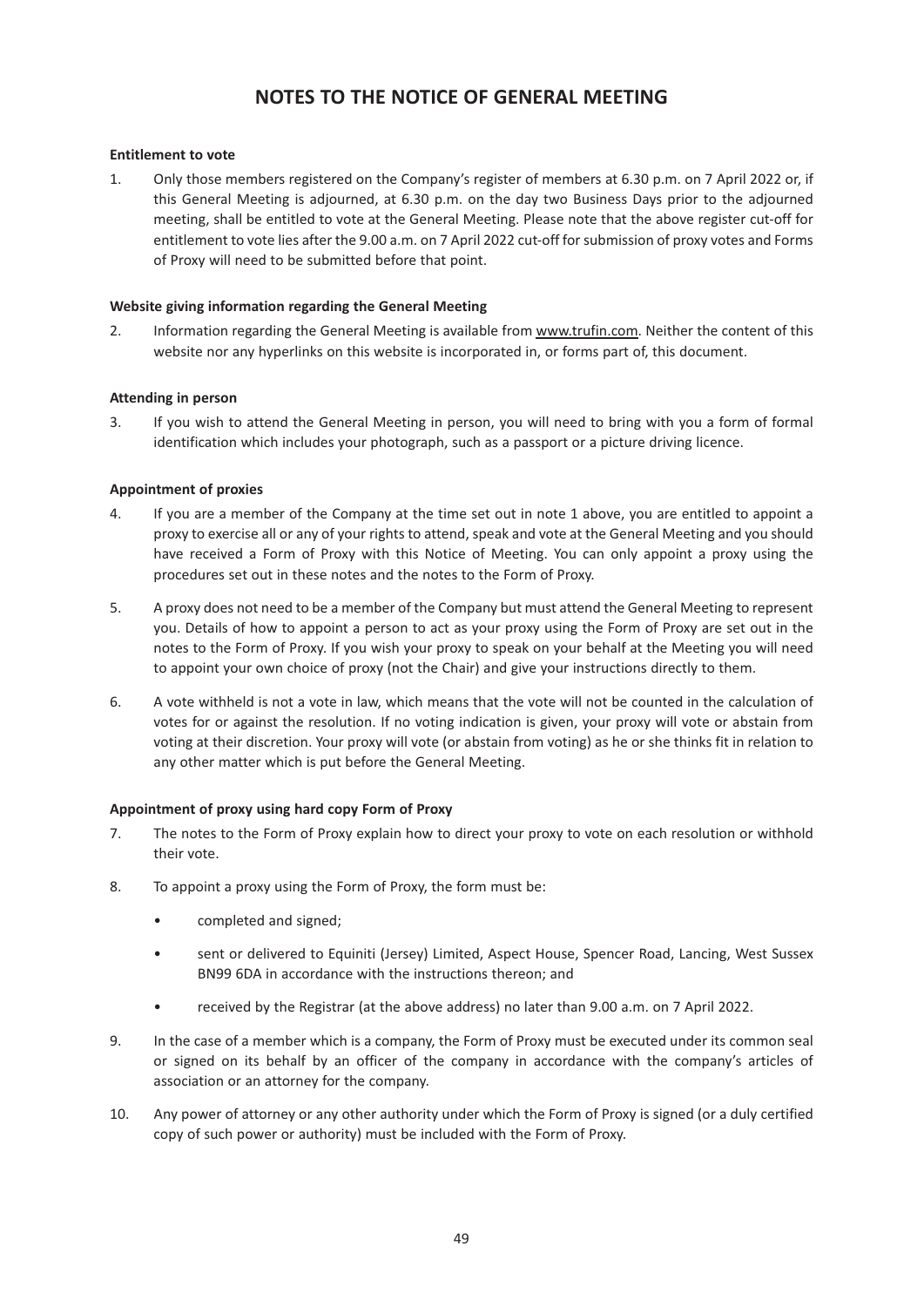#### **Appointment of proxies electronically**

11. Shareholders may appoint a proxy electronically by visiting www.sharevote.co.uk. You will be asked to enter the Voting ID, Task ID and Shareholder Reference Number shown on your Form of Proxy and agree to certain terms and conditions. To be valid, your proxy appointment and instructions should reach the Registrar no later than 9.00 a.m. on 7 April 2022.

## **Appointment of proxy using CREST**

12. To appoint a proxy or to give or amend an instruction to a previously appointed proxy via the CREST system, the CREST message must be received by the company's agent (RA19) by 9.00 a.m. on 7 April 2022. For this purpose, the time of receipt will be taken to be the time (as determined by the time stamp applied to the message by the CREST applications host) from which the company's agent is able to retrieve the message. After this time any change of instructions to a proxy appointed through CREST should be communicated to the proxy by other means. CREST personal members or other CREST sponsored members, and those CREST members who have appointed voting service provider(s), should contact their CREST sponsor or voting service provider(s) for assistance with appointing proxies via CREST. For further information on CREST procedures, limitations and system timings, please refer to the CREST Manual. We may treat a proxy appointment sent by CREST as invalid in the circumstances set out in article 34 of the Companies (Uncertificated Securities) (Jersey) Order 1999.

## **Appointment of proxy by joint members**

13. In the case of joint holders, where more than one of the joint holders purports to appoint a proxy, only the appointment submitted by the most senior holder will be accepted. Seniority is determined by the order in which the names of the joint holders appear in the Company's register of members in respect of the joint holding (the first-named being the most senior).

#### **Changing proxy instructions**

- 14. To change your proxy instructions simply submit a new proxy appointment using the methods set out above. Note that the cut-off time for receipt of proxy appointments (see above) also applies in relation to amended instructions; any amended proxy appointment received after the relevant cut-off time will be disregarded.
- 15. Where you have appointed a proxy using the hard-copy Form of Proxy and would like to change the instructions using another hard-copy Form of Proxy, please contact the Registrar on 0371-384-2050 from the UK or if calling from outside the UK on +44 371-384-2050, where relevant, quoting the allotment number of your Application Form. Calls to the Registrar's help line number are charged at your standard provider's rates. Phone lines are open between 8.30 a.m. and 5.30 p.m., Monday to Friday (excluding public holidays in England and Wales).
- 16. If you submit more than one valid proxy appointment, the appointment received last before the latest time for the receipt of proxies will take precedence.

## **Termination of proxy appointments**

- 17. In order to revoke a proxy instruction you will need to inform the Company by sending a signed hard copy notice clearly stating your intention to revoke your proxy appointment to Equiniti (Jersey) Limited, Aspect House, Spencer Road, Lancing, West Sussex BN99 6DA. In the case of a member which is a company, the revocation notice must be executed under its common seal or signed on its behalf by an officer of the company or an attorney for the company. Any power of attorney or any other authority under which the revocation notice is signed (or a duly certified copy of such power or authority) must be included with the revocation notice.
- 18. The revocation notice must be received by the Registrar no later than 9.00 a.m. on 7 April 2022.